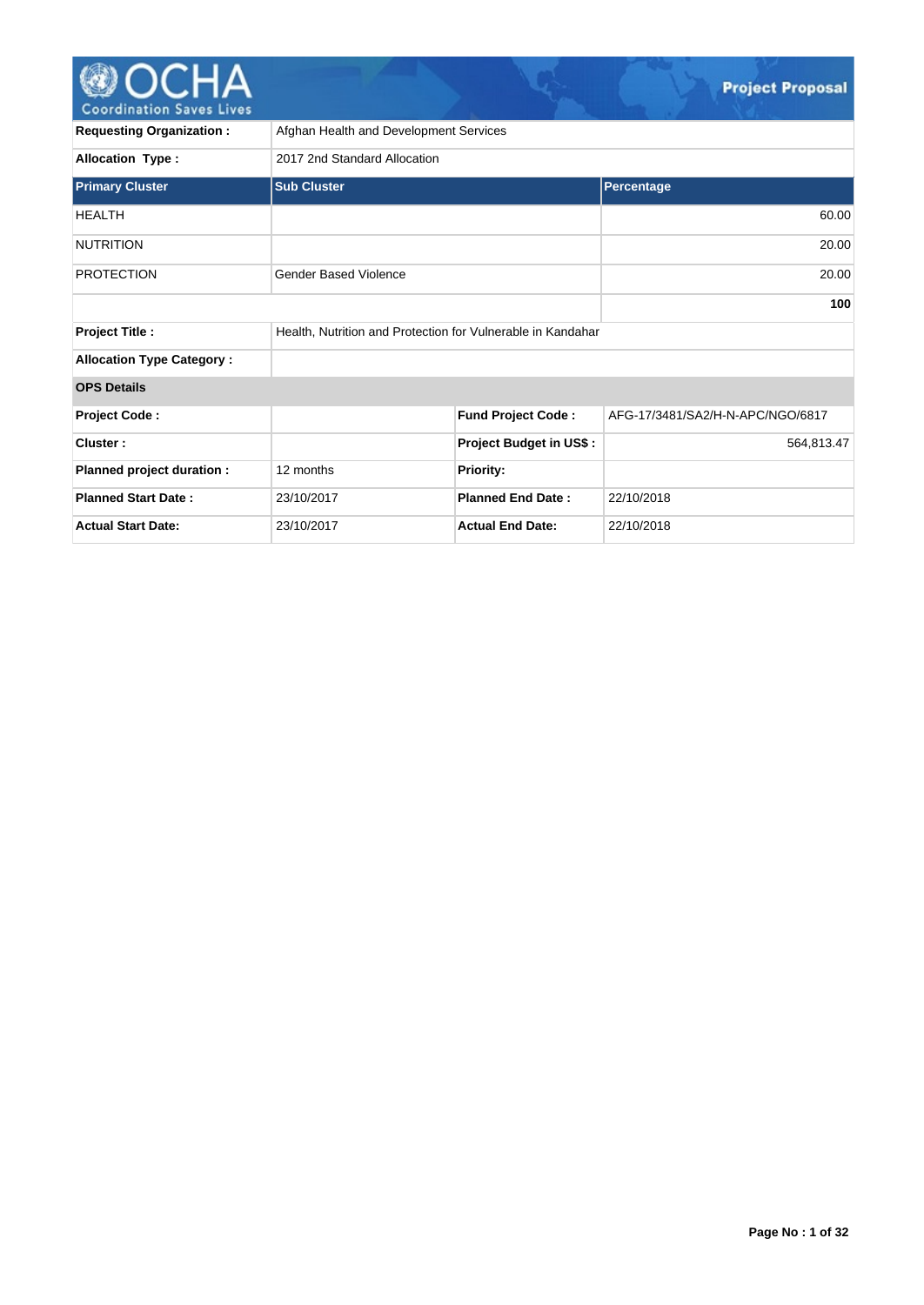| <b>Project Summary:</b> | The "Health, Nutrition and Protection for Vulnerable" project is aimed to improve the wellbeing of 37,927<br>populations affected by conflict through improved access to basic health, nutrition and protection<br>services targeting IDPs, returnees, and vulnerable host communities in 4 districts of Kandahar Province<br>during coming 12 months.<br>The project will contribute to the SO-1 and SO-4 that include health cluster objectives 1 and 2, nutrition<br>cluster objective 1 and protection cluster objective 1.<br>The services will be provided through 6 mobile health teams (MHT) in 4 priority districts: Arghestan,<br>Khakrez, Maywand and Shahwalikote.<br>The standard activities will be:<br>1. Improve essential live-saving trauma care activities in health facilities including through the provision<br>of rehabilitative care and psychosocial support in emergencies.<br>2. Provide PHC services in underserved cluster designated 'white areas' as well as temporary and<br>mobile services specifically initiated to address the needs of communities with high concentrations of<br>returnees and IDPs.<br>3. Provision of Integrated Management of Acute Malnutrition (IMAM) for children 6-59 months, pregnant<br>and lactating women in hard to reach, underserved areas where IDPs have yet to be assisted.<br>4. Provision of preventative services (Infant and Young Child Feeding promotion and counselling and<br>micronutrient supplementation) for children 6-59 months, pregnant and lactating women in hard to<br>reach, underserved where IDPs have yet to be assisted.<br>5. Mobile outreach protection services to women, men, girls and boys; principled referrals and<br>psychosocial support to conflict affected people.<br>6. Provision of protection services (including health, psychosocial, legal and safety) to GBV survivors<br>and children abused or exploited by armed groups and armed forces.<br>During the needs assessment, AHDS had consultations with the stakeholders; the communities, local<br>authorities, NGOs and UN agencies. The location for each MHT was chosen and updated in<br>coordination with stakeholders. Further inputs and advices of the stakeholders are welcome; they will be<br>used for further improvement of the project.<br>Estimated direct beneficiary is 37,978 including 37,927 populations in the target communities and 51 |
|-------------------------|------------------------------------------------------------------------------------------------------------------------------------------------------------------------------------------------------------------------------------------------------------------------------------------------------------------------------------------------------------------------------------------------------------------------------------------------------------------------------------------------------------------------------------------------------------------------------------------------------------------------------------------------------------------------------------------------------------------------------------------------------------------------------------------------------------------------------------------------------------------------------------------------------------------------------------------------------------------------------------------------------------------------------------------------------------------------------------------------------------------------------------------------------------------------------------------------------------------------------------------------------------------------------------------------------------------------------------------------------------------------------------------------------------------------------------------------------------------------------------------------------------------------------------------------------------------------------------------------------------------------------------------------------------------------------------------------------------------------------------------------------------------------------------------------------------------------------------------------------------------------------------------------------------------------------------------------------------------------------------------------------------------------------------------------------------------------------------------------------------------------------------------------------------------------------------------------------------------------------------------------------------------------------------------------------------------------------------------------------------------------------------------------------------------------------------|
|                         | staff.<br>The MHTs will have properly trained staffed, required equipment and supplies, and ambulance for<br>transfer of the victims.<br>A Community Shura will be established for each MHT; members will be oriented about project                                                                                                                                                                                                                                                                                                                                                                                                                                                                                                                                                                                                                                                                                                                                                                                                                                                                                                                                                                                                                                                                                                                                                                                                                                                                                                                                                                                                                                                                                                                                                                                                                                                                                                                                                                                                                                                                                                                                                                                                                                                                                                                                                                                                |
|                         | objectives and activities, services available, early reporting mechanisms, timely transfer of the<br>victims/survivors, and follow up.<br>MOUs will be signed with the referral points (for consultation, referral, quick response and feedback).                                                                                                                                                                                                                                                                                                                                                                                                                                                                                                                                                                                                                                                                                                                                                                                                                                                                                                                                                                                                                                                                                                                                                                                                                                                                                                                                                                                                                                                                                                                                                                                                                                                                                                                                                                                                                                                                                                                                                                                                                                                                                                                                                                                  |
|                         | Project staff will participate in all meetings and other events initiated by Health, Nutrition and Protection<br>clusters in Kandahar.                                                                                                                                                                                                                                                                                                                                                                                                                                                                                                                                                                                                                                                                                                                                                                                                                                                                                                                                                                                                                                                                                                                                                                                                                                                                                                                                                                                                                                                                                                                                                                                                                                                                                                                                                                                                                                                                                                                                                                                                                                                                                                                                                                                                                                                                                             |
|                         | The project is designed to contribute significantly to gender equality. Data and information will be<br>segregated gender and age wise to ensure a good analysis of outputs and outcomes based on gender<br>aspects.                                                                                                                                                                                                                                                                                                                                                                                                                                                                                                                                                                                                                                                                                                                                                                                                                                                                                                                                                                                                                                                                                                                                                                                                                                                                                                                                                                                                                                                                                                                                                                                                                                                                                                                                                                                                                                                                                                                                                                                                                                                                                                                                                                                                               |
|                         | MoPH national waste management and infection prevention policies ensure minimizing environmental<br>hazard. The services and staff will be managed in a very user friendly manner to avoid any direct or<br>indirect harm.                                                                                                                                                                                                                                                                                                                                                                                                                                                                                                                                                                                                                                                                                                                                                                                                                                                                                                                                                                                                                                                                                                                                                                                                                                                                                                                                                                                                                                                                                                                                                                                                                                                                                                                                                                                                                                                                                                                                                                                                                                                                                                                                                                                                         |
|                         | The total staff will be 51 including project manager, admin and finance officer, logistic officer and<br>support staff in the office as well as 42 staff in the 6 MHTs. Each MHT will have: a doctor, a female<br>midwife, a nutrition nurse, a female psychosocial counselor, a vaccinator, a driver and a guard. Two<br>extra nurses will be on call to replace any staff on leave.                                                                                                                                                                                                                                                                                                                                                                                                                                                                                                                                                                                                                                                                                                                                                                                                                                                                                                                                                                                                                                                                                                                                                                                                                                                                                                                                                                                                                                                                                                                                                                                                                                                                                                                                                                                                                                                                                                                                                                                                                                              |
|                         | The total required budget is USD \$569,414.                                                                                                                                                                                                                                                                                                                                                                                                                                                                                                                                                                                                                                                                                                                                                                                                                                                                                                                                                                                                                                                                                                                                                                                                                                                                                                                                                                                                                                                                                                                                                                                                                                                                                                                                                                                                                                                                                                                                                                                                                                                                                                                                                                                                                                                                                                                                                                                        |
|                         | Exit: if the security becomes better, the catchment areas of these MHTs could be covered by BPHS. We<br>hope that before end of this ERP the peace negotiations reach to a positive result. Integration to BPHS<br>will be sought with GCMU and BPHS implementer.                                                                                                                                                                                                                                                                                                                                                                                                                                                                                                                                                                                                                                                                                                                                                                                                                                                                                                                                                                                                                                                                                                                                                                                                                                                                                                                                                                                                                                                                                                                                                                                                                                                                                                                                                                                                                                                                                                                                                                                                                                                                                                                                                                  |
| Diroct bonoficiarios    |                                                                                                                                                                                                                                                                                                                                                                                                                                                                                                                                                                                                                                                                                                                                                                                                                                                                                                                                                                                                                                                                                                                                                                                                                                                                                                                                                                                                                                                                                                                                                                                                                                                                                                                                                                                                                                                                                                                                                                                                                                                                                                                                                                                                                                                                                                                                                                                                                                    |

# **Direct beneficiaries :**

| <b>Men</b> | <b>Women</b> | <b>Girls</b><br><b>Boys</b> |        | Total  |
|------------|--------------|-----------------------------|--------|--------|
| 8,004      | 8,356        | 10,999                      | 10,619 | 37,978 |

# **Other Beneficiaries :**

| <b>Beneficiary name</b>     | <b>Men</b> | <b>Women</b> | <b>Boys</b> | <b>Girls</b> | <b>Total</b> |
|-----------------------------|------------|--------------|-------------|--------------|--------------|
| <b>Host Communities</b>     | 7,088      | 7,425        | 9.788       | 9,450        | 33,751       |
| Internally Displaced People | 877        | 919          | 1,211       | 1.169        | 4,176        |
| Other                       | 39         | 12           |             |              | 51           |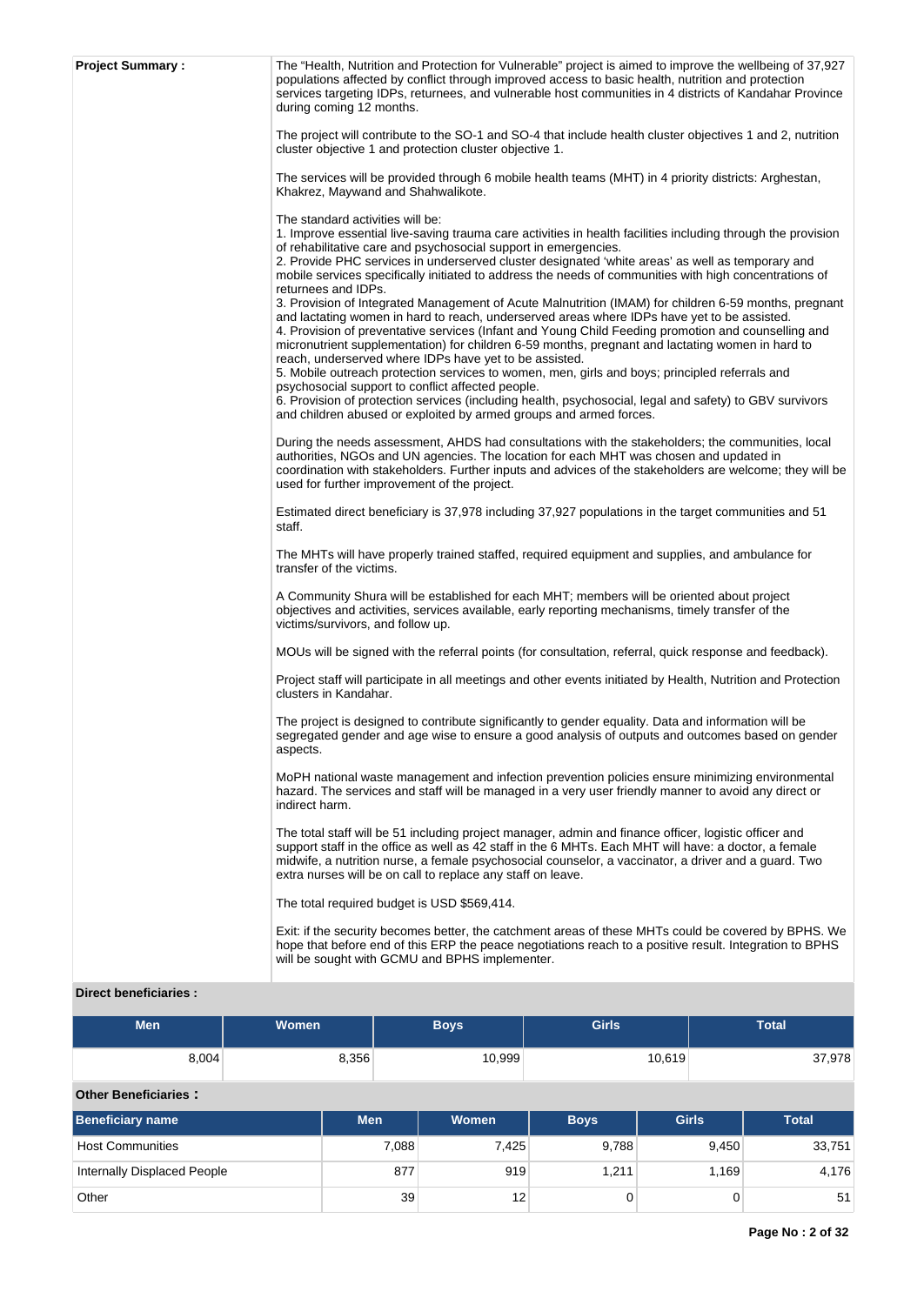# **Indirect Beneficiaries :**

The whole population of the 4 target districts (Arghestan, Khakrez, Maywand and Shahwalikote) in Kandahar Province that are included in the priority list of CHF 2nd Allocation will benefit from the services. The capacities of the professional staff, support staff, and community elders involved in the process will be built up. The families of the staff and local markets will have economic gain from the new jobs created and purchases.

### **Catchment Population:**

Estimated direct beneficiary is 37,978 including 37,927 populations in the target communities and 51 staff.

The population catchments areas is 37,927 including 4,176 IDPs; with following breakdown:

Population Men Women Boys Girls Total Host 7088 7425 9788 9450 33751

IDP 877 919 1211 1169 4176

Living in conflict areas, the target population is prone to any misshapen. Prevailed poverty, conservative culture, men's domination, scarce support system and lack of public transportation are challenges for all victims/patients; however the delays, for any reason, cause deaths and complications in the emergencies.

## **Link with allocation strategy :**

The "Health, Nutrition and Protection for Vulnerable" project is aimed to improve the wellbeing of 37,927 populations affected by conflict through improved access to basic health, nutrition and protection services targeting IDPs, returnees, and vulnerable host communities in 4 districts of Kandahar Province during coming 12 months.

The project will contribute to the SO-1 and SO-4 that include health cluster objectives 1 and 2, nutrition cluster objective 1 and protection cluster objective 1 that are:

• SO1: Immediate humanitarian needs of shock affected populations are met - including conflict and natural disaster affected and IDPs, refugees and returning Afghans from armed conflict.

• SO4: Humanitarian conditions in hard-to-access areas of Afghanistan are improved.

• Health Cluster Objective 1: Ensure access to emergency health services, effective trauma care and mass casualty management for shock affected people.

• Health Cluster Objective 2: Ensure access to essential basic and emergency health services for white conflict-affected areas and overburden services due to population movements.

• Nutrition Cluster Objective 2: The incidence of acute malnutrition is reduced through Integrated Management of Acute Malnutrition among boys, girls, and pregnant and lactating women.

• Protection Cluster Objective 1: Acute protection concerns, needs and violations stemming from the immediate impact of shocks and taking into account specific vulnerabilities, are identified and addressed in a timely manner.

An estimated direct beneficiary is about 37,978 including 37,927 people and 51 staff with 100% involved in this project. The beneficiaries living in the catchments areas include 33,751 host and 4,176 internally displaced people (IDP).

## **Sub-Grants to Implementing Partners :**

| <b>Partner Name</b>                                   |                              | <b>Partner Type</b> |  | <b>Budget in US\$</b>       |
|-------------------------------------------------------|------------------------------|---------------------|--|-----------------------------|
|                                                       |                              |                     |  |                             |
| Other funding secured for the same project (to date): |                              |                     |  |                             |
| <b>Other Funding Source</b>                           |                              |                     |  | <b>Other Funding Amount</b> |
|                                                       |                              |                     |  |                             |
| Organization focal point:                             |                              |                     |  |                             |
| <b>Name</b>                                           | <b>Title</b>                 | <b>Email</b>        |  | Phone                       |
| Dr Mohammad Fareed Asmand                             | <b>Executive Director</b>    | fareed@ahds.org     |  | 0700284275                  |
| Dr Mohammad Naim Rahimi                               | Program Coordinator          | naim@ahds.org       |  | 0700300417                  |
| Jamal Nasir Ahmadzai                                  | Admin and Finance<br>Manager | jna@ahds.org        |  | 0799306141                  |
| <b>BACKGROUND</b>                                     |                              |                     |  |                             |
| 1. Humanitarian context analysis                      |                              |                     |  |                             |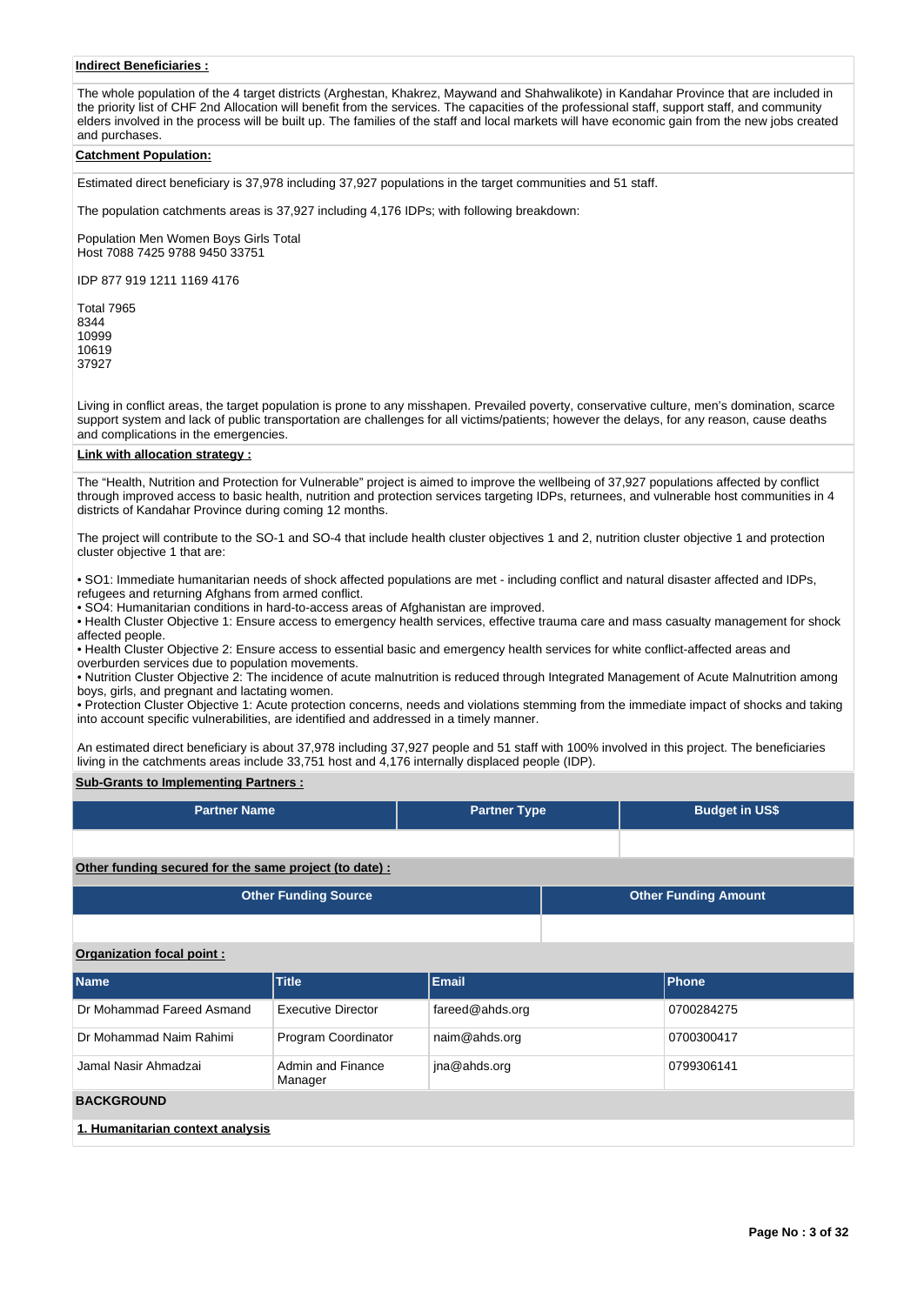OCHA Afghanistan Weekly Field Report, 20 Aug 2017: from January to mid-August, 202,109 people fled their homes due to conflict. More than 32,000 displaced people have sought refuge in hard to reach areas. In total, 307,523 undocumented returnees have returned to Afghanistan in 2017. A joint assessment of displaced families is being conducted in Helmand, Kandahar, Uruzgan and Zabul provinces. More than 43,000 people are currently displaced in the Southern and South Eastern Region, 22% of the total displacements this year country-wide.

OCHA reports that between January and June, almost 33,000 war wounded patients were reported through First Aid Trauma Points (FATP) and specialised trauma care centres across the country – a 28 percent increase on the first six months of 2016 – with high combat areas Kandahar, Kunduz and Uruzgan recording the most incidences. At the same time, trauma care remains excluded from the Basic Package of Health Services (BPHS) package despite an ever-increasing demand for these services.

Access to life-saving and basic health services remains inadequate as a consequence of the defunct public health system and a conflict which is both intensifying in nature and expanding in geographic scope. Health indicators in these areas are particularly bad; women are twice as likely to die giving birth in Uruzgan and Helmand compared to the national average – already the third highest in the world – and 50 percent less likely to give birth in the presence of a skilled birthing attendant.

Afghanistan's nutrition situation continues to be negatively impacted by the conflict and decades of underdevelopment. Global acute malnutrition rates in children under 5 across three of the priority provinces –Uruzgan (21.6%), Kandahar (16.5%) and Kunar (16.2%) breach emergency thresholds. Analysis of provision and coverage of integrated management of acute malnutrition (IMAM) services across the 45 priority districts, for example, highlight significant gaps in coverage of emergency nutrition response services. Currently, out of the 239 health facilities present only 115 (48%) provide services for the management of severe acute malnutrition (SAM) and 97 (41%) moderate acute malnutrition (MAM), leaving around 45 percent of children and nursing mothers in these areas without access to both preventive and curative lifesaving nutrition services.

Ongoing conflict throughout the first six months of 2017 has continued to take a considerable toll on the civilian population and exacerbate existing protection concerns while simultaneously generating new ones. Between January and June 2017, some 5,243 civilian casualties were recorded by the UNAMA Human Rights office. Both child and women casualties rose during the first half of 2017 with a 23 percent increase in women casualties and a nine percent increase in child deaths. In addition to inflicting significant physical injuries on the civilian population, the psychosocial trauma of war runs deep within the most vulnerable communities. Recent assessment data suggests that more than a third of children have been exposed to psychological distress due to loss of family and community members and the constant risk of death and injury.

Populations affected by conflict are also more likely to be exposed to multiple forms of gender based violence (GBV), including early and forced marriage, domestic and psychological and sexual abuse. Cultural norms and social stigma however, continue to inhibit health seeking behavior among GBV survivors.

The stakeholders in Kandahar are: OCHA, UNICEF, WHO, UNHCR, WFP, AHDS, BARAN, WADAN, Cordaid, Emergency, Handicap International, Healthnet-TPO, ICRC, Mercy Malaysia, MSF, and government directorates.

# **2. Needs assessment**

AHDS team met with the stakeholders in Kandahar; Directorates of Public Health, Directorates of Economics, Governor Deputy, Provincial Shura, BPHS implementer, WHO, UNICEF and UNHCR representatives. Based on these meeting, a short list of potential places for intervention was prepared; considering running conflict, vulnerability and recent displacements. Rapid needs assessments were conducted involving community elders in the shortlisted areas using OCHA/IOM Emergency Rapid Assessment Form. The questionnaire focused on incident attracting humanitarian aid, population, vulnerable groups, potential hazards, health, water, sanitation, shelter, nutrition, agriculture, electricity, education, main needs, available humanitarian aid, recommended assistance.

Six areas in 4 priority districts of Kandahar were chosen: Amin Kala and Shego Godar in Arghestan, Lam in Khakrez, Elbak and Sozni Achakzo in Shahwalikot, and Sangber in Maywand.

High levels of insecurity and conflict, perpetuating civilian sufferings, were overall ranked highest in terms of critical lifesaving needs and vulnerabilities. Significant conflict caused evades of social services and displacement. Dispersed population pockets, lack of proper roads and lack of public transportation are limiting factors for access on top of ongoing conflicts.

About 37,927 people are in need of primary healthcare, about 2,000 conflict injuries are expected based on previous experience, estimated 2,880 female violence survivals will need protection support. Children are prone at ricks of diarrhea, respiratory infections and malnutrition. Kandahar SMART survey 2016 showed the overall GAM rate by WHZ 7.7% and SAM rate 1.1% for children 6159 months; overall 8.1% of women of reproductive age (15<sup>[14]</sup> years old) had a MUAC measurement less than 21cms. The women are more prone to pregnancy and delivery risks, sexually transmitted diseases, pelvic problems, and musculoskeletal disorders due to bad living conditions and heavy works. The access is limited by lack of decision making authority of women in the family; gender based violence is a routine thread for women. Post trauma stress is prevalent among 70% of the population. Only 50% of the people have access to enough water, while access to potable water is further limited to 25%. The whole population specially men are exposed war injuries and land mines. According to the Healthnet TPO information 40% of the population is exposed to post trauma stress and about 40 cases of GBV are expected by each health facility on monthly basis.

Three cluster interventions (health, nutrition and protection) were selected based on AHDS and its old partners' expertise. AHDS is one of the pioneers in provision of health and nutrition including mental health and work with children. Since long time, AHDS has cooperating relationship with Healthnet TPO (in mental health) and Handicap (as referral point for disabled). AHDS is member of the Child Rights Advocacy Forum (CRAF) led by Save the Children International (SCI). AHDS is member of health and nutrition clusters. The services will seek technical support of Healthnet TPO, Handicap and Protection Clusters as well (especially UNFPA, UNICEF, WHO and UNHCR expertise).

The locations for MHTs are selected in the areas with no access to other facilities; they are 13-37km far from closest health facility. The teams will be based on a central location with higher density of population and move according to a defined schedule to the surrounding villages. MHT will provide regular services and follow up in each village of the target areas.

The internally displaced people (IDP) are scattered in the villages among the local residents. They share shelter and food; most of them work in the farms. Their children have access to primary education. Water sanitation and food security although bad are same as for the local residents. AHDS may consider advocacy in these field with interested organisations.

### **3. Description Of Beneficiaries**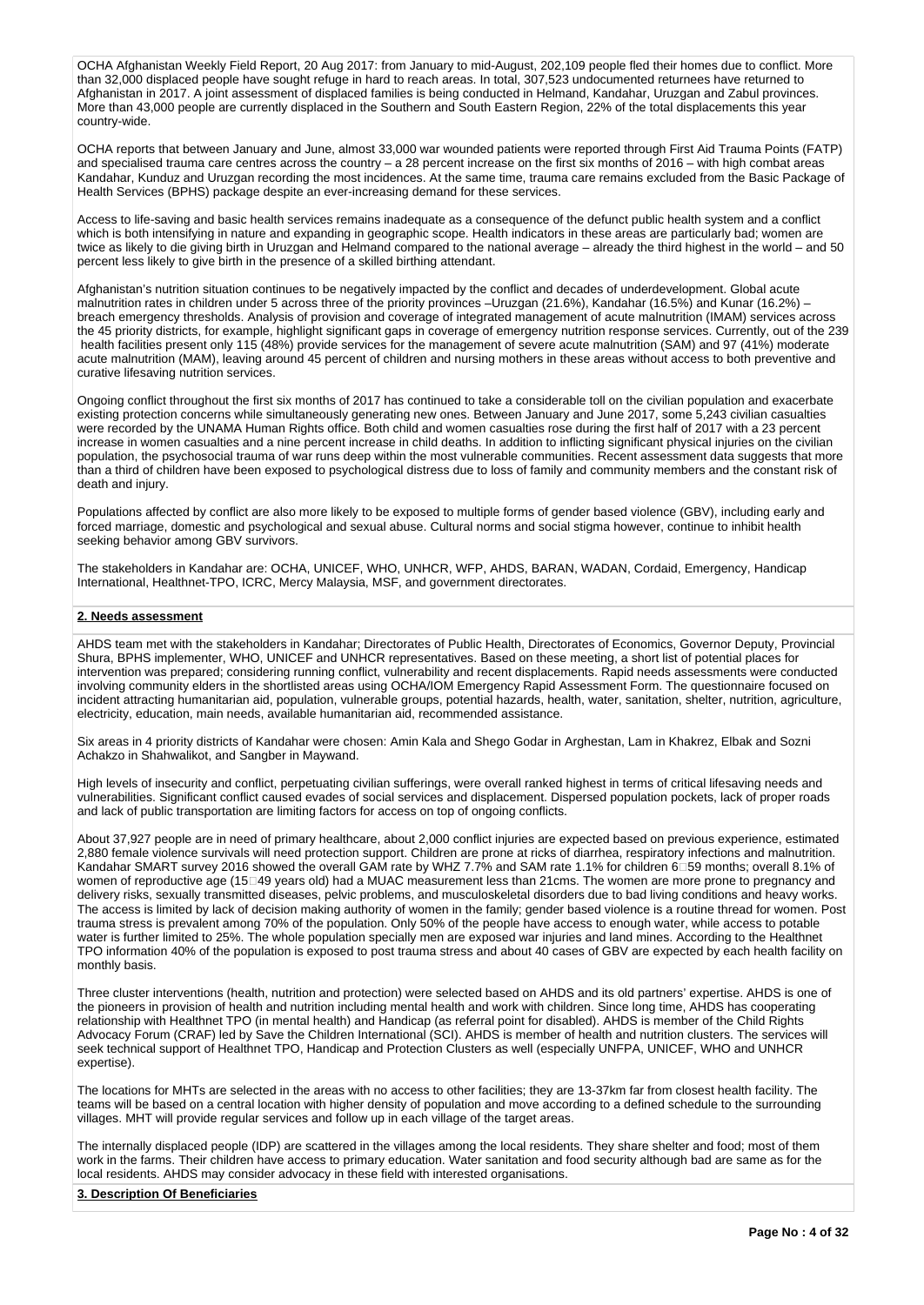The "Health, Nutrition and Protection for Vulnerable" project is aimed to improve the wellbeing of 37,927 populations affected by conflict through improved access to basic health, nutrition and protection services targeting IDPs, returnees, and vulnerable host communities in 4 districts of Kandahar Province during coming 12 months.

The target priority districts are:

- Arghestan.
- Khakrez.
- Maywand.
- Shahwalikote.

The chosen white remote areas for mobile activities are:

- Amin Kala
- Shego Godar
- Lam
- Elbak
- Sozni Achakzo
- Sangber

These locations for MHT are selected in the areas with no access to other facilities; they are 13-37km far from closest health facility.

Direct beneficiaries under these groups include all women and men of all ages and children under eighteen. In addition to the beneficiaries in the communities, 51 job opportunities will be created by this project; so 51 staff are also directly benefit from the project. This means that total direct beneficiaries will be 37,978 (37,927 plus 51). Its segregation is summarized in the following table:

Population Men Women Boys Girls Total Host 7088 7425 9788 9450 33751

IDP 877 919 1211 1169 4176

Staff 39 12 0 0 51

Majority of the population are residential Pashtuns, then Khochis, Tajiks, Baluches and the least one Hazaras. The main income sources are agriculture and horticulture followed by livestock and small businesses. The areas are very underdeveloped, majority of the people are poor. The culture and traditions are very conservative, patriarchy and male village Shura are the decision making mechanisms according to their own social justice norms. Poor living condition and lack of access to social services limits enthusiasm to gain information about issue like human, women and children right. Struggle for earning living stuff and keeping their village secure; push down the literal priority like education, development and equity from the list of priorities.

The children from age 7-10 start helping their fathers in agriculture and livestock business. Education for boys is acceptable, but for the girls it limits to reaching the teenage. People perception is that the situation is not secure enough for teenage girls to go to school. Furthermore, they think why a girl should be educated while the women are not responsible to finance families. But practically, there are women headed families although less in number, and women who are supporting family income by works like embroidery and sorting fresh and dry fruits.

The multi-cluster approach contributes to enhancing staff knowledge and skills. Community involvement in early warning, referral and follow up is another outcome of the project. Behaviour change is expected in the fields of personal hygiene, nutrition, early health seeking behavior, human rights and thinking out of the box. Jobs will be created for health and supports staff who will be employed in the MHTs. Project related procurements have economic impact in the communities.

Emergency PHC will be provided for all population, number of trauma cases is estimated based on previous experience, antenatal care will be provided for all pregnant women (4% of population) and vaccination will be provided for all under one children (4% of population) .

All under 5 children will be screened for acute malnutrition that is 18% of total population (6,827). According to Kandahar SMART survey 2016 expected SAM among under 5 children is 1.1% (67 cases), MAM is 8% (485 cases) and acute malnourished pregnant and lactating women is 8.1% (243 cases).

According to the Healthnet TPO information 40% of the population is exposed to post trauma stress (about 15,171) and about 40 GBV and child abuse cases are expected by each health facility on monthly basis (totally 2,910 cases). Proportion of GBV for women versus men is 100:2.

# **4. Grant Request Justification**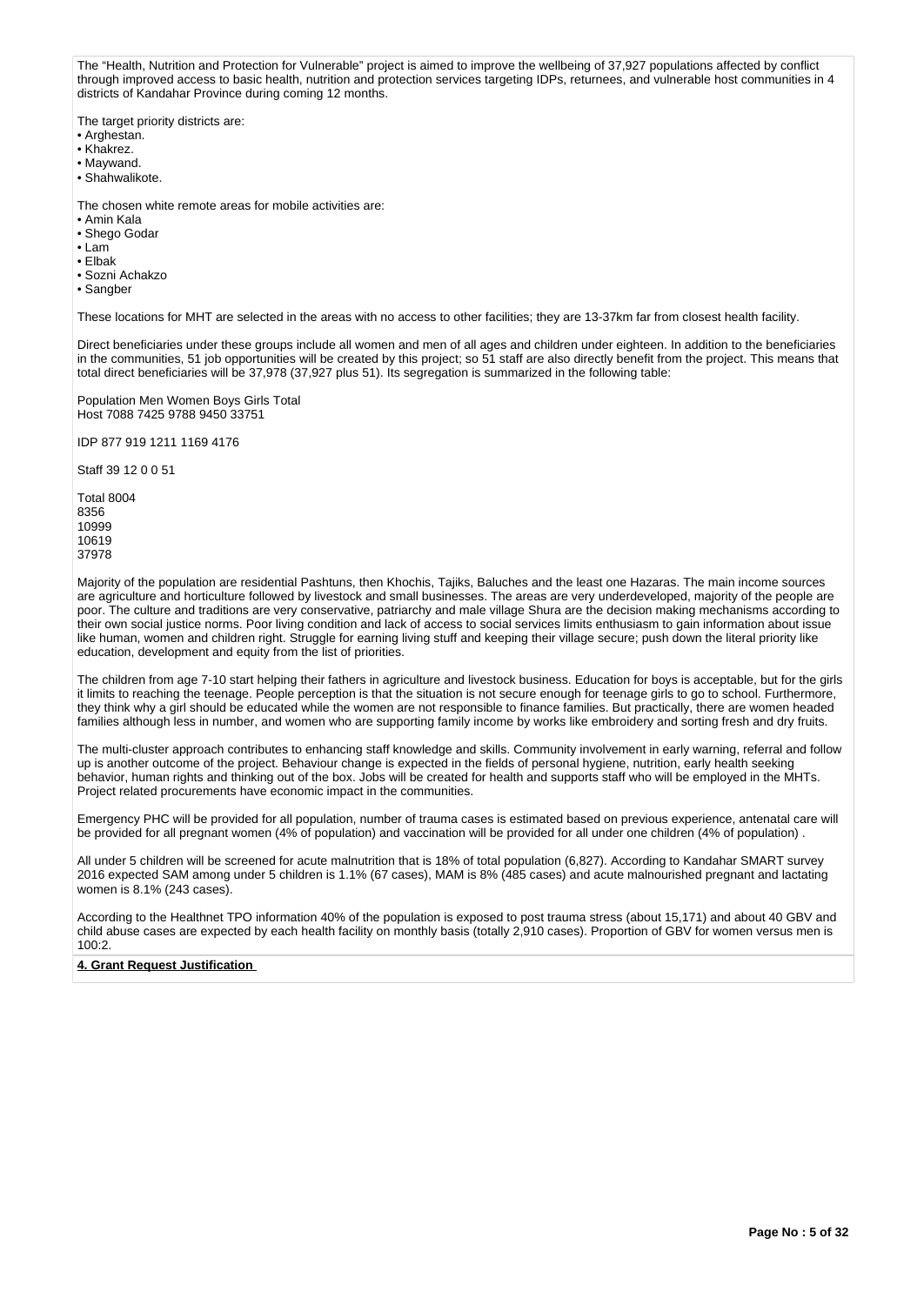The "Health, Nutrition and Protection for Vulnerable" project is aimed to improve the wellbeing of 37,927 populations affected by conflict through improved access to basic health, nutrition and protection services targeting IDPs, returnees, and vulnerable host communities in 4 districts of Kandahar Province during coming 12 months.

The districts are selected from the list of 45 prioritised district recommended by the clusters. Each location in each priority district is selected by remoteness, lack of services, presence of conflict in the area, and having recent IDPs. Direct beneficiaries under these groups includes all male and female of all ages with focus on women of reproductive health age (15-49) and children under five. Gender based violence survivors and people with physical and mental limitations or impairment will receive special attention while providing the selected services or referral to suitable centres.

Rapid needs assessments of the communities and repeated consultations were done with the stakeholders to ensure proper planning of really needed services fill the gaps and avoid duplication.

The planed project will contribute to the SO-1 and SO-4 that include health cluster objectives 1 and 2, nutrition cluster objective 1 and protection cluster objective 1. Looking the community needs and AHDS capacity, the following activities were selected from the clusters' strategic response plans:

• Improve essential live-saving trauma care activities in health facilities and provision of rehabilitative care and psychosocial support in emergencies.

• Provide life-saving Primary Health Care services with mobile services and scaling up emergency obstetric and newborn care services. • Provision of IMAM for children 6-59 months, pregnant and lactating women in hard to reach and underserved areas where IDPs have yet to be assisted.

• Provision of preventative services (Infant and Young Child Feeding promotion and counselling and micronutrient supplementation) for children 6-59 months, pregnant and lactating women in hard to reach and/or underserved areas where IDPs have yet to be assisted. • Mobile outreach and static protection services to women, men, girls and boys; principled referrals and psychosocial support to conflict affected people to contribute to community based prevention and mitigation response mechanisms.

• Provision of protection services (including health, psychosocial, legal and safety) to GBV survivors and children abused or exploited by armed groups and armed forces.

Although the project is concerned about the IDPs and returnee, in reference to the SO4 "Humanitarian conditions in hard-to-access areas of Afghanistan are improved" the project will serve the local residence as well. These pockets of communities do not have access to such services due to remoteness of their geographic locations. The locations are selected in consultation with the clusters (in Kandahar) including BARAN the BPHS implementer, WHO, UNICEF, PHO and UNHCR.

AHDS goal is provision of humanitarian assistance and sustainable development for the people.

AHDS is present in Kandahar provide since 1995. Provision of healthcare services in conflict and fragile areas is the main expertise of AHDS. AHDS core competencies are in the fields of healthcare, nutrition, higher education for health staff, capacity building, child protection, emergency response, water and sanitation, and citizen's charter (community development).

In 2015, AHDS successfully passed the due diligence, so registered with UNDP and OCHA as eligible organization for partnership/receiving fund. AHDS is registered with the European Commission (PADOR) and USAID (SAM) as qualified organization to receive direct fund.

## **5. Complementarity**

AHDS presence in Kandahar and Uruzgan provinces since 1995 enabled it to build trust in the communities, attain enough experience in working in conflict zones and seeking alternatives for logistic supplies and supervision based on circumstances.

AHDS is partner with Healthnet TPO in another project with somehow similar activities submitted to CHF allocation for Uruzgan Province. It will be a golden opportunity to develop tools and training material together, share experiences between Kandahar and Uruzgan provinces, learn from each other and exchange technical support on timely manner as required.

AHDS is running Kandahar Institute of Health Sciences (KIHS) since 2004, which has Midwifery, Nursing, Laboratory Technician and Pharmacy Technician Schools. The proposed project will provide job opportunity for the graduates of this institute, while KIHS provides local health staff for the project to service the communities.

BARAN is BPHS implementer in Kandahar Province, the number of health facilities, type of services and budget ceiling is fixed in their contract, therefore, they cannot increase number of health facilities or types of interventions according the actual and newly emerging needs of the communities. This project can complement BPHS gaps in terms of geographic coverage and services needed in hard to reach areas. The people in selected areas of this proposed project do not have access to BPHS and nutrition services within two hours walking distance.

BARAN provides nutrition services as well in Kandahar. As mentioned, the target areas does not have easy access to that facilities, therefore, we planned to cover SAM and MAM among under five and acute malnutrition among PLW that are very prone to further morbidity and mortality. The complicated cases could be referred to BARAN health facilities and MoPH hospitals for stabilisation.

AHDS is providing another emergency health services by 2 MHTS in Maywand and Khakrez districts that is funded by WHO.

A project of Emergency Healthcare funded by OCHA (CHF allocation-1, 2016), which was providing services for the vulnerable in conflict areas by FATP in six districts of Kandahar (including Arghestan, Maywand and Shahwalikote districts) was ended on 9th July 2017. For sure, the conflict and need for emergency humanitarian interference is going on. The health, nutrition and protection services cannot be stopped until the situation is not improved.

# **LOGICAL FRAMEWORK**

### **Overall project objective**

To improve the wellbeing of 37,927 populations affected by conflict through improved access to basic health, nutrition and protection services targeting IDPs, returnees, and vulnerable host communities in 4 districts of Kandahar Province during coming 12 months.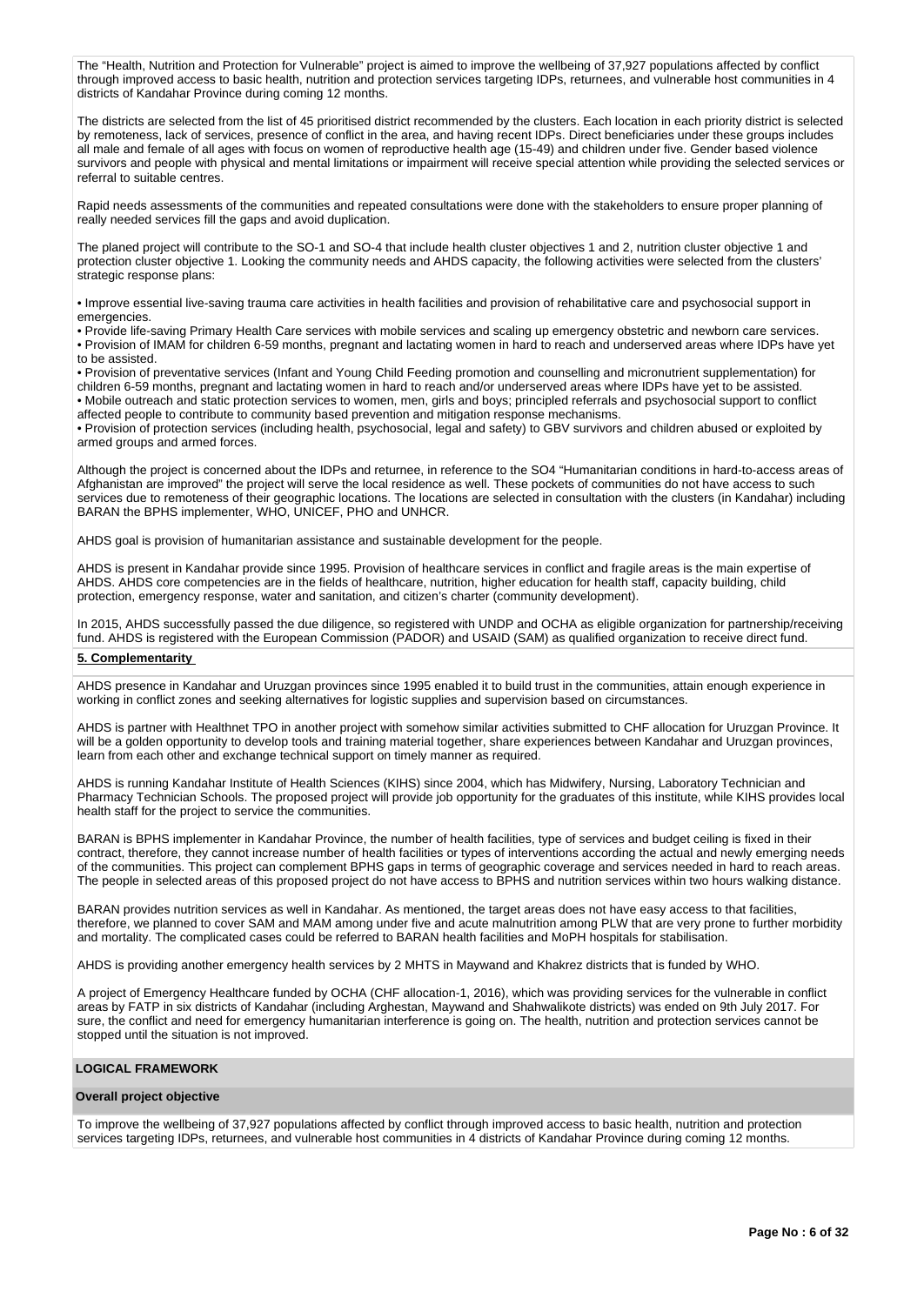| <b>HEALTH</b>                                                                                                                                                              |                                                                                                                                                                                                     |                                 |  |  |  |  |  |  |  |  |
|----------------------------------------------------------------------------------------------------------------------------------------------------------------------------|-----------------------------------------------------------------------------------------------------------------------------------------------------------------------------------------------------|---------------------------------|--|--|--|--|--|--|--|--|
| <b>Cluster objectives</b>                                                                                                                                                  | Strategic Response Plan (SRP) objectives                                                                                                                                                            | <b>Percentage of activities</b> |  |  |  |  |  |  |  |  |
| Objective 1: Ensure access to emergency<br>health services, effective trauma care and<br>mass casualty management for shock<br>affected people                             | SO1: Immediate humanitarian needs of<br>shock affected populations are met -<br>including conflict and natural disaster<br>affected and IDPs, refugees and returning<br>Afghans from armed conflict | 20                              |  |  |  |  |  |  |  |  |
| Objective 2: Ensure access to essential basic<br>and emergency health services for white<br>conflict-affected areas and overburden<br>services due to population movements | SO4: Humanitarian conditions in hard-to-<br>access areas of Afghanistan are improved                                                                                                                | 80                              |  |  |  |  |  |  |  |  |
| Contribution to Cluster/Sector Objectives : The proposed project will significantly contribute to the following health cluster objectives:                                 |                                                                                                                                                                                                     |                                 |  |  |  |  |  |  |  |  |

• SO1: Immediate humanitarian needs of shock affected populations are met - including conflict and natural disaster affected and IDPs, refugees and returning Afghans from armed conflict.

• SO4: Humanitarian conditions in hard-to-access areas of Afghanistan are improved.

• Health Cluster Objective 1: Ensure access to emergency health services, effective trauma care and mass casualty management for shock affected people.

• Health Cluster Objective 2: Ensure access to essential basic and emergency health services for white conflict-affected areas and overburden services due to population movements.

Six mobile health teams (MHT) will be established in remote areas of 4 prioritized districts including Maiwand, Khakrez, Shawalikot and Arghestan of Kandahar Province to provide trauma care and primary health care for the vulnerable population including women, children, IDP and returnees. The project is coordinated with Kandahar Provincial Public Health Directorate, WHO and BPHS implementer. In addition, it is coordinated with Handicap International and Healthnet TPO who can provide technical support in the fields of disability and psychosocial.

Disabled will be referred to Handicap International as required. HI will be asked to conduct on orientation workshop (their facilities, screening, need for referral, how to follow up etc.) for all the staff before starting work in the MHTs. Healthnet TPO will provide 5 days psychosocial and 5 days GBV training workshop for the staff.

# **Outcome 1**

Improved access to and utilization of curative and preventive PHC services as well as trauma care by IDPs and conflict-affected populations in in 4 districts of Kandahar Province.

# **Output 1.1**

# **Description**

Increase access to life saving trauma care and primary healthcare service delivery points by establishment of 6 mobile health teams (MHT) for 37,927 people in prioritized districts of Kandahar Province.

The MHTs will serve in areas and surrounding villages of:

- 1. Amin Kala, Arghestan District.
- 2. Shego Godar, Arghestan District.
- 3. Lam area, Khakrez District.
- 4. Sangber area, Maywand District.
- 5. Elbak area, Shahwalikote District.
- 6. Sozni Achakzo, Shahwalikote District.

Emergency PHC will be provided for all population, number of trauma cases is estimated based on previous experience, antenatal care will be provided for all pregnant women (4% of population) and vaccination will be provided for all under eligible children (4% of population) .

One community midwife will be employed for each MHT with their Muharams to ease movement with the team to the target villages. Since the duration of the project is short, we will make sure that the midwives are experienced and trained on the task required in a MHT. Refresher training at the beginning will be provided for them before going to the field.

Each team with its Health Shura will develop its movement plan and maps within the target in communities.

**Assumptions & Risks**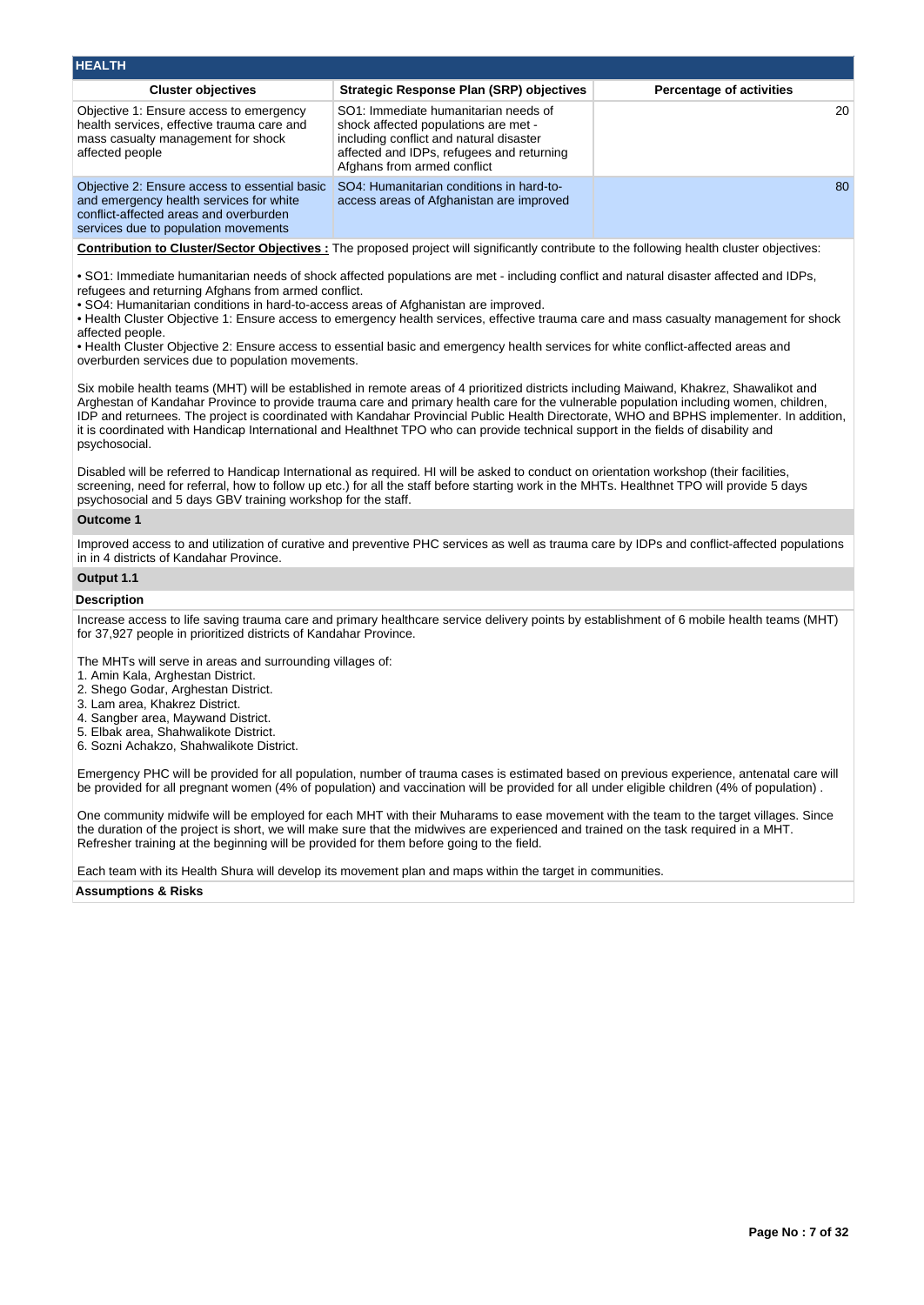During the rapid assessment the risk analysis of all districts were done in term of access, security and community negotiations. AHDS has worked in all the districts of Kandahar province since 1995. During the past 22 years, we became very familiar with the people, terrains, most of community elders, traditions and sensitive issues for the people. AHDS has built enough trust among the communities having long term relations and interactions during tens of different projects implemented. AHDS has implemented projects related to health, nutrition, education, capacity building, water and sanitation and relief in Kandahar province. In over two decades, AHDS gained enough experience of working in conflict zones. In addition, AHDS has built good relations with other stakeholders in these two provinces like the provincial public health directorates, UN agencies and NGOs that are active in these provinces as well as the local governments.

Assumption:

- Receiving the fund on time.
- No big change in the political and security situation occur.
- Female staff is willing to travel with the MHT.
- The government and opposition support impartiality of the healthcare services.
- Cold chain and vaccines supply by REMT.

Risks:

- The unforeseen incidents of war.
- Armed conflicts on the way or target areas of the MHT.
- Interference of government security forces and or opposition armed men.

Mitigation:

- Ensure job opportunity for the Muharam of female staff.
- The staff will be well oriented on AHDS security policy.

• Orientation about the project and 4 humanitarian principles for the local provincial and local authorities as well as community elders in the target areas.

- In consultation with the communities take relevant measures to nullify or reduce the security risk for the MHTs staff and beneficiaries.
- Contacts will be kept with INSO and UN for awareness from potential treats and clashes which may happen in the target areas.
- Each MHT will make an evacuation plan with the community leaders in their movement areas, if necessary quick evacuation will be done.
- ICRC support will be requested if MHT is entrapped in a conflict.

### **Indicators**

|                 |                |                                                                                                                             | <b>End cycle beneficiaries</b> | End<br>cycle                      |            |            |        |
|-----------------|----------------|-----------------------------------------------------------------------------------------------------------------------------|--------------------------------|-----------------------------------|------------|------------|--------|
| Code            | <b>Cluster</b> | <b>Indicator</b>                                                                                                            | <b>Men</b>                     | <b>Boys</b> Girls<br><b>Women</b> |            |            |        |
| Indicator 1.1.1 | <b>HEALTH</b>  | SA2- Number of individuals receiving trauma care<br>services                                                                | 1,500                          | 240                               | 180        | 120        | 2,040  |
|                 |                | Means of Verification: Health facility registers, monitoring, monthly and quarterly narrative reports.                      |                                |                                   |            |            |        |
| Indicator 1.1.2 | HEALTH         | SA2- Number of conflict affected people in<br>underserved areas served by emergency PHC<br>and mobile services              |                                | 8.344                             | 10,9<br>99 | 10,6<br>19 | 37,927 |
|                 |                | <b>Means of Verification</b> : Health facility registers, monitoring, monthly and quarterly narrative reports.              |                                |                                   |            |            |        |
| Indicator 1.1.3 | <b>HEALTH</b>  | SA2- Number of pregnant women in conflict<br>affected and underserved areas receiving at least<br>two antenatal care visits |                                | 1,517                             |            | 0          | 1,517  |
|                 |                | Means of Verification: Health facility registers, monitoring, monthly and quarterly narrative reports.                      |                                |                                   |            |            |        |
| Indicator 1.1.4 | HEALTH         | Number of eligible children in conflict 'white areas'<br>receiving measles vaccines (758 boys and 759<br>girls).            |                                |                                   |            |            | 1,517  |
|                 |                | <b>Means of Verification:</b> Health facility registers, monitoring, monthly and quarterly narrative reports.               |                                |                                   |            |            |        |

**Activities**

# **Activity 1.1.1**

**Standard Activity : SA2- Improve essential live-saving trauma care activities in health facilities including through the provision of rehabilitative care and psychosocial support in emergencies;**

• MOUs will be signed with referral points (surgery, mental health, disability, GBV protection, supplementary feeding).

• Six mobile health teams (MHT) will function on the passages were they can collect victims from conflict areas.

• Referral points will be identified; written protocols will be signed to ensure efficient referral, quick response and feedback.

• The MHT will be staffed and equipped according the standards, including access to ambulance.

• Training on triage and first aid will be provided for the staff (8 days including 3 days first aid and 5 days triage for doctors, nurses and midwives).

• Training on first aid will be provided for the drivers and guards (3 days training).

• Training on psychosocial support will be provided for the nurses, midwives and physicians (5 days training).

- Collect and stabilize victims from conflict areas.
- Report and quickly respond to any suspected outbreak (DEWS).

### **Activity 1.1.2**

**Standard Activity : Provide PHC services in underserved cluster designated 'white areas' as well as temporary and mobile services specifically initiated to address the needs of communities with high concentrations of returnees and IDPs;**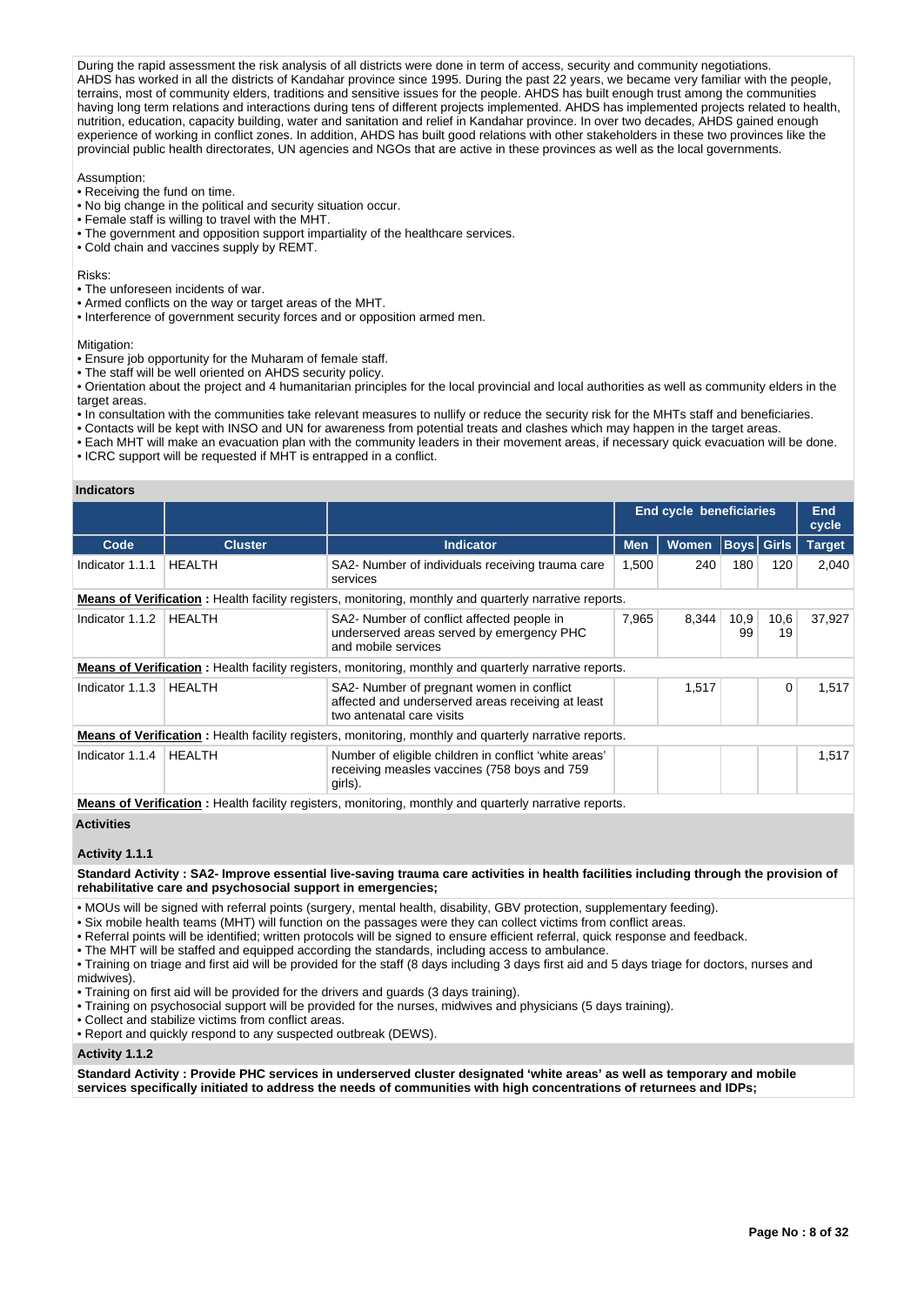- Employ necessary staff for the six mobile health teams (MHT)
- Hire vehicles for the mobile health teams (MHT).
- Provide necessary equipment for the MHT.
- Establish a community Health Shura for each health facility.
- Develop village visit timetables with Health Shuras for each MHT.
- Provide essential medicines, medical and non-medical supplies and equipment for the MHT.
- Establish referral system among the MHT and BPHS/ EPHS facilities.
- Provide antenatal and postnatal care for the mothers.
- Provide basic emergency obstetric and newborn care (EmONC) services.
- Provide vaccination for the children and child bearing age women.
- Provide family planning methods on request.
- Provide treatment of children sickness especially ARI, pneumonia and diarrheal diseases.
- Provide outpatient consultation and treatment of common diseases.
- Maintain ambulance/referral services.
- Coordinate with the stakeholders (Health cluster, PPHD, WHO, UNICEF, BARAN, Handicap, Community Shuras and Healthnet TPO).
- Regularly supervise the performance and outputs of the MHTs.
- Report the progress of works and health data on timely manner.

### **Additional Targets :**

| <b>NUTRITION</b> |  |  |  |
|------------------|--|--|--|
|                  |  |  |  |

| <b>Cluster objectives</b>                                                                                                                                                       | Strategic Response Plan (SRP) objectives                                                                                                                                                            | <b>Percentage of activities</b> |
|---------------------------------------------------------------------------------------------------------------------------------------------------------------------------------|-----------------------------------------------------------------------------------------------------------------------------------------------------------------------------------------------------|---------------------------------|
| Objective 2: The incidence of acute<br>malnutrition is reduced through Integrated<br>Management of Acute Malnutrition among<br>boys, girls, and pregnant and lactating<br>women | SO1: Immediate humanitarian needs of<br>shock affected populations are met -<br>including conflict and natural disaster<br>affected and IDPs, refugees and returning<br>Afghans from armed conflict | 100                             |

**Contribution to Cluster/Sector Objectives :** The proposed project will significantly contribute to the following nutrition cluster objectives: • SO1: Immediate humanitarian needs of shock affected populations are met - including conflict and natural disaster affected and IDPs, refugees and returning Afghans from armed conflict.

• Nutrition Cluster Objective 2: The incidence of acute malnutrition is reduced through Integrated Management of Acute Malnutrition among boys, girls, and pregnant and lactating women.

AHDS will implement IMAM services integrated within the 6 MHTs for 4 prioritized districts of Kandahar Province. Nutrition interventions (for SAM and IYCF) will be implemented in accordance with MoPH national nutrition guidelines. The interventions will be conducted in close collaboration with MoPH, UNICEF, WFP, BPHS implementer (BARAN) and the target communities.

### **Outcome 1**

Improved access to quality IMAM services to acutely malnourished children and pregnant and lactating women among conflict affected populations in 4 prioritized districts of Kandahar Province.

# **Output 1.1 Description**

Increase access to emergency nutrition services (IMAM including IYCF) provided though integrated OTP/TSFP with 6 mobile health teams (MHT) in prioritized districts of Kandahar Province.

• The output for Number of under 5 children screened for acute malnutrition is 18% of total population: 37927\*18%=6827.

• The output for severely acutely malnourished (SAM) boys and girls 6-59 months according to Kandahar SMART survey 2016 is 1.1%, we planned for 2% to be ready for unexpected raise of cases: 37927\*16%\*2%=121.

• The output for moderate acutely malnourished (MAM) boys and girls 6-59 months according to Kandahar SMART survey 2016 is 8%: 37927\*16%\*8%=485.

• The output for acutely malnourished pregnant and lactating women according to Kandahar SMART survey 2016 is 8.1%: 37927\*8%\*8.1%=243.

The MHTs will provide integrated nutrition care with basic healthcare services in areas of:

- 1. Amin Kala, Arghestan District.
- 2. Shego Godar, Arghestan District.
- 3. Lam area, Khakrez District.
- 4. Sangber area, Maywand District.
- 5. Elbak area, Shahwalikote District.
- 6. Sozni Achakzo, Shahwalikote District.

The MHT will visit each target village in average on weekly basis; practically it depends on number of target villages in the catchments areas and distances from each other. The most frequently will be each 4 days for Shego Godar and each 9 days for Sangber area.

Each MHT is staffed with:

- 1. One doctor
- 2. One midwife
- 3. One nutrition nurse
- 4. One psychosocial nurse
- 5. One vaccinator
- 6. One driver
- 7. One guard

The selected areas do not have access to BPHS and nutrition services I two hours walking distance; therefore, we had to prioritise acute malnutrition cases to be reached by the mobile health teams.

**Assumptions & Risks**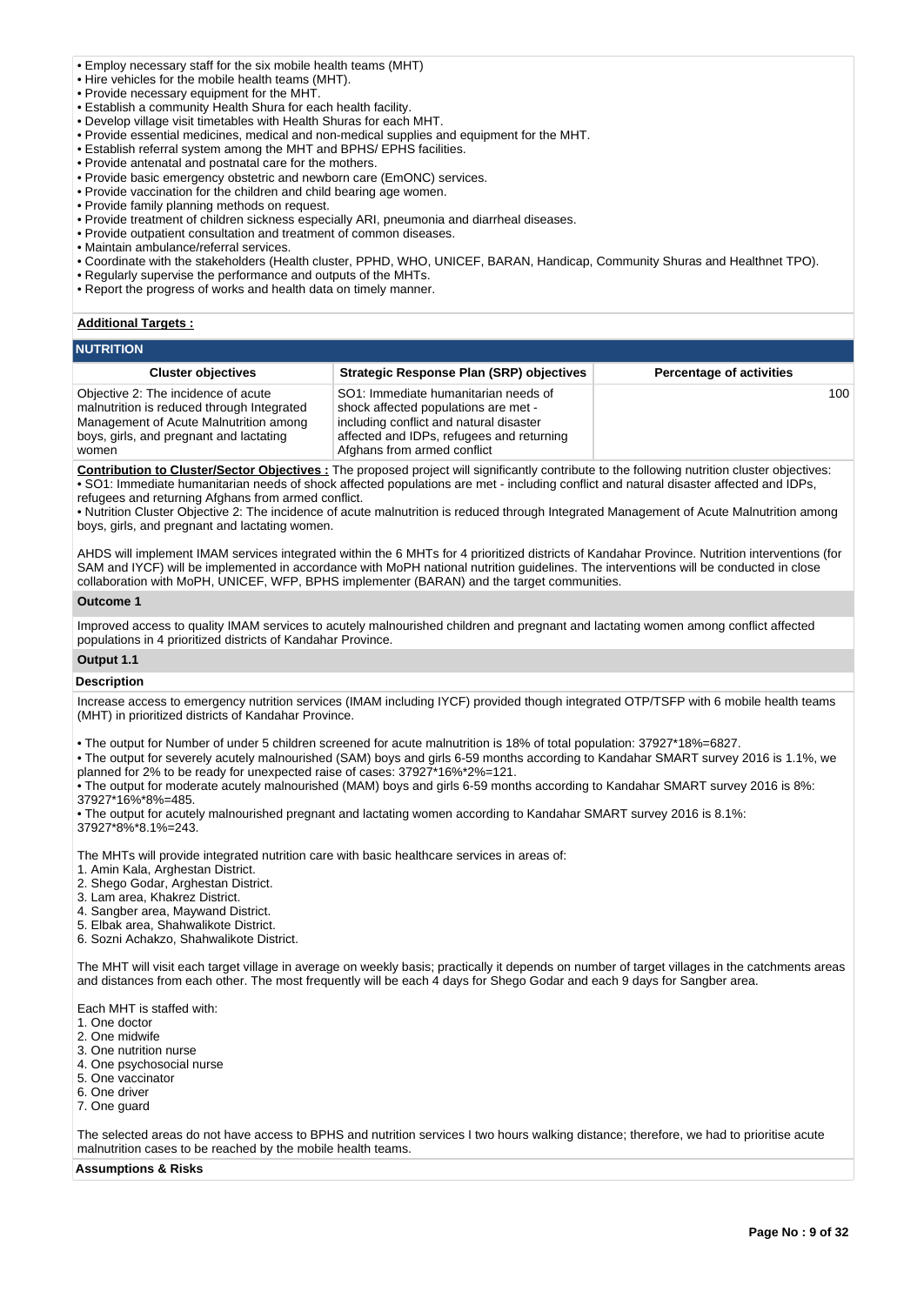During the rapid assessment the risk analysis of all districts were done in term of access, security and community negotiations. AHDS has worked in all the districts of Kandahar province since 1995. During the past 22 years, we became very familiar with the people, terrains, most of community elders, traditions and sensitive issues for the people. AHDS has built enough trust among the communities having long term relations and interactions during tens of different projects implemented. AHDS has implemented projects related to health, nutrition, education, capacity building, water and sanitation and relief in Kandahar province. In over two decades, AHDS gained enough experience of working in conflict zones. In addition, AHDS has built good relations with other stakeholders in these two provinces like the provincial public health directorates, UN agencies and NGOs that are active in these provinces as well as the local governments.

Assumption:

- Receiving the fund on time.
- No big change in the political and security situation occur.
- Female staff is willing to travel with the MHT.
- The government and opposition support impartiality of the healthcare services.
- RUTF and super-cereal supplied by UNICEF/WFP.

Risks:

- The unforeseen incidents of war.
- Armed conflicts on the way or target areas of the MHT.
- Interference of government security forces and or opposition armed men.

Mitigation:

- Ensure job opportunity for the Muharam of female staff.
- The staff will be well oriented on AHDS security policy.

• Orientation about the project and 4 humanitarian principles for the local provincial and local authorities as well as community elders in the target areas.

- In consultation with the communities take relevant measures to nullify or reduce the security risk for the MHTs staff and beneficiaries.
- Contacts will be kept with INSO and UN for awareness from potential treats and clashes which may happen in the target areas.
- Each MHT will make an evacuation plan with the community leaders in their movement areas, if necessary quick evacuation will be done.
- ICRC support will be requested if MHT is entrapped in a conflict.

### **Indicators**

|                 |                  |                                                                                                                                                                         | <b>End cycle beneficiaries</b> | End<br>cycle |             |              |               |
|-----------------|------------------|-------------------------------------------------------------------------------------------------------------------------------------------------------------------------|--------------------------------|--------------|-------------|--------------|---------------|
| Code            | <b>Cluster</b>   | <b>Indicator</b>                                                                                                                                                        | <b>Men</b>                     | Women        | <b>Boys</b> | <b>Girls</b> | <b>Target</b> |
| Indicator 1.1.1 | <b>NUTRITION</b> | SA2- Number of children 6-59 months screened<br>for acute malnutrition at community and facility<br>level and referred for treatment as needed in<br>priority districts |                                |              | 3,42        | 3,40<br>0    | 6,827         |
|                 |                  | <b>Means of Verification:</b> Facility register books, monitoring, monthly and quarterly reports.                                                                       |                                |              |             |              |               |
| Indicator 1.1.2 | <b>NUTRITION</b> | SA2- Number and proportion of severely acutely<br>malnourished boys and girls 6-59 months<br>admitted for treatment                                                     |                                |              | 60          | 61           | 121           |
|                 |                  | <b>Means of Verification:</b> Facility register books, monitoring, monthly and quarterly reports.                                                                       |                                |              |             |              |               |
| Indicator 1.1.3 | <b>NUTRITION</b> | SA2- Number of boys and girls aged 0-59 months<br>discharged cured from management of severe<br>acute malnutrition programmes                                           |                                |              | 60          | 61           | 121           |
|                 |                  | <b>Means of Verification:</b> Facility register books, monitoring, monthly and quarterly reports.                                                                       |                                |              |             |              |               |
| Indicator 1.1.4 | <b>NUTRITION</b> | SA2- Number of acutely malnourished pregnant<br>and lactating women admitted for treatment                                                                              |                                | 243          |             |              | 243           |
|                 |                  | Means of Verification: Facility register books, monitoring, monthly and quarterly reports.                                                                              |                                |              |             |              |               |
| Indicator 1.1.5 | <b>NUTRITION</b> | SA2- Number of boys and girls aged 6-59 months<br>discharged cured from management of moderate<br>acute malnutrition programmes                                         |                                |              | 242         | 243          | 485           |

**Means of Verification** : Facility register books, monitoring, monthly and quarterly reports.

# **Activities**

# **Activity 1.1.1**

**Standard Activity : SA2- Provision of Integrated Management of Acute Malnutrition (IMAM) for children 6-59 months, pregnant and lactating women in hard to reach, underserved areas where IDPs have yet to be assisted.**

• Admit and treat children aged 6 – 59 months with severe acute malnutrition (SAM) without medical complications in integrated mobile OTP.

• Refer critically ill severely malnourished children with medical complications to a stabilization center.

• Provide referral support for critically ill severely malnourished children with medical complications to the nearest stabilization center.

• Admit and treat children aged 6 – 59 months with moderate acute malnutrition (MAM) in integrated mobile OTP.

• Admit and treat pregnant and lactating women with acute malnutrition in integrated mobile OTP.

• Conduct regular joint supervision of all supported OTP sites to ensure quality of service delivery.

• Ensure uninterrupted supply of all the necessary food items, essential drugs and other supplies needed for the nutrition program.

• Conduct community outreach and home visit especially for defaulters and children not meeting the target weight.

• Conduct 2 rounds of de-worming campaigns targeting children aged 1-5 years to prevent micro nutrient deficiencies associated with

intestinal worms.

• Refer complicated cases to stabilization center by BPHS implementer and PHO.

• Improve timely and accurate data collection and reporting.

### **Activity 1.1.2**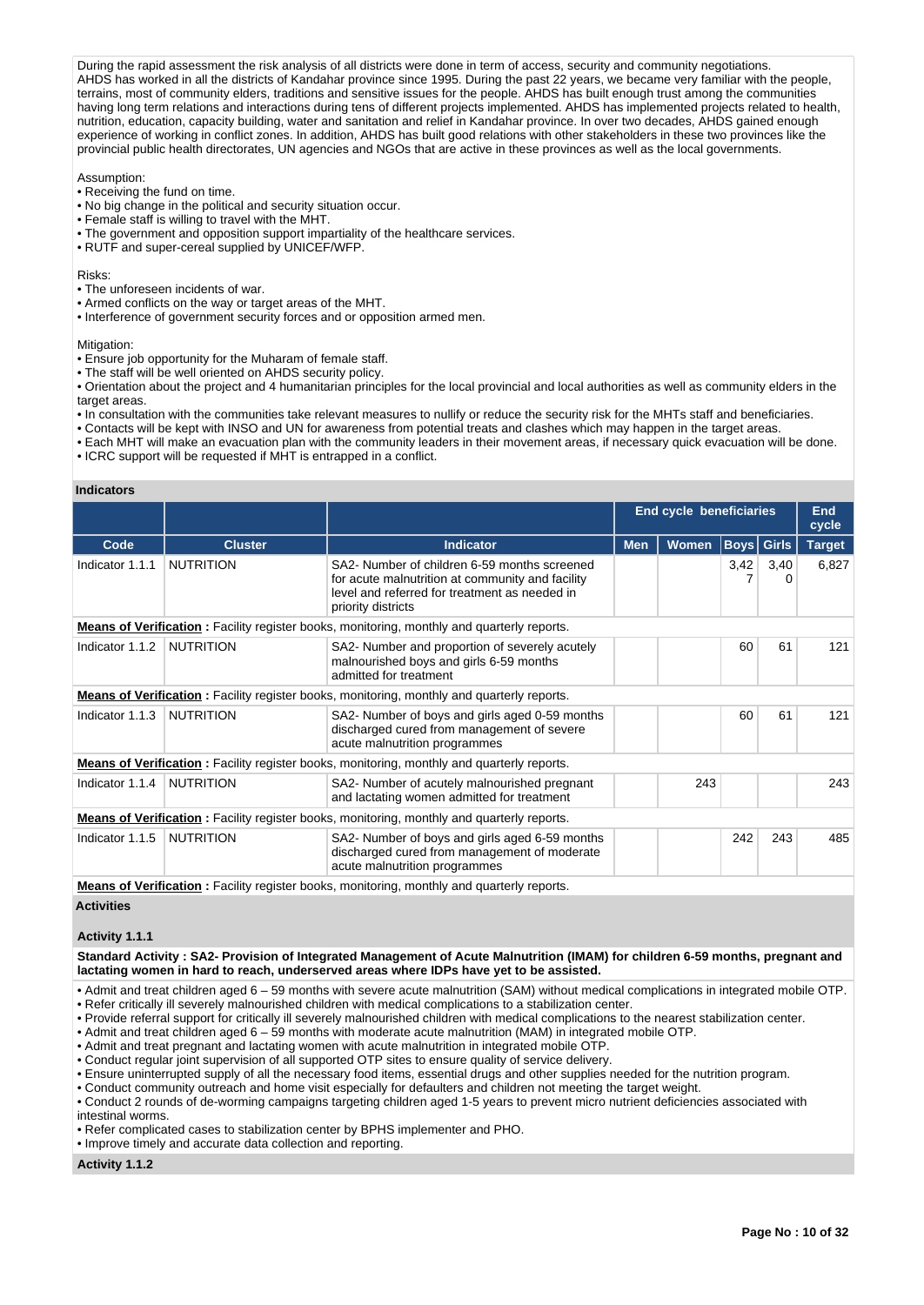**Standard Activity : SA2- Provision of preventative services (Infant and Young Child Feeding promotion and counselling and micronutrient supplementation) for children 6-59 months, pregnant and lactating women in hard to reach, underserved where IDPs have yet to be assisted.**

- Conduct IYCF counseling to women/caretakers of children in OTP during mobile team visits.
- Establish and support 12 IYCF mother support groups targeting mothers of children under 2 years.
- Conduct refresher training on IYCF to the health staff of the MHTs
- Distribute micronutrient supplement for under 5 year children, and lactating and pregnant women.

• Improve timely and accurate data collection and reporting of nutrition data from all sites through provision of data collection tools and training of nutrition staff on data management.

# **Additional Targets :**

#### **PROTECTION Cluster objectives Strategic Response Plan (SRP) objectives Percentage of activities** Objective 1: Acute protection concerns, needs and violations stemming from the immediate impact of shocks and taking into account specific vulnerabilities, are identified and addressed in a timely manner SO1: Immediate humanitarian needs of shock affected populations are met including conflict and natural disaster affected and IDPs, refugees and returning Afghans from armed conflict 100

**Contribution to Cluster/Sector Objectives :** The proposed project will significantly contribute to the following protection cluster objectives: • SO1: Immediate humanitarian needs of shock affected populations are met - including conflict and natural disaster affected and IDPs, refugees and returning Afghans from armed conflict.

• Protection Cluster Objective 1: Acute protection concerns, needs and violations stemming from the immediate impact of shocks and taking into account specific vulnerabilities, are identified and addressed in a timely manner.

AHDS will implement post trauma psychosocial support, and protection for GBV and child abuse services integrated within the 6 MHTs for 4 prioritized districts of Kandahar Province. The mobile health teams (MHT) staffed with trained females will ensure equal access for women and girls, raise community awareness about protection of women and children, provide psychosocial counseling, clinically manage post trauma stress, GBV and child abuse survivors and refer them to Family Protection Centre (FPC) as required.

Community awareness will contribute to community behavior change. Presence of the services and follow up mechanism build trust among the vulnerable part of community to openly report the cases of violence and seek support.

The interventions will be in-line with CHF protection mainstreaming guidelines. The services will seek technical support of Healthnet TPO and Handicap International as well as Protection Cluster in Kandahar (especially UNFPA, UNICEF, WHO and UNHCR expertise). AHDS is member of the Child Rights Advocacy Forum (CRAF) coordinated by Save the Children International.

### **Outcome 1**

Conducive protection environment is ensured for 37,927 people in 4 prioritized districts of Kandahar Province.

### **Output 1.1**

### **Description**

AHDS will provide psychosocial counseling for 15,171 general populations, support 500 injured people with post trauma stress (by counseling and referral to specialized centers), and provide protection services for 2,910 GBV and child abuse. Protection services are considered in/through the mobile health teams (MHT) that are serving areas of:

- 1. Amin Kala, Arghestan District.
- 2. Shego Godar, Arghestan District.
- 3. Lam area, Khakrez District.
- 4. Sangber area, Maywand District.
- 5. Elbak area, Shahwalikote District.
- 6. Sozni Achakzo, Shahwalikote District.

The mobile health teams (MHT) staffed with trained females will:

- Ensure equal access for women and girls,
- Raise community awareness about protection of women and children,
- Provide psychosocial counseling,
- Clinically manage post trauma stress, GBV and child abuse survivors and
- Refer them to Family Protection Centre (FPC) as required.
- Follow up the violence survivors.

AHDS has 10 years of psychosocial counseling experience integrated into its BPHS projects. In partnership with IPSO, we had well trained PSS counselor who had one year training. In addition, the staff received short term refresher training courses by Healthnet TPO and AHDS Mental Health Officers.

Handicap International can advise our team about disabled vulnerabilities, when to refer to them and how to follow up, and how communities can protect them. The organisations involved in the Protection Cluster may advise and support our teams and/or survivors based on according to their expertise and facilities; depending on individual cases.

**Assumptions & Risks**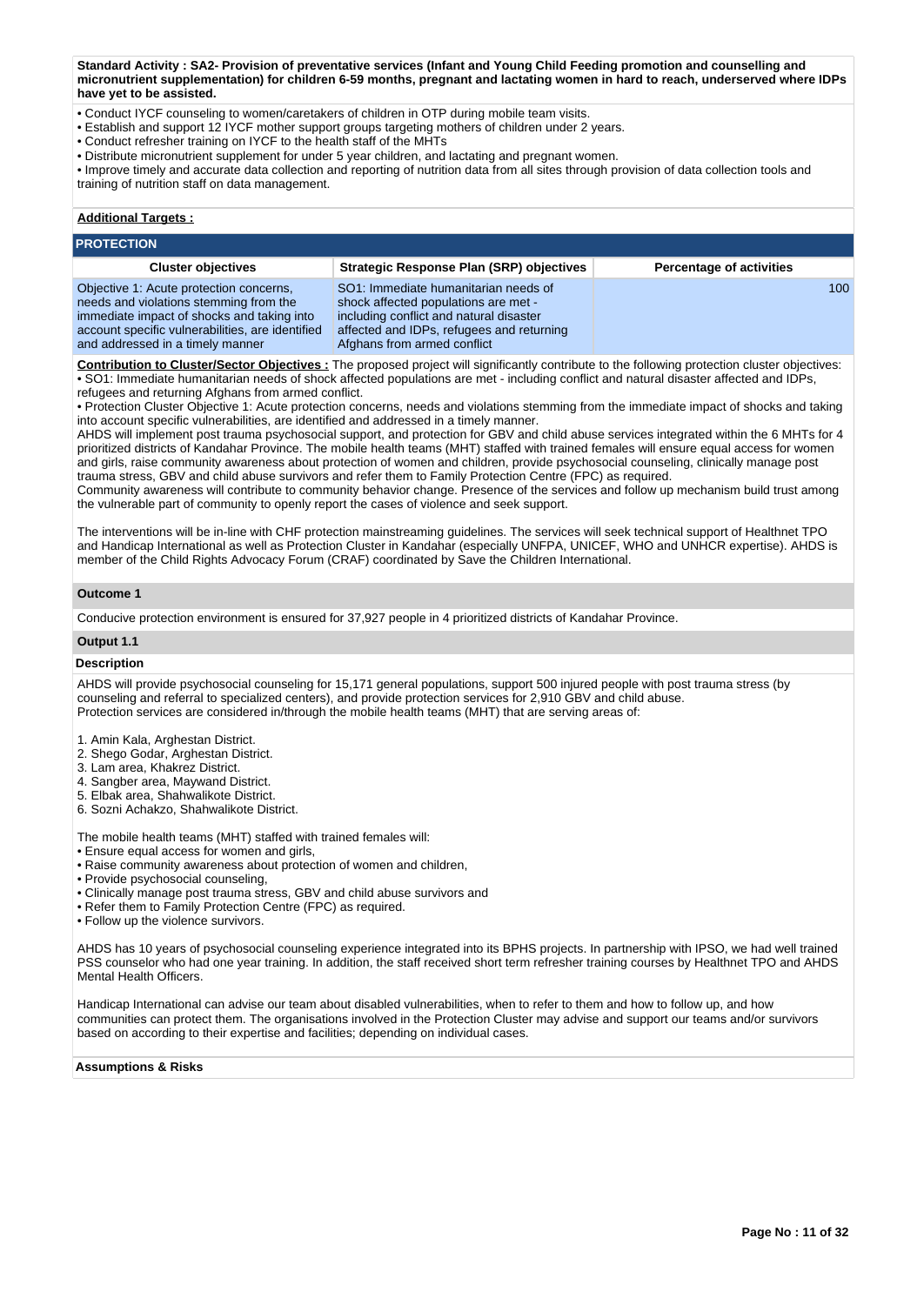During the rapid assessment the risk analysis of all districts were done in term of access, security and community negotiations. AHDS has worked in all the districts of Kandahar province since 1995. During the past 22 years, we became very familiar with the people, terrains, most of community elders, traditions and sensitive issues for the people. AHDS has built enough trust among the communities having long term relations and interactions during tens of different projects implemented. AHDS has implemented projects related to health, nutrition, education, capacity building, water and sanitation and relief in Kandahar province. In over two decades, AHDS gained enough experience of working in conflict zones. In addition, AHDS has built good relations with other stakeholders in these two provinces like the provincial public health directorates, UN agencies and NGOs that are active in these provinces as well as the local governments.

Assumption:

- Receiving the fund on time.
- No big change in the political and security situation occur.
- Female staff is willing to travel with the MHT.
- The government and opposition support impartiality of the healthcare services.

Risks:

- The unforeseen incidents of war.
- Armed conflicts on the way or target areas of the MHT.
- Interference of government security forces and or opposition armed men.

Mitigation:

- Ensure job opportunity for the Muharam of female staff.
- The staff will be well oriented on AHDS security policy.

• Orientation about the project and 4 humanitarian principles for the local provincial and local authorities as well as community elders in the target areas.

- In consultation with the communities take relevant measures to nullify or reduce the security risk for the MHTs staff and beneficiaries.
- Contacts will be kept with INSO and UN for awareness from potential treats and clashes which may happen in the target areas.
- Each MHT will make an evacuation plan with the community leaders in their movement areas, if necessary quick evacuation will be done.
- ICRC support will be requested if MHT is entrapped in a conflict.
- Healthnet TPO technical support will be requested, specially for staff training on GBV.

### **Indicators**

|                 |                   |                                                                                                                     | <b>End cycle beneficiaries</b> | End<br>cycle         |      |           |               |
|-----------------|-------------------|---------------------------------------------------------------------------------------------------------------------|--------------------------------|----------------------|------|-----------|---------------|
| Code            | <b>Cluster</b>    | <b>Men</b><br><b>Indicator</b>                                                                                      |                                | Women   Boys   Girls |      |           | <b>Target</b> |
| Indicator 1.1.1 | <b>PROTECTION</b> | SA2- Number of boys, girls, men and women<br>receiving psychosocial support                                         | 3,186                          | 3,338                | 4,39 | 4.24<br>8 | 15.171        |
|                 |                   | <b>Means of Verification:</b> Facility register books, monitoring, monthly and quarterly reports.                   |                                |                      |      |           |               |
| Indicator 1.1.2 | <b>PROTECTION</b> | SA2- Number of GBV survivors receiving<br>protection services (including health,<br>psychosocial, legal and safety) | 30                             | 1.440                | 720  | 720       | 2,910         |
|                 |                   | Moone of Verification : Equility register books, menitorias, menthly and quarterly reporte                          |                                |                      |      |           |               |

**Means of Verification** : Facility register books, monitoring, monthly and quarterly reports.

# **Activities**

# **Activity 1.1.1**

### **Standard Activity : Mobile outreach protection services to women, men, girls and boys; principled referrals and psychosocial support to conflict affected people;**

• Select locations for the health facilities and routes of movement that are away from actual or potential threats; especially the risk or threat

- of gender based violence (GBV), attacks from armed groups and land mines
- Orient the staff to treat the clients respectfully and inclusive of cultural and religious practices.
- Respect confidentiality and privacy of clients during consultations.
- Keep the identifiable information confidentiality unless consent has been given by the beneficiary.

• Consult with displaced and host communities about health needs so as to avoid community tensions that could lead to violence and harassment of one group or another.

• Employ female health staff members with skills and experience working with women and children.

- Train the staff on how to respond to the specific needs of victims of grave human rights violations, including rape and physical abuse.
- Assign qualified psychosocial workers to receive and counsel survivors of violations, especially when dealing with children and/or survivors of GBV.
- Put in place guidelines and mechanisms for monitoring and reporting instances of abuse and exploitation.
- Set up accessible, well understood mechanisms for suggestions and complaints.
- Monitor access, discrimination, and whether any services are being diverted.
- Strengthen coordination with Health Cluster at sub-national level to address GBV and child abuse as well.
- Coordinate with Protection and People with Special Need (PSN) network (headed by UNHCR) in Kandahar.
- Report and share protection concerns with the Protection cluster, including the GBV and Child Protection sub-clusters.

# **Activity 1.1.2**

**Standard Activity : SA2- Provision of protection services (including health, psychosocial, legal and safety) to GBV survivors and children abused or exploited by armed groups and armed forces;**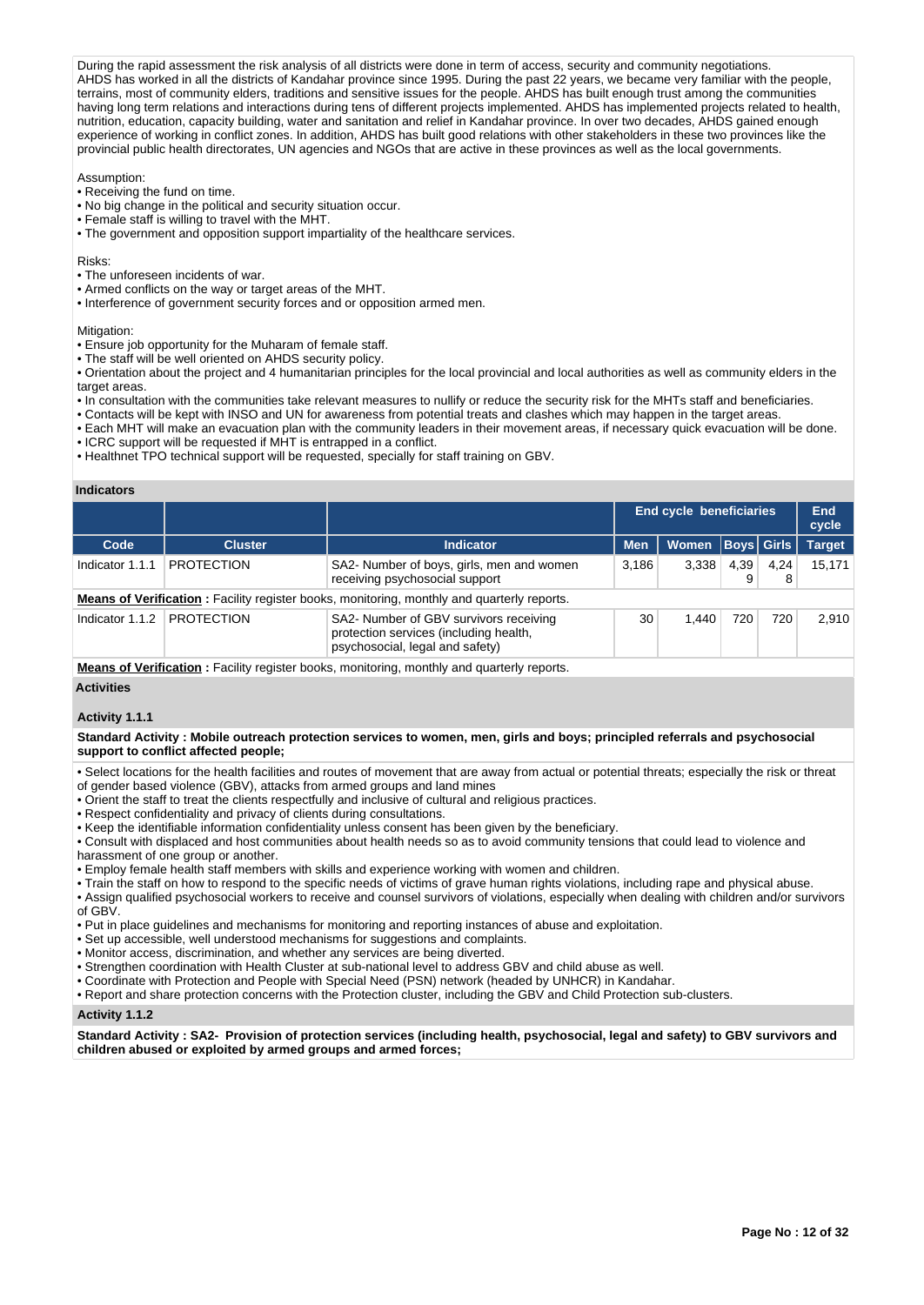• Train healthcare givers on identification and management of GBV (5 days course for doctor, nurse, PSS counselor and midwife with support of Healthnet TPO).

• Train the staff on PSS counseling and GBV (10 days training with support of Healthnet TPO).

• Include female PSS counselor in mobile health teams and to conduct blanket PSS sessions with target communities in general, women and girls in particular.

• Provide psychosocial counseling and health services to survivors as part of initial response.

• Distribute Dignity Kits for the GBV survivors.

• Work with pregnant to build strengths at the individual, relationship, and community levels that help them face and overcome trauma or adversity.

- Coordinate with the Kandahar Protection Cluster to establish case management committees (CMCs).
- Community mobilization through health committees that are established for each MHT.
- Include GBV in various community sessions/awareness.
- Coordinate with Family Protection Centre (FPC) in Kandahar City for referral and reporting.
- Refer GBV survivors to the organization who can provide legal assistance and specialized medical care.
- Follow up the referred survivors.

## **Additional Targets :**

# **M & R**

# **Monitoring & Reporting plan**

The supervision and monitoring system is considered as an integrated reflection and communication system of the project. Based on the logical framework, a project M&R plan will be developed in participatory manner. This tool will enable us to set relevant project indicators, information gathering methods, information analysis and sharing to understand the project progress and results.

Considering the geographical condition and security situation, for supportive supervision and monitoring of the project activities, AHDS will consider vibrant management structure to be adjusted by changing security condition. Supportive supervision and monitoring of the project will be strengthened through below three main mechanisms:

• Strengthening of monitoring and supervision system based on experience.

- Data collection and information management.
- Information flow and beneficiary, staff and partners' feedback system.

The project will be furnished with monitoring and reporting tools using the ministry of public health (MoPH) NDSR, HMIS, EPI, RMNC, Nutrition databases, and Cluster Reporting Hubs. The staff will be trained on the use of the tools for self-monitoring. They will be responsible for daily supervision using the checklists, and sharing their findings with relevant supervisor during supervisory visits to discuss on how to address problems found. In the next supervisory visits, priority will be given to follow up of these plans. During the monthly meetings, everyone will present their monitoring findings and improvements.

The project will be monitored by staff from main office and Project Manager based in Kandahar Province. AHDS presence in Kandahar and Uruzgan provinces since 1995 enabled it to build trust in the communities and attain enough experience in working in conflict zones. Furthermore, the community members as access negotiators and community elder escorts enable our supervisors to visit all health facilities in each village.

The considered project manager has more than 10 years' experience of supervisory work in Kandahar Province. He has worked as a Trainer, Community Based Healthcare Officer, HMIS manager and Project Manager for health and nutrition projects. He has built trust among the communities all over Kandahar Province; he is capable to freely move in all the target areas for this project.

Remote monitoring will be used to make sure the MHTs are attending the villages according to the plan, by calling Health Shura members and other people in the target communities.

Health, Nutrition and Protection clusters' formats for reporting and security incidents forms will be used for data collection, quick alert and monitoring progress towards the indicators. Special attention is required on training the staff about protection and GBV reporting and followup system. With technical cooperation of Healthnet TPO and Handicap International, our project staff can provide quality training and supportive supervision for the staff of MHTs.

The health facility in-charges will record and make routine reports to the project manager on monthly basis, the data will be analysed together with the health facility in-charges, which will be reported to the partners and donors.

The emergency cases will be immediately reported using mobile phones. Considering the type and extend of case, AHDS will inform relevant stakeholders if joint immediate actions or close follow up are necessary.

The project will be monitored based on preliminary action-plan on monthly basis. The progress, deviations, shortfalls and challenges will be discussed at the field level as well as provincial level for on time corrective measures.

The technical progress and financial reports will be cross checked to analyse actual costs and cease any opportunity on timely manner to maximize quality of services for the people.

Quarterly technical and financial reports will be fed in CHF Afghanistan system before the set dates.

**Workplan**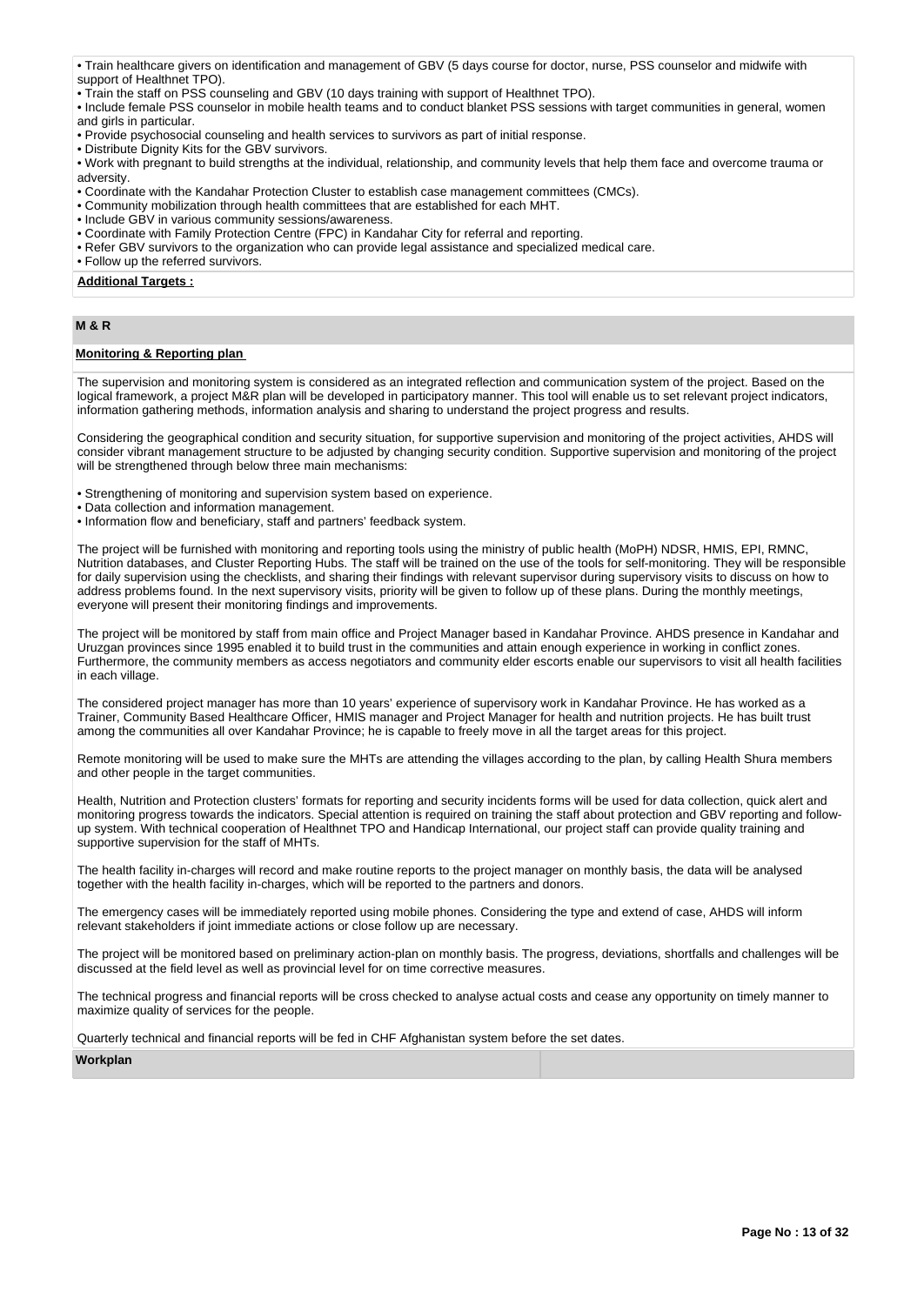| Activitydescription                                                                                                                                                                                                                                                                                                                                                                                                                                                                                                                                                                                                                                                                                                                                                                                                                                                                                                                                                                                                                                                                                                                                                                                                                                                                                                                                                                                                                                                                                                                                                                                                                                                                                              | Year | 1  | $\overline{2}$ | 3            | 4  | 5        | 6  |     | 8  | 9        | 10 <sub>1</sub> | 11 12 |     |
|------------------------------------------------------------------------------------------------------------------------------------------------------------------------------------------------------------------------------------------------------------------------------------------------------------------------------------------------------------------------------------------------------------------------------------------------------------------------------------------------------------------------------------------------------------------------------------------------------------------------------------------------------------------------------------------------------------------------------------------------------------------------------------------------------------------------------------------------------------------------------------------------------------------------------------------------------------------------------------------------------------------------------------------------------------------------------------------------------------------------------------------------------------------------------------------------------------------------------------------------------------------------------------------------------------------------------------------------------------------------------------------------------------------------------------------------------------------------------------------------------------------------------------------------------------------------------------------------------------------------------------------------------------------------------------------------------------------|------|----|----------------|--------------|----|----------|----|-----|----|----------|-----------------|-------|-----|
| 2017<br>Activity 1.1.1: $\bullet$ Admit and treat children aged 6 – 59 months with severe acute<br>malnutrition (SAM) without medical complications in integrated mobile OTP.                                                                                                                                                                                                                                                                                                                                                                                                                                                                                                                                                                                                                                                                                                                                                                                                                                                                                                                                                                                                                                                                                                                                                                                                                                                                                                                                                                                                                                                                                                                                    |      |    |                |              |    |          |    |     |    |          |                 | X.    | ΙX. |
| • Refer critically ill severely malnourished children with medical complications to a<br>stabilization center.<br>• Provide referral support for critically ill severely malnourished children with<br>medical complications to the nearest stabilization center.<br>• Admit and treat children aged 6 – 59 months with moderate acute malnutrition<br>(MAM) in integrated mobile OTP.<br>• Admit and treat pregnant and lactating women with acute malnutrition in<br>integrated mobile OTP.<br>• Conduct regular joint supervision of all supported OTP sites to ensure quality of<br>service delivery.<br>• Ensure uninterrupted supply of all the necessary food items, essential drugs and<br>other supplies needed for the nutrition program.<br>. Conduct community outreach and home visit especially for defaulters and<br>children not meeting the target weight.<br>. Conduct 2 rounds of de-worming campaigns targeting children aged 1-5 years to<br>prevent micro nutrient deficiencies associated with intestinal worms.<br>. Refer complicated cases to stabilization center by BPHS implementer and PHO.<br>. Improve timely and accurate data collection and reporting.                                                                                                                                                                                                                                                                                                                                                                                                                                                                                                                        | 2018 | X. | $\mathsf{X}$   | $\mathsf{X}$ | X  | X.       | X. | IX. | X  | ΙX.      | $\mathsf{X}$    |       |     |
| Activity 1.1.1: • MOUs will be signed with referral points (surgery, mental health,<br>disability, GBV protection, supplementary feeding).                                                                                                                                                                                                                                                                                                                                                                                                                                                                                                                                                                                                                                                                                                                                                                                                                                                                                                                                                                                                                                                                                                                                                                                                                                                                                                                                                                                                                                                                                                                                                                       | 2017 |    |                |              |    |          |    |     |    |          | $\times$        | IX.   | ΙX. |
| . Six mobile health teams (MHT) will function on the passages were they can<br>collect victims from conflict areas.<br>· Referral points will be identified; written protocols will be signed to ensure efficient<br>referral, quick response and feedback.<br>• The MHT will be staffed and equipped according the standards, including access<br>to ambulance.<br>• Training on triage and first aid will be provided for the staff (8 days including 3<br>days first aid and 5 days triage for doctors, nurses and midwives).<br>. Training on first aid will be provided for the drivers and guards (3 days training).<br>. Training on psychosocial support will be provided for the nurses, midwives and<br>physicians (5 days training).<br>• Collect and stabilize victims from conflict areas.<br>• Report and quickly respond to any suspected outbreak (DEWS).                                                                                                                                                                                                                                                                                                                                                                                                                                                                                                                                                                                                                                                                                                                                                                                                                                        | 2018 | X. | $\mathsf{X}$   | IX.          | X. | X.       | X. | IX. | X. | ΙX.      | $\mathsf{X}$    |       |     |
| Activity 1.1.1: • Select locations for the health facilities and routes of movement that 2017                                                                                                                                                                                                                                                                                                                                                                                                                                                                                                                                                                                                                                                                                                                                                                                                                                                                                                                                                                                                                                                                                                                                                                                                                                                                                                                                                                                                                                                                                                                                                                                                                    |      |    |                |              |    |          |    |     |    |          |                 | X X   |     |
| are away from actual or potential threats; especially the risk or threat of gender<br>based violence (GBV), attacks from armed groups and land mines<br>. Orient the staff to treat the clients respectfully and inclusive of cultural and<br>religious practices.<br>• Respect confidentiality and privacy of clients during consultations.<br>• Keep the identifiable information confidentiality unless consent has been given by<br>the beneficiary.<br>• Consult with displaced and host communities about health needs so as to avoid<br>community tensions that could lead to violence and harassment of one group or<br>another.<br>. Employ female health staff members with skills and experience working with<br>women and children.<br>• Train the staff on how to respond to the specific needs of victims of grave human<br>rights violations, including rape and physical abuse.<br>• Assign qualified psychosocial workers to receive and counsel survivors of<br>violations, especially when dealing with children and/or survivors of GBV.<br>• Put in place guidelines and mechanisms for monitoring and reporting instances of<br>abuse and exploitation.<br>· Set up accessible, well understood mechanisms for suggestions and complaints.<br>. Monitor access, discrimination, and whether any services are being diverted.<br>. Strengthen coordination with Health Cluster at sub-national level to address GBV<br>and child abuse as well.<br>• Coordinate with Protection and People with Special Need (PSN) network (headed<br>by UNHCR) in Kandahar.<br>• Report and share protection concerns with the Protection cluster, including the<br>GBV and Child Protection sub-clusters. | 2018 | X. | X.             | ΙX.          | X  | $\times$ | X  | X.  | X. | $\times$ | $\mathsf{X}$    |       |     |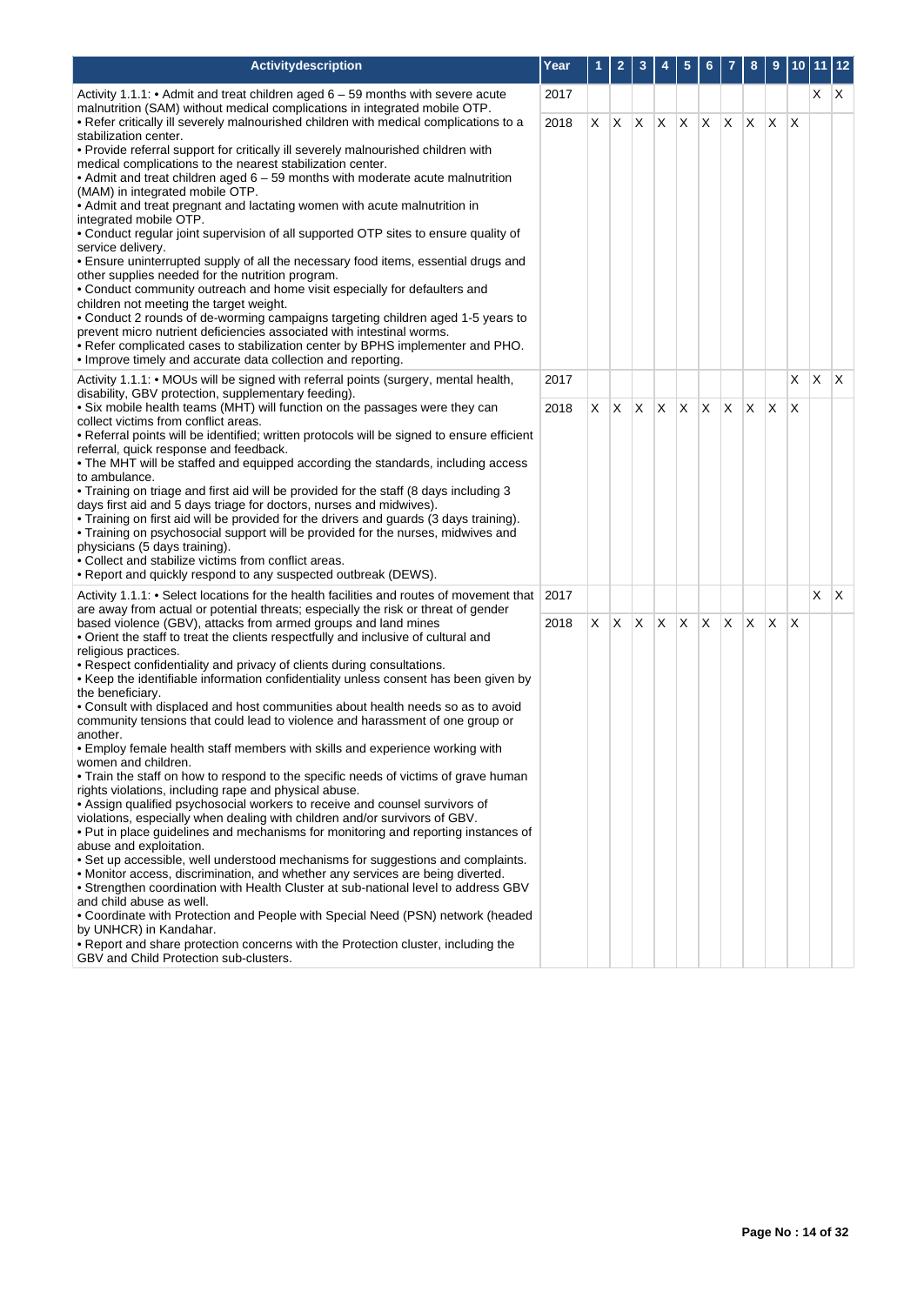| Activity 1.1.2: • Employ necessary staff for the six mobile health teams (MHT)<br>• Hire vehicles for the mobile health teams (MHT).                                                                                                                                                                                                                                                                                                                                                                                                                                                                                                                                                                                                                                                                                                                                                                                                                                                                                                                                                                                               | 2017 |    |              |              |    |     |         |              |    |              | X   | <b>X</b>   | X.  |
|------------------------------------------------------------------------------------------------------------------------------------------------------------------------------------------------------------------------------------------------------------------------------------------------------------------------------------------------------------------------------------------------------------------------------------------------------------------------------------------------------------------------------------------------------------------------------------------------------------------------------------------------------------------------------------------------------------------------------------------------------------------------------------------------------------------------------------------------------------------------------------------------------------------------------------------------------------------------------------------------------------------------------------------------------------------------------------------------------------------------------------|------|----|--------------|--------------|----|-----|---------|--------------|----|--------------|-----|------------|-----|
| • Provide necessary equipment for the MHT.<br>• Establish a community Health Shura for each health facility.<br>. Develop village visit timetables with Health Shuras for each MHT.<br>• Provide essential medicines, medical and non-medical supplies and equipment<br>for the MHT.<br>• Establish referral system among the MHT and BPHS/EPHS facilities.<br>• Provide antenatal and postnatal care for the mothers.<br>• Provide basic emergency obstetric and newborn care (EmONC) services.<br>. Provide vaccination for the children and child bearing age women.<br>. Provide family planning methods on request.<br>• Provide treatment of children sickness especially ARI, pneumonia and diarrheal<br>diseases.<br>. Provide outpatient consultation and treatment of common diseases.<br>• Maintain ambulance/referral services.<br>• Coordinate with the stakeholders (Health cluster, PPHD, WHO, UNICEF, BARAN,<br>Handicap, Community Shuras and Healthnet TPO).<br>. Regularly supervise the performance and outputs of the MHTs.<br>. Report the progress of works and health data on timely manner.               | 2018 | X. | $\mathsf{X}$ | X            | X. | ΙX. | $X$ $X$ |              | X. | $\mathsf{X}$ | ΙX  |            |     |
| Activity 1.1.2: • Train healthcare givers on identification and management of GBV<br>(5 days course for doctor, nurse, PSS counselor and midwife with support of                                                                                                                                                                                                                                                                                                                                                                                                                                                                                                                                                                                                                                                                                                                                                                                                                                                                                                                                                                   | 2017 |    |              |              |    |     |         |              |    |              |     | X.         | IX. |
| Healthnet TPO).<br>. Train the staff on PSS counseling and GBV (10 days training with support of<br>Healthnet TPO).<br>• Include female PSS counselor in mobile health teams and to conduct blanket<br>PSS sessions with target communities in general, women and girls in particular.<br>. Provide psychosocial counseling and health services to survivors as part of initial<br>response.<br>. Distribute Dignity Kits for the GBV survivors.<br>. Work with pregnant to build strengths at the individual, relationship, and<br>community levels that help them face and overcome trauma or adversity.<br>• Coordinate with the Kandahar Protection Cluster to establish case management<br>committees (CMCs).<br>• Community mobilization through health committees that are established for each<br>MHT.<br>• Include GBV in various community sessions/awareness.<br>• Coordinate with Family Protection Centre (FPC) in Kandahar City for referral and<br>reporting.<br>• Refer GBV survivors to the organization who can provide legal assistance and<br>specialized medical care.<br>• Follow up the referred survivors. | 2018 | X. | X.           | $\mathsf{X}$ | X. | ΙX. | IX.     | $\mathsf{X}$ | X. | ΙX.          | ΙX. |            |     |
| Activity 1.1.2: • Conduct IYCF counseling to women/caretakers of children in OTP<br>during mobile team visits.                                                                                                                                                                                                                                                                                                                                                                                                                                                                                                                                                                                                                                                                                                                                                                                                                                                                                                                                                                                                                     | 2017 |    |              |              |    |     |         |              |    |              |     | $X \mid X$ |     |
| • Establish and support 12 IYCF mother support groups targeting mothers of<br>children under 2 years.<br>• Conduct refresher training on IYCF to the health staff of the MHTs<br>. Distribute micronutrient supplement for under 5 year children, and lactating and<br>pregnant women.<br>. Improve timely and accurate data collection and reporting of nutrition data from all<br>sites through provision of data collection tools and training of nutrition staff on data<br>management.                                                                                                                                                                                                                                                                                                                                                                                                                                                                                                                                                                                                                                        | 2018 | X. | X.           | X            | X  | Χ   | X       | X            | X. | X            | ΙX. |            |     |
| <b>OTHER INFO</b>                                                                                                                                                                                                                                                                                                                                                                                                                                                                                                                                                                                                                                                                                                                                                                                                                                                                                                                                                                                                                                                                                                                  |      |    |              |              |    |     |         |              |    |              |     |            |     |
| <b>Accountability to Affected Populations</b>                                                                                                                                                                                                                                                                                                                                                                                                                                                                                                                                                                                                                                                                                                                                                                                                                                                                                                                                                                                                                                                                                      |      |    |              |              |    |     |         |              |    |              |     |            |     |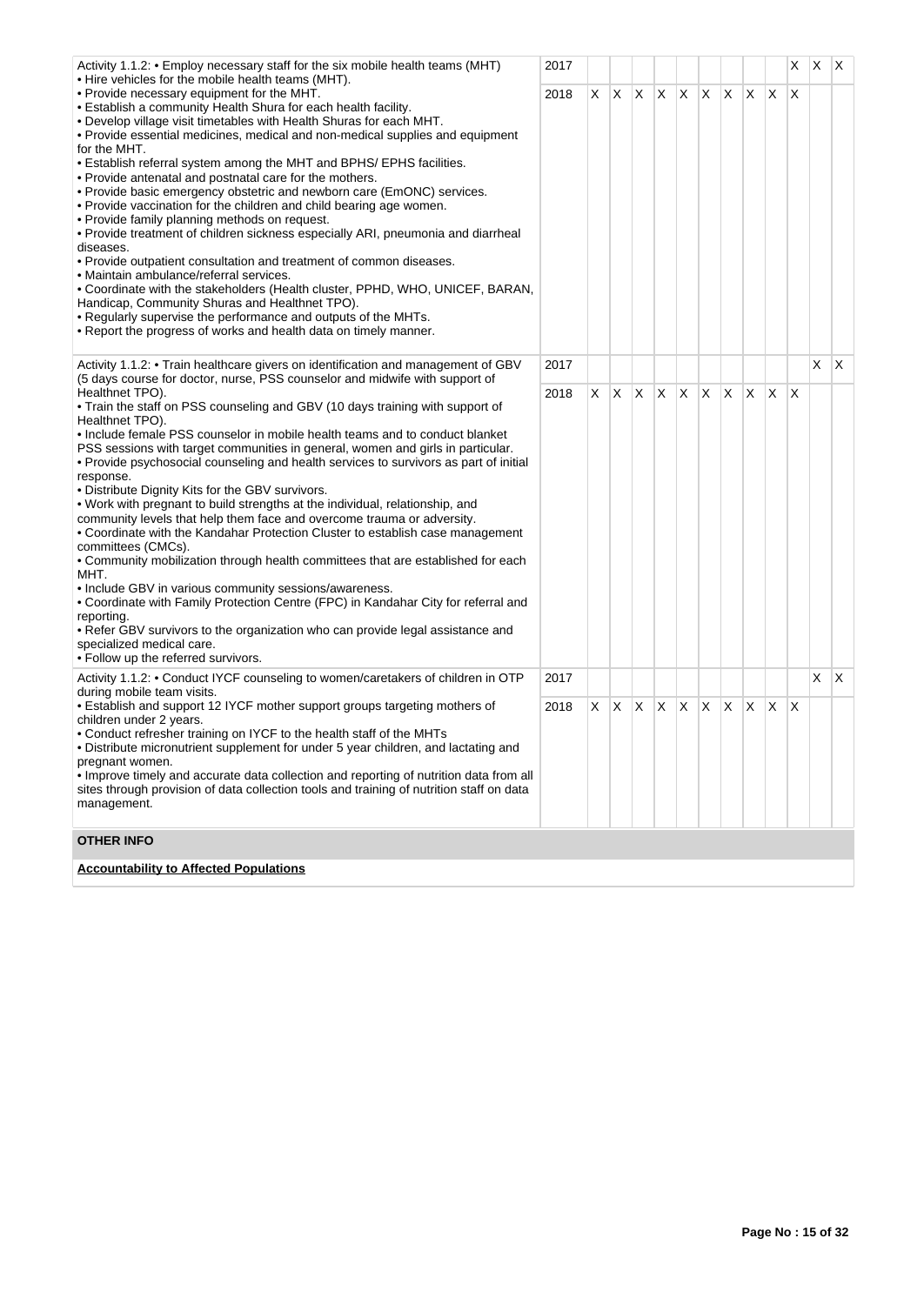The target people were consulted for their needs and what is going to be planned during the rapid needs assessment. It is planned to establish community health committees (Shura) for each MHT in the main villages; usually the village local committees (Shura) take this responsibility. The members of Shura will be responsible to facilitate activities of the MHT, ensure security of the staff, transfer health messages to the villagers, prompt informing about any casualty and outbreak to the MHT staff, facilitate transportation means if required, and share concerns of the people with AHDS. In addition, the Health Shura is contact means between the people and MHT/AHDS office.

At the beginning, each MHT team should present the types of services can be provided for the people. Number, names, places and distances of all the villages in the catchment area will be listed. Then a timetable/calendar of village visits will be developed with the Health Shura for MHT roster.

The Health Shura members will be oriented on how to cooperate with the MHTs; early warning, rapid assessment, early transfer of the severe case, victims and violence survivors, and follow up.

The monthly health Shura meetings will be mainly used for two-way communication; reporting/information sharing to the Shura and receiving their feedbacks and recommendations. In case of any complaint, Shura members raise it in the monthly meetings, if not followed up, than they will share it with AHDS provincial office.

A complain mechanism will be established on how to complain to the head of MHT, or Health Shura. The aim is to ensure quality services are provided to the people with full respect to their dignity. Furthermore, the certain place/date of the MHT visit to each village of target community should be respected. Presence of female staff facilitates complaint reporting for the women and children.

In principle, emergency health/nutrition/protection services do not harm the people. The emergency services and staff will be managed in a very user friendly manner to avoid any direct or indirect harm to the communities and its environment. Local traditions will be considered and respected during services provision, follow up in the villages and transfer/referral of violence survivals to specialized centers.

Medical waste can harm if not disposed carefully. Waste reduction and disposal will be managed with high standard to minimize environment pollution and any possible risk for the children playing around the MHTs. The potential harm from medical waste and its impact on the environment will be minimized. Proper waste management according the MoPH national waste management policy ensures minimizing environmental hazard of the medical waste. AHDS will make sure that infection prevention measures are strictly considered in each health facility and waste management tools are available. The health facilities produce small amounts of sharps and organic waste with minimum environmental impact. High standards will be applied for the collection, separation and transfer of wastes. Sharps will be collected in proper paper boxes. The organic wastes like tissue remnants and placenta will be put in separate bags. Infected gauze and other material will have their own bags. Incinerator will used to disinfect and minimize wastes. Three different wells will be ready to bury sharps, ashes from the incinerator and tissues. The remnants of vegetable and foods will be buried in another place under earth to fertilize it. The facilities will not use solutions that have toxic vapors and make sure that harmful liquids do not go to the greens.

# **Implementation Plan**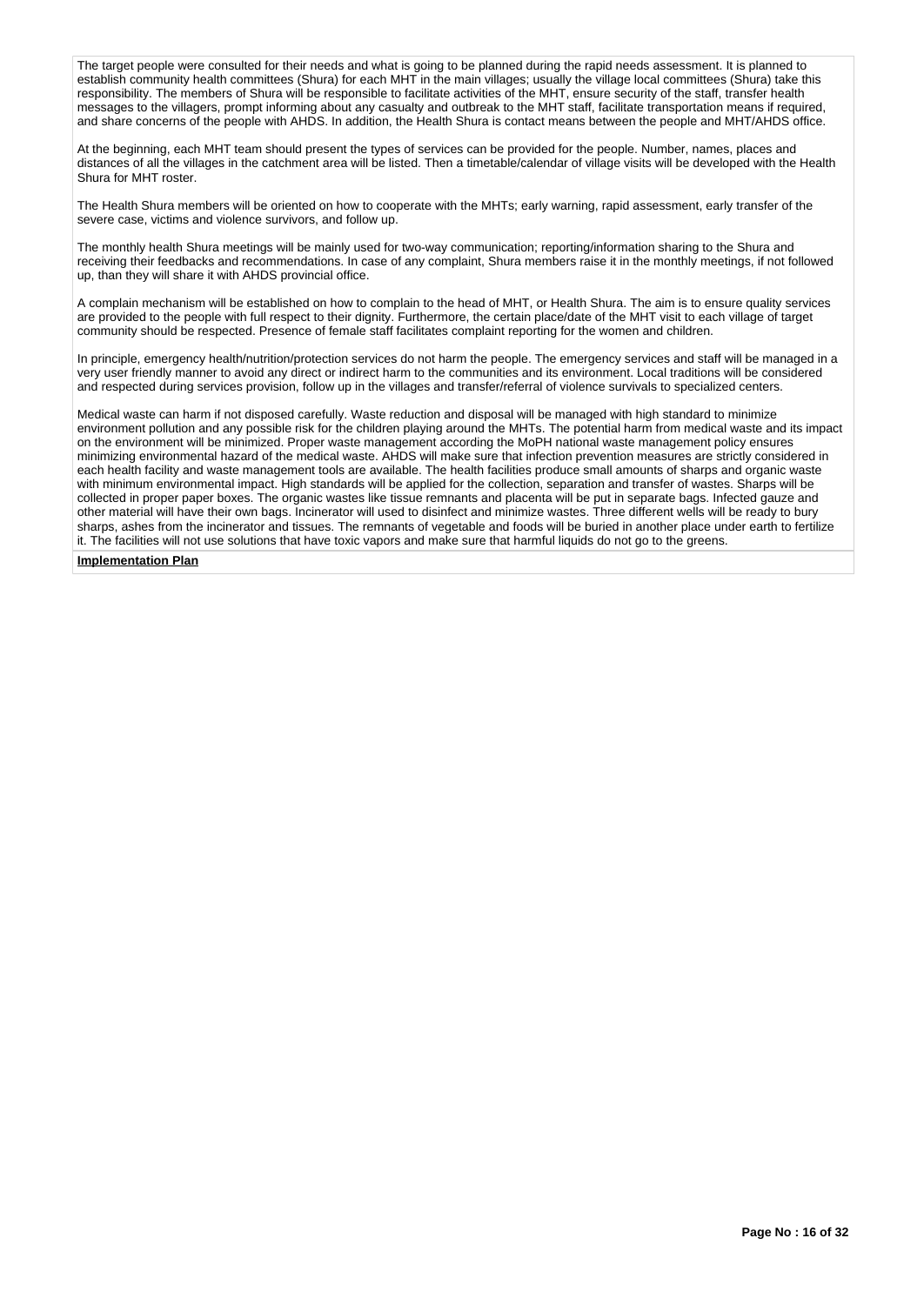Governance: the project will be managed in decentralized manner by the project team based in Kandahar, where AHDS headquarter has facilitating and monitoring role.

Multi-cluster services: the MHTs will provide primary healthcare including treatment of acute malnutrition for target population. Furthermore, with close collaboration of Health Shura, it will provide psychosocial counseling for the post trauma stress, advocacy for human rights (with emphasis on women and child protection) and protection support for GBV survivors.

Community: channel of communication with beneficiaries is maintained through Health Shuras. This will allow for exchange of ideas, feedback and democratic control. The Health Shura will have monthly meeting to discuss current services, complaints and improvement opportunities.

Accessibility of services: a time-table for the geographical coverage of the villages and MHT movement map will be developed with Health Shuras in the target areas. AHDS will establish a patient-centered and service-minded culture of transparency and feedback. Average frequency of visit to each village will be on weekly basis; it may vary a little depending on number of villages for each MHT. Removing barriers for female users, minority groups and people with special health problems is necessary to enhance acceptability and actual use of the services; examples are presence of female staff, privacy and confidentiality.

Human resources: each MHT will have: a doctor, a female midwife, a nutrition nurse, a female psychosocial counselor, a vaccinator, a driver and a guard. Basic training, on job training, and supportive supervision ensure that people know what to do and how to behave with their clients.

Logistics: the primary process of patient-provider interaction can only function if the conditions are favorable, which means adequate work space, equipment, supplies, diagnostic and therapeutic facilities are available. Good support services are not only necessary for providing the patient with the best possible services, but also a critical factor in staff work satisfaction. The frequency of supply replenishment will be monthly with some flexibility depending on road access.

Referral: MOU with referral points identified for each service (surgery, mental health, disability, GBV protection, supplementary feeding) will be signed. The staff will communicate carefully about the condition and the services required on a referral slip and ask for feedback on the final diagnosis, case management and follow up needed.

Ambulance system: movement plan for the ambulances will be defined. The contact number of ambulances will be shared with MHT, nearby health facilities, and Health Shura members. Trustworthy private transport (introduced by Shura) we be called when the ambulance is not enough.

Disaster: A tailor made risk analysis and emergency preparedness plan will be in place to control outbreaks and emergencies. NDSR will be enforced through staff training, coordination with stakeholders, prompt reporting, case management, follow up and feedback.

Coordination: project onset, implementation and necessary amendment will be done in close coordination with the MoPH, Clusters and other stakeholders at the both provincial and national levels.

Reporting: MHT will report on monthly basis to AHDS provincial officer, quality of data will be checked, the reports will be analysed and feedback to MHT for corrective measures will be given. AHDS headquarter will compile field reports for quarterly reporting to the donor and partners.

Financial system: specific account number is designated for this project. AHDS' finance (as part of Operation Manual) is in line with the International Standards on Auditing (ISA). QuickBooks and spread sheets are in use for admin and finance management. AHDS main office does internal financial control. Independent chartered accountants are hired to do financial at the end of each fiscal year

### **Coordination with other Organizations in project area**

| Name of the organization                    | Areas/activities of collaboration and rationale                                                 |
|---------------------------------------------|-------------------------------------------------------------------------------------------------|
| MoPH; provincial public health directorates | Planning, coordination, joint monitoring, referral, NDSR, links with<br>local authorities, etc. |
| <b>WHO</b>                                  | Guidelines, outbreaks, NDSR, additional emergency kits if needed.                               |
| UNICEF, WFP                                 | Outbreaks, NDSR, vaccines, cold chain supply, nutrition supplies.                               |
| <b>UNFPA</b>                                | Guidelines, advises, advocacy.                                                                  |
| <b>UNHCR</b>                                | Information about IDPs and returnees.                                                           |
| <b>OCHA</b>                                 | Advises, advocacy.                                                                              |
| <b>WFP</b>                                  | <b>Nutrition supplies</b>                                                                       |
| Kandahar Directorate of Women Affaires      | Advises, referral, advocacy.                                                                    |
| <b>Healthnet TPO</b>                        | Guidelines, training, advises.                                                                  |
| Handicap International                      | Advises, referral.                                                                              |
| <b>BARAN (BPHS implementer)</b>             | Referral.                                                                                       |
| <b>ICRC</b>                                 | Referral, security negotiations.                                                                |
| Community                                   | Supports at the village level, information, facilitation, security, follow<br>up.               |
| <b>INSO</b>                                 | Security news                                                                                   |
| <b>Environment Marker Of The Project</b>    |                                                                                                 |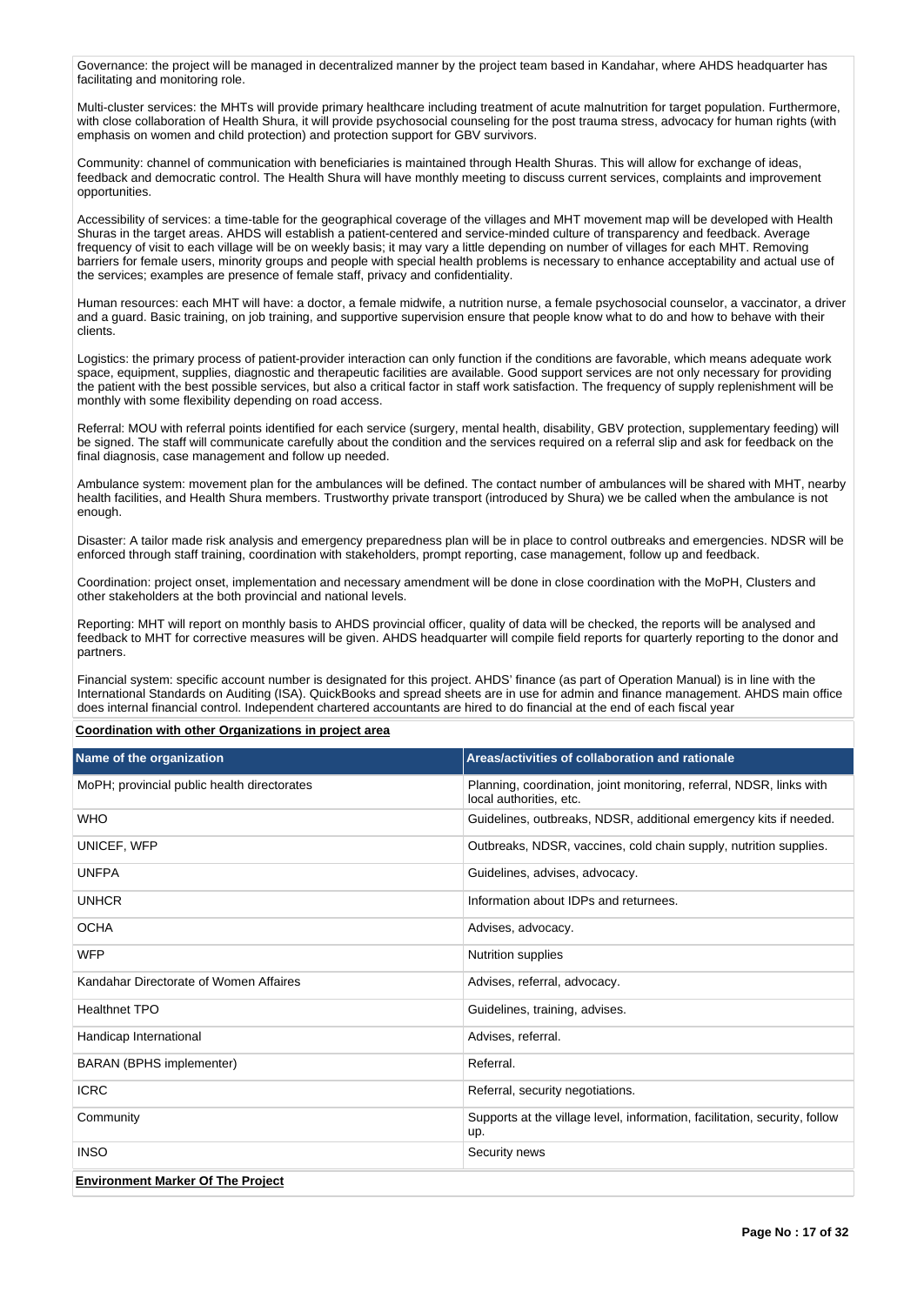A: Neutral Impact on environment with No mitigation

# **Gender Marker Of The Project**

1-The project is designed to contribute in some limited way to gender equality

# **Justify Chosen Gender Marker Code**

Healthcare and public nutrition services are very gender sensitive issues. In addition, general protection and protection for GBV survivors are also considered in the project. The project is designed to contribute significantly to gender equality. The gender issue was considered during the assessment phase done by AHDS. Fortunately, the targets, standards and guidelines for primary healthcare, nutrition and protection developed by MoPH and Humanitarian Clusters at each step/facility ensures gender mainstreaming. Following up of the guidelines and achieving the set targets are by themselves indicators of gender consideration. Data and information which will be collected and reported through this project will be segregated gender and age wise to ensure a good analysis of outputs and outcomes based on gender aspects.

Considering the conservative culture, it is not possible to have gender-mix Shura in the target area. Using the female staff, we can collect women concerns and recommendations. The MHTs will ensure that enough privacy is provided for the female. They will have the right to have their chaperons (muharam) with them in the clinic area as well as in the ambulance.

### **Protection Mainstreaming**

In principle, emergency health/nutrition/protection services do not harm the people. The emergency health services and staff will be managed in a very user friendly manner to avoid any direct or indirect harm. Local traditions will be considered and fully respected. Careful consideration of the no discrimination policy of health sector and the four humanitarian principles guarantee the Do No Harm. Although, we never had any report of health staff with discriminative attitude in Afghanistan, still we will carefully monitor the MHTs and ask the beneficiaries (interviews & phone calls) for such an act. All the staff will be oriented on medical ethics, which strongly forbids any type of discrimination like tribe, sex, beliefs, orientations, age and so on. AHDS implements its human resource no discrimination policy for any employment and staff appraisal.

The project is basically planned to meet the needs of vulnerable with special focus on women and children. The locations chosen are inhabited by poor, remote and internally displaced people. Small portion of the beneficiaries could be better-off people.

No one will be asked about their religion, race, tribe and political affiliations. The poor will receive special attention; the priority will be given to them for example for use of ambulance. During the training, a medical ethics session will be conducted; the staff will learn how to deal respectfully with the patients and their caretaker at each stage.

The triage training will emphasize on prioritization of the most vulnerable people like disabled, women and children. A referral MOU will be signed with Handicap International that is providing services for the disabled. Hence, MOU is required for GBV survivors with Family Protection Centre (FPC) in Kandahar City and Kandahar Directorate of Women Affaires.

Community awareness and health & nutrition education sessions will be conducted to the people to get prime messages, become aware of risk factors, seek GBV prevention measures, understand importance of early health seeking behavior, make community based transportation mechanism for emergencies (in case the ambulance is overloaded), and advocacy for their health right.

Using the female staff, we can collect women concerns and recommendations. The MHTs will ensure that enough privacy is provided for the female. They will have the right to have their chaperons (muharam) with them in the clinic area as well as in the ambulance.

Community awareness about human rights and measures against GBV is crucial to ensure access of female to the services and protect them. A complain mechanism will be established on how to complain to the head of MHT, or Health Shura. The aim is to ensure quality services are provided to the people with full respect to their dignity. Presence of female staff facilitates complaint reporting for the women and children.

Gender is a sensitive issue in conservative cultures. The counselling and provision of protection services for GBV survivors should be communicated very carefully to avoid any misunderstanding. The do not harm approaches is very important here, any mistake may cause ban on MHT activities.

The Health Shuras will be encouraged to involve religious preachers (Mullah) in the Shura as member. They can talk about women rights in Islam and Hadiths that prohibit violence in the family. We cannot promise that during the project period protection mechanism can be established against GBV in the communities, but initial community mobilization and seeding steps would be initiated.

The government authorities and opposition will be contacted (mainly through the Health Shura) and oriented about the nature of the project and its lifesaving activities. As our past experience shows, it rarely happens that the armed forces stop a vehicle carrying medical supplies or patients. Rental vans equipped as ambulance will be used instead of attractive luxury ambulance to maintain low profile.

### **Country Specific Information**

### **Safety and Security**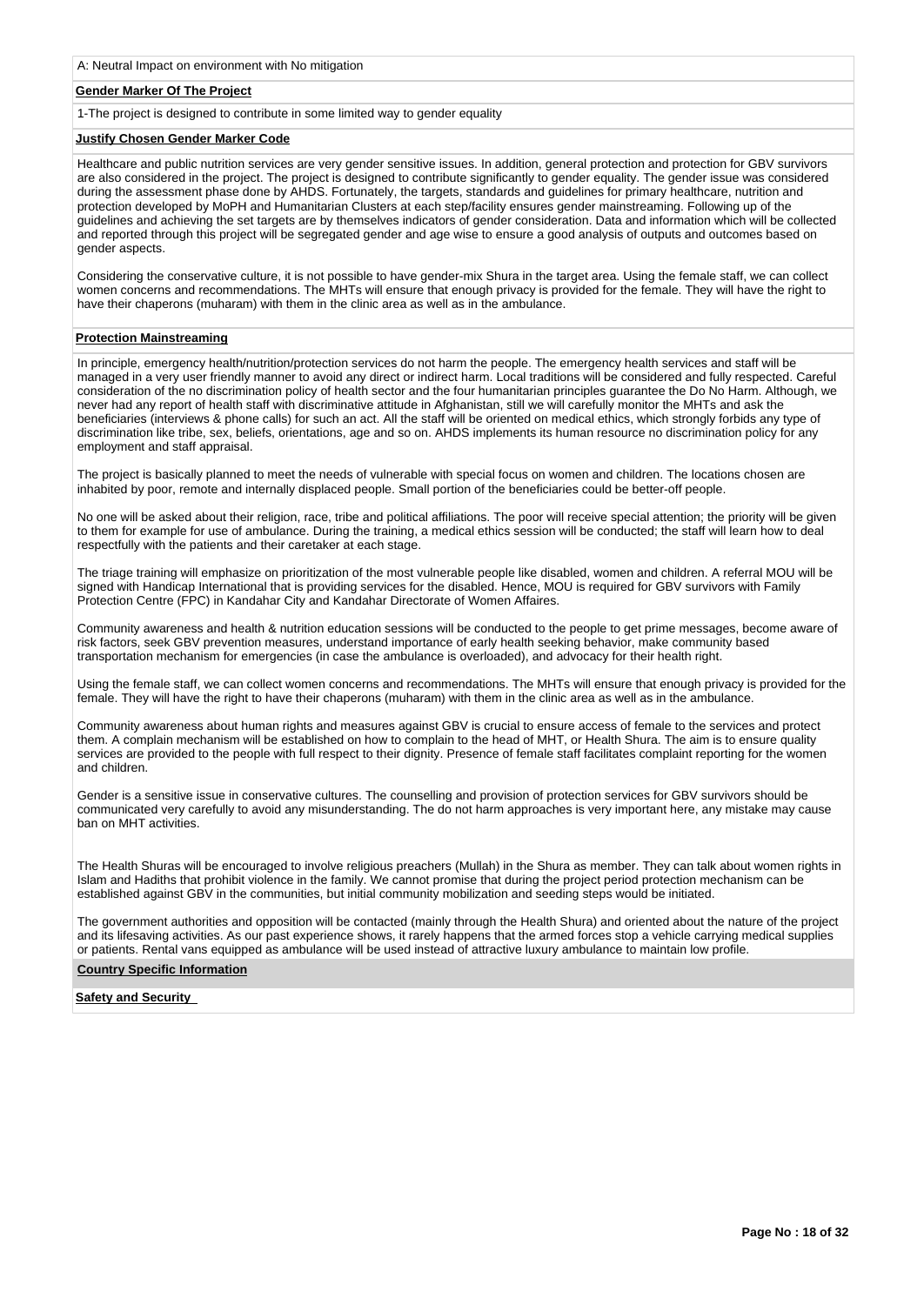Most of the target areas are relatively safe; means although located in conflict zone but have distance from the frontlines, except Khakrez District. Choosing the central locations and surrounding villages for movement together with the community members, we made sure that patients can be collected, stabilized and easily transferred to a higher level health facility (e.g. a hospital) if required.

The Health Shura takes responsibility for security of the MHTs and their staff as well. They will use their relations with local government authorities as well as opposition.

Healthcare projects and health staff are acceptable and respected by the government, local communities and opposition. The government authorities will be briefed about the project, impartiality, fair treatment of the beneficiaries regardless their affiliations. Cooperation of local authorities is crucial for impartial treatment of the victims, which is responsibility of health staff. The health staff must not be accused for resuscitation of "enemies".

In addition, community members will negotiate with opposition whenever necessary. The project should not be seen as a governmental initiative at disposal of national armed forces. It should be clear for all the conflicting parties that the MHTs are at disposal of the local citizens regardless their sex, race, faiths and political affiliations.

ICRC had helped us in the past to solve issues with Taliban. We may need mediation of ICRC if community trials do not work timely. Although, ICRC Kandahar has limited its operations recently, but has not announced yet to close down its Office.

The unforeseen incidents of war might not be avoidable, but we will make sure to do not endanger the lives of project staff and beneficiaries at any circumstance. The staff will be well oriented on AHDS security policy which is available in national language. Contacts will be kept with INSO and UN for awareness from potential treats and clashes which may happen in the target areas. Relevant measures will be taken to nullify or reduce the risk for the MHTs and their staff. Each MHT will make an evacuation plan with the community leaders in their area, if necessary quick evacuation will be done.

The timetable of MHT visits to the villages (movement map) could be flexible according the security situation special active fighting. Decision will be made after contacting Health Shura. The communities will be informed about changes in the schedule in advance.

## **Access**

The target communities are already consulted about access issue. Community elders assured that the MHTs can operate in the selected areas and people can utilize the provided services responding to their needs. Government officials agreed with the necessity of work in these areas and types of services planned under this project. Community elders are sure that the opposition will not interrupt health and nutrition services; if any misunderstanding rises, they can negotiate with them.

A central place will be chosen as MHT station in each 6 target area from where it will travel to cover all target villages. This place should be the safest and highly populated village among all the villages in the catchment area. Although visit timetable for villages will be predetermined, access of the roads and feasibility of the people gathering to seek services will be checked on daily bases with Health Shura members.

The impartiality nature of the project will be explained to the government authorities and opposition (mainly through the Health Shura). AHDS will make sure that the MHT routes of movement are safe and acceptable for armed forces (both government and opposition). In uncertain areas support of the target community as escorting MHT will be requested.

The considered project manager has more than 10 years' experience of supervisory work in Kandahar Province. He has worked as a trainer, Community Based Healthcare Officer, HMIS manager and Project Manager for health and nutrition projects. He has built trust among the communities all over Kandahar Province; he is capable to freely move in all the target areas for this project. The main office team is also able to monitor the selected target areas.

The health staff although not local, has gained quite enough respect and dignity among the authorities, local people and even the opposition as impartial services providers. Afghanistan never had any health staff with discriminative attitude; still we will carefully monitor the MHTs and ask the beneficiaries (interviews & phone calls) for such an act.

Gender is a sensitive issue in conservative cultures. The counselling and provision of protection services for GBV survivors should be communicated very carefully to avoid any misunderstanding. The do not harm approaches is very important here, any mistake may cause ban on MHT activities.

AHDS was the prime rehabilitation initiator and provider of primary health care and later on BPHS in Kandahar. During the past 22 years, we became very familiar with the people, terrains, most of community elders, traditions and sensitive issues for the people. AHDS has built enough trust among the communities having long term relations and interactions during tens of different projects implemented. In over two decades, AHDS gained enough experience of working in conflict zones.

In addition, AHDS has built good relations with other stakeholders in these two provinces like the provincial public health directorates, UN agencies and NGOs that are active in these provinces as well as the local governments.

AHDS has implemented projects related to health, nutrition, education, capacity building, water and sanitation and relief in Kandahar Province. AHDS is currently running the Institute of Health Sciences (KIHS), Mor Birth Center and Emergency Health Services for White Conflict-Affected Areas in Kandahar Province.

AHDS has implemented a number of emergency projects funded by OHCA, WHO, Cordaid and ECHO (in partnership with Save the Children) for many years in Kandahar Province.

The non-government groups (opposition) will be contacted by the Health Shuras. Health Shura will orient them about the project, type of services and beneficiaries. The MHTs will function neutrally; serving all the clients without asking who are they and belong to which side.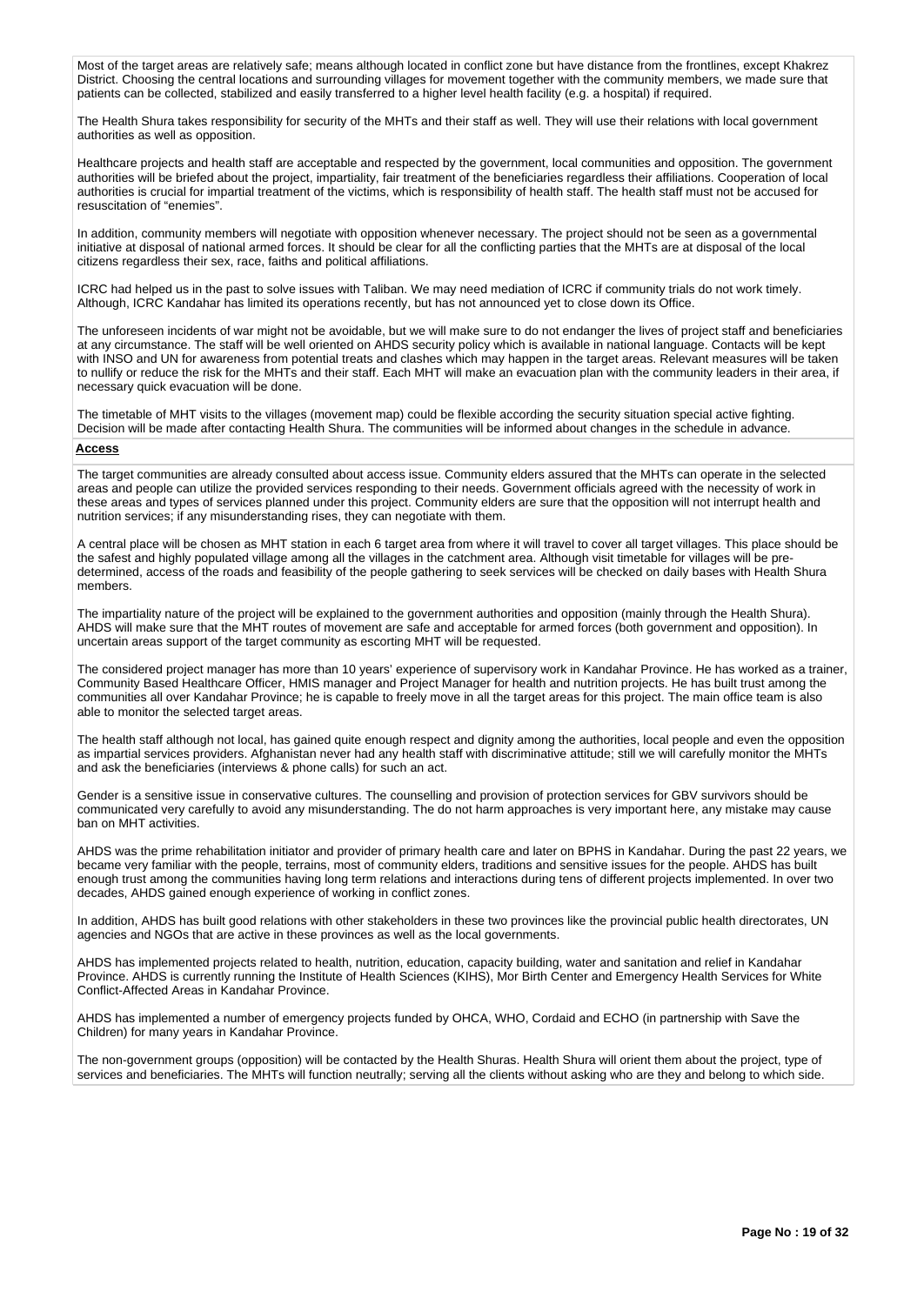# **BUDGET**

| Code | <b>Budget Line Description</b>                                                                                                                                                                                                                                                                                                                                                                                                                                                                                                                                                                                                       |   | $D / S  $ Quantity | <b>Unit</b><br>cost    | <b>Duration</b><br>Recurran charged<br>ce | $\frac{9}{6}$<br>to CHF | <b>Total Cost</b> |
|------|--------------------------------------------------------------------------------------------------------------------------------------------------------------------------------------------------------------------------------------------------------------------------------------------------------------------------------------------------------------------------------------------------------------------------------------------------------------------------------------------------------------------------------------------------------------------------------------------------------------------------------------|---|--------------------|------------------------|-------------------------------------------|-------------------------|-------------------|
|      | 1. Staff and Other Personnel Costs                                                                                                                                                                                                                                                                                                                                                                                                                                                                                                                                                                                                   |   |                    |                        |                                           |                         |                   |
| 1.1  | President                                                                                                                                                                                                                                                                                                                                                                                                                                                                                                                                                                                                                            | S | 1                  | 4,000<br>.00           | 12                                        | 20.00                   | 9,600.00          |
|      | President salary is charged in percentage as 20%, as he guides and supervise over all planning and execution of technical and<br>financial activities of the programs, make sure the projects are inline with AHDS vision and mission detailed in the strategic plan.<br>The salary is based on on AHDS salary scale, which is in line with Government's Approved NTA scale (National Technical<br>Assistant salary scale). Currently this salary is based on NTA+AHDS Salary on Grade A/8 (Which is Afs. 284,444/- and we made<br>it fixed amount of US\$ 4,000/-.                                                                  |   |                    |                        |                                           |                         |                   |
| 1.2  | <b>Executive Director</b>                                                                                                                                                                                                                                                                                                                                                                                                                                                                                                                                                                                                            | S |                    | $1 \mid 3,137$<br>.00  | 12                                        | 20.00                   | 7,528.80          |
|      | Salary of Executive Director is charged in percentage as 20%, as he manage day to day planning and execution of technical and<br>financial activities of the projects, coordinates with stakeholders (like OCHA. Clusters, MoPH) and approve the reports.<br>The salary is based on on AHDS salary scale, which is in line with Government's Approved NTA scale (National Technical<br>Assistant salary scale). Currently this salary is based on NTA+AHDS Salary on Grade A/4, which is Afs. 213,333/-                                                                                                                              |   |                    |                        |                                           |                         |                   |
| 1.3  | Program Focal Point/Technical /Monitoring & Evaluation<br>Officer                                                                                                                                                                                                                                                                                                                                                                                                                                                                                                                                                                    | S |                    | $1 \quad 1.641$<br>.00 | 12                                        | 25.00                   | 4,923.00          |
|      | This position is based in main office in Kabul, and is responsible for monitoring and supervision of the project sites and health<br>facilities, and project activities as training reporting with donor and/field and on job quidance in both provinces of Kandahar and<br>Urozgan. This position is charged 20% in this project.                                                                                                                                                                                                                                                                                                   |   |                    |                        |                                           |                         |                   |
| 1.4  | <b>Head of Finance</b>                                                                                                                                                                                                                                                                                                                                                                                                                                                                                                                                                                                                               | S |                    | $1 \mid 1,882$<br>.00  | 12                                        | 20.00                   | 4,516.80          |
|      | Finance head who is charged 20% in this project will be responsible for over all financial management of the project related<br>issues, preparing donor reports, attending meetings                                                                                                                                                                                                                                                                                                                                                                                                                                                  |   |                    |                        |                                           |                         |                   |
| 1.5  | Head of Control/Audit                                                                                                                                                                                                                                                                                                                                                                                                                                                                                                                                                                                                                | S |                    | $1 \mid 1,118$<br>.00  | 12                                        | 25.00                   | 3,354.00          |
|      | Internal Control/Audit is charged 20% in this project and is responsible for overall checking financial, HR and logistic documents<br>of the project and ensures donor and internal AHDS rules and policies are in place.                                                                                                                                                                                                                                                                                                                                                                                                            |   |                    |                        |                                           |                         |                   |
| 1.6  | Admin Officer                                                                                                                                                                                                                                                                                                                                                                                                                                                                                                                                                                                                                        | S | 1 <sup>1</sup>     | 809.0<br>$\Omega$      | 12                                        | 25.00                   | 2,427.00          |
|      | The percentage charged for this position is as he is responsible for all administrative and HR related issues of the project in<br>Kabul level and support either on site or by distance to project team.                                                                                                                                                                                                                                                                                                                                                                                                                            |   |                    |                        |                                           |                         |                   |
| 1.7  | <b>Finance Officer</b>                                                                                                                                                                                                                                                                                                                                                                                                                                                                                                                                                                                                               | S | 1 <sup>1</sup>     | 892.0<br><sup>0</sup>  | 12                                        | 20.00                   | 2,140.80          |
|      | Finance Officer charged 20% is handling day to day transactions of the project and making entries to system and controls budget<br>and provides support to field staff.                                                                                                                                                                                                                                                                                                                                                                                                                                                              |   |                    |                        |                                           |                         |                   |
| 1.8  | Inventory/Logistic Officer                                                                                                                                                                                                                                                                                                                                                                                                                                                                                                                                                                                                           | S | 1 <sup>1</sup>     | 708.0<br>0             | 12                                        | 50.00                   | 4.248.00          |
|      | This position is responsible for overall supplies of the proejct outside the province and coordinates with project staff on the supply<br>related issues with regular travels to project.                                                                                                                                                                                                                                                                                                                                                                                                                                            |   |                    |                        |                                           |                         |                   |
| 1.9  | Retirement/Severneth-Pay Contribution                                                                                                                                                                                                                                                                                                                                                                                                                                                                                                                                                                                                | S | 1 <sup>1</sup>     | 40,66<br>7.00          | 1                                         | 18.00                   | 7,320.06          |
|      | Ref Boq 1.9: As per Government labor law and AHDS' internal policy, we are issuing staff yearly severenth pay. The total amount<br>of Afs. 2,765,330/- is annual salary cost of AHDS' permanent staff, and this amount should be charged to projects as per our<br>board of directors decision between 18-35% on each project. (The calculation is pasted as per accurate and % is decreased to<br>meet earlier submitted forecast).                                                                                                                                                                                                 |   |                    |                        |                                           |                         |                   |
| 1.10 | <b>Project Manager</b>                                                                                                                                                                                                                                                                                                                                                                                                                                                                                                                                                                                                               | D | 1 <sup>1</sup>     | 897.0<br>0             | 12                                        | 70.00                   | 7,534.80          |
|      | Program Manager is full time dedicated position for this project who is based in Kandahar with frequent trips to sites and is<br>overall responsible for planning, coordinating, implementation and reporting of the project issues to main office and is in<br>coordination with donor. He also coordinates with finance and program teams and provides needed advise. His salary is 70% in<br>this project as currently it is charged in other project as well, and the remaining 30% will be covered from that project during both<br>projects life.                                                                              |   |                    |                        |                                           |                         |                   |
| 1.11 | Admin/Finance                                                                                                                                                                                                                                                                                                                                                                                                                                                                                                                                                                                                                        | D | 1 <sup>1</sup>     | 700.0<br>0             | 12                                        | 70.00                   | 5,880.00          |
|      | This is a full time dedicated position to CHF project, responsible for all accounting, cash related issues and expenses, replying<br>feedbacks of main office and donors and controls programs activities against provided budget and sends documents to main<br>office on monthly basis both in soft and hard formats. He also monitors project activities to ensure transparency and reports both<br>to program manager and Kabul finance department. His salary is 70% in this project as currently it is charged in other project as<br>well, and the remaining 30% will be covered from that project during both projects life. |   |                    |                        |                                           |                         |                   |
| 1.12 | Guards                                                                                                                                                                                                                                                                                                                                                                                                                                                                                                                                                                                                                               | D |                    | $2 \mid 220.0$<br>0    | 7                                         | 100.00                  | 3,080.00          |
|      | Guard is budgeted as full time dedicated person in provincial office in order to maintain the office secure and meet the day to day<br>running tasks of the project and office colleagues. It is budgeted 7 months as is already covered in another project the earlier<br>months.                                                                                                                                                                                                                                                                                                                                                   |   |                    |                        |                                           |                         |                   |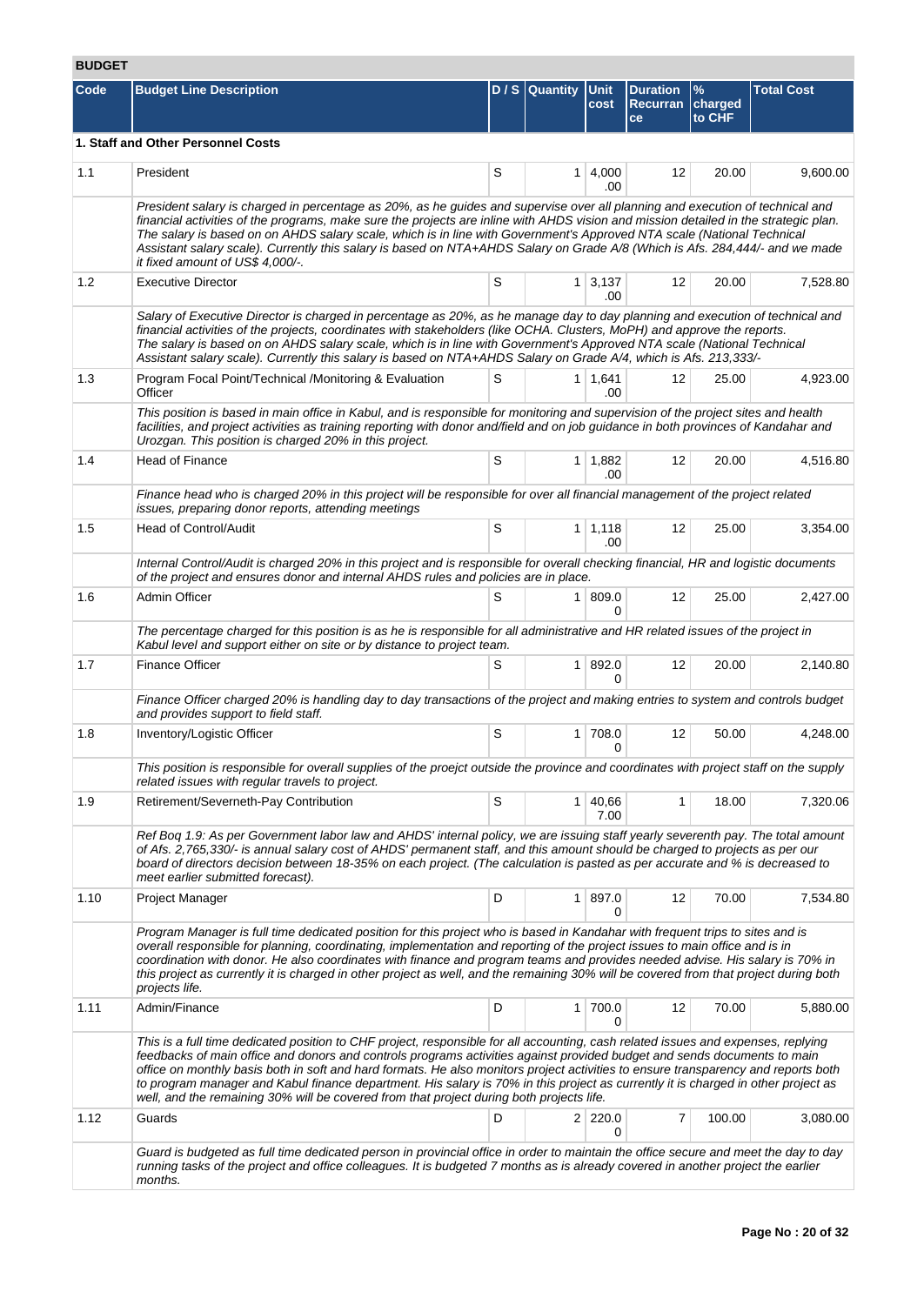| 1.13 | Cleaner                                                                                                                                                                                                                                                                                                                                                                                                                                                                                                            | D | $\mathbf{1}$   | 220.0                  | 7  | 100.00 | 1,540.00   |
|------|--------------------------------------------------------------------------------------------------------------------------------------------------------------------------------------------------------------------------------------------------------------------------------------------------------------------------------------------------------------------------------------------------------------------------------------------------------------------------------------------------------------------|---|----------------|------------------------|----|--------|------------|
|      | Cleaner is budgeted as full time dedicated person in provincial office for keeping the office and departments clean and help in<br>day to day running tasks of the departments and project. He also is responsible for assisting cook and serving tea to guests on<br>official meetings. It is budgeted 7 months as is already covered in another project the earlier months.                                                                                                                                      |   |                |                        |    |        |            |
| 1.14 | Driver                                                                                                                                                                                                                                                                                                                                                                                                                                                                                                             | D |                | $1 \mid 270.0$<br>0    | 7  | 100.00 | 1,890.00   |
|      | Drivers as other support staff is budgeted in provincial level in Kandahar to facilitate in the transportation of the involved project<br>staff to sites, meetings and other official commutes. It is budgeted 7 months as is already covered in another project the earlier<br>months.                                                                                                                                                                                                                            |   |                |                        |    |        |            |
| 1.15 | Doctor (MD) for MHTs                                                                                                                                                                                                                                                                                                                                                                                                                                                                                               | D |                | 6 500.0<br>0           | 12 | 100.00 | 36,000.00  |
|      | Per MHT there will be 1 MD Doctor means 6 in total MHTs. The salary of this position is based on NSP and HC, and they will be<br>working in CHCs in Urozgan and will provide trauma care, referral services, follow up of treated patients, response to<br>emergencies and participate in responses to mass casualties.                                                                                                                                                                                            |   |                |                        |    |        |            |
| 1.16 | <b>Nurse/Nutrition Consular</b>                                                                                                                                                                                                                                                                                                                                                                                                                                                                                    | D |                | 8 340.0<br>0           | 12 | 100.00 | 32,640.00  |
|      | Per HMT there will be one 1 Nurses/nutrition consular, and 2 extra for all 6 MHTs, as in case of any one on leave the tasks will<br>cover 2 extra budgeted nurses as support to each MHTs. The salary of this position is based on NSP and HC, and they will be<br>working in MHT and will provide trauma care, referral services, nutrition consultations, follow up of treated patients, response to<br>emergencies and participate in responses to mass casualties. Per MHT there will be 1 nurses.             |   |                |                        |    |        |            |
| 1.17 | Midwives                                                                                                                                                                                                                                                                                                                                                                                                                                                                                                           | D |                | 7 500.0<br>0           | 12 | 100.00 | 42,000.00  |
|      | One Extra Midwives is budgeted that in case of any other midwives are in leave this position will cover the gap., rest all MHTs<br>has one Midwife per facility. The salary of this position is based on NSP and HC, and they will be working in MHT and will provide<br>maternal health related and trauma care, referral services, follow up of treated patients, response to emergencies and participate<br>in responses to mass casualties.                                                                    |   |                |                        |    |        |            |
| 1.18 | Psychosocial Counselor                                                                                                                                                                                                                                                                                                                                                                                                                                                                                             | D |                | 6 500.0<br>0           | 12 | 100.00 | 36,000.00  |
|      | This position is responsible for providing consoling on Post trauma stress, GBV and child abuse, protection and gender violence<br>in each MHTs as per description of the program.                                                                                                                                                                                                                                                                                                                                 |   |                |                        |    |        |            |
| 1.19 | Vaccinator                                                                                                                                                                                                                                                                                                                                                                                                                                                                                                         | D |                | 6 138.0<br>0           | 12 | 100.00 | 9,936.00   |
|      | This position if providing needed vaccination services in each MHTs.                                                                                                                                                                                                                                                                                                                                                                                                                                               |   |                |                        |    |        |            |
| 1.20 | Guards/Cleaners                                                                                                                                                                                                                                                                                                                                                                                                                                                                                                    | D |                | 6 220.0<br>0           | 12 | 100.00 | 15,840.00  |
|      | One Guard/cleaner will be working in each MHTs as dedicated staff providing support staff and cleaning and taking care of the<br>site, necessary guidance to patients.                                                                                                                                                                                                                                                                                                                                             |   |                |                        |    |        |            |
|      | <b>Section Total</b>                                                                                                                                                                                                                                                                                                                                                                                                                                                                                               |   |                |                        |    |        | 238,399.26 |
|      | 2. Supplies, Commodities, Materials                                                                                                                                                                                                                                                                                                                                                                                                                                                                                |   |                |                        |    |        |            |
| 2.1  | Medicine & Consumables                                                                                                                                                                                                                                                                                                                                                                                                                                                                                             | D |                | 6 670.0                | 12 | 100.00 | 48,240.00  |
|      | This line is budgeted for the supply of medicines and consumables which are delivered on a monthly basis to MHTs. The cost<br>has been estimated according to past consumption. A detailed list of drugs and consumables are also available as per BoQ 2.1.                                                                                                                                                                                                                                                        |   |                |                        |    |        |            |
| 2.2  | <b>Nutrition Related Medicine</b>                                                                                                                                                                                                                                                                                                                                                                                                                                                                                  | D | 1 <sup>1</sup> | 8,076<br>.00           | 1  | 100.00 | 8,076.00   |
|      | As per Bo! 2.2                                                                                                                                                                                                                                                                                                                                                                                                                                                                                                     |   |                |                        |    |        |            |
| 2.3  | <b>Health Education Materials</b>                                                                                                                                                                                                                                                                                                                                                                                                                                                                                  | D |                | 6 100.0                | 12 | 100.00 | 7,200.00   |
|      | We budgeted Afs. 5 per poster to be printed. and this amount comes from calculating cost of printing materials (i.e. 7 type posters<br>each 200 copies) <6800/7/200>. This line is budgeted for health education materials/posters and other awareness session to<br>help both staff and beneficiaries get knowledge for common health related issues.                                                                                                                                                             |   |                |                        |    |        |            |
| 2.4  | Supply Delivery (form MO)                                                                                                                                                                                                                                                                                                                                                                                                                                                                                          | D | $\mathbf{1}$   | 882.0<br>0             | 3  | 100.00 | 2,646.00   |
|      | This budget line is the estimated cost of supplies from Kabul to Projects site on quarterly basis, and usually some<br>items/medicines and supplies are not available in provinces and/or are at high cost, therefore, it is needed to be procured from<br>Kabul and sent to projects. Approximate cost of Afs. 60,000/supply/quarter is budgeted. (Afs. 60,000 =. @ US\$ 68 / quarter per<br>supply/truck up to Kandahar. It's the estimated current cost one truck can transport supply from Kabul to Kandahar.) |   |                |                        |    |        |            |
| 2.5  | Supply Delivery (Within Province)                                                                                                                                                                                                                                                                                                                                                                                                                                                                                  | D | 1              | 882.0<br>0             | 12 | 100.00 | 10,584.00  |
|      | This budget line is the estimated cost of supplies from within provinces to projects sites. Approximate cost of Afs.<br>60,000/shipment/car/MHTs for monthly including dignity kits and nutrition supplies.                                                                                                                                                                                                                                                                                                        |   |                |                        |    |        |            |
| 2.6  | Trainings                                                                                                                                                                                                                                                                                                                                                                                                                                                                                                          | D |                | $1 \mid 11,06$<br>5.00 | 1  | 100.00 | 11,065.00  |
|      | As per BoQ 2.6 and this is to confirm that prices as per policy and actual expenditure.                                                                                                                                                                                                                                                                                                                                                                                                                            |   |                |                        |    |        |            |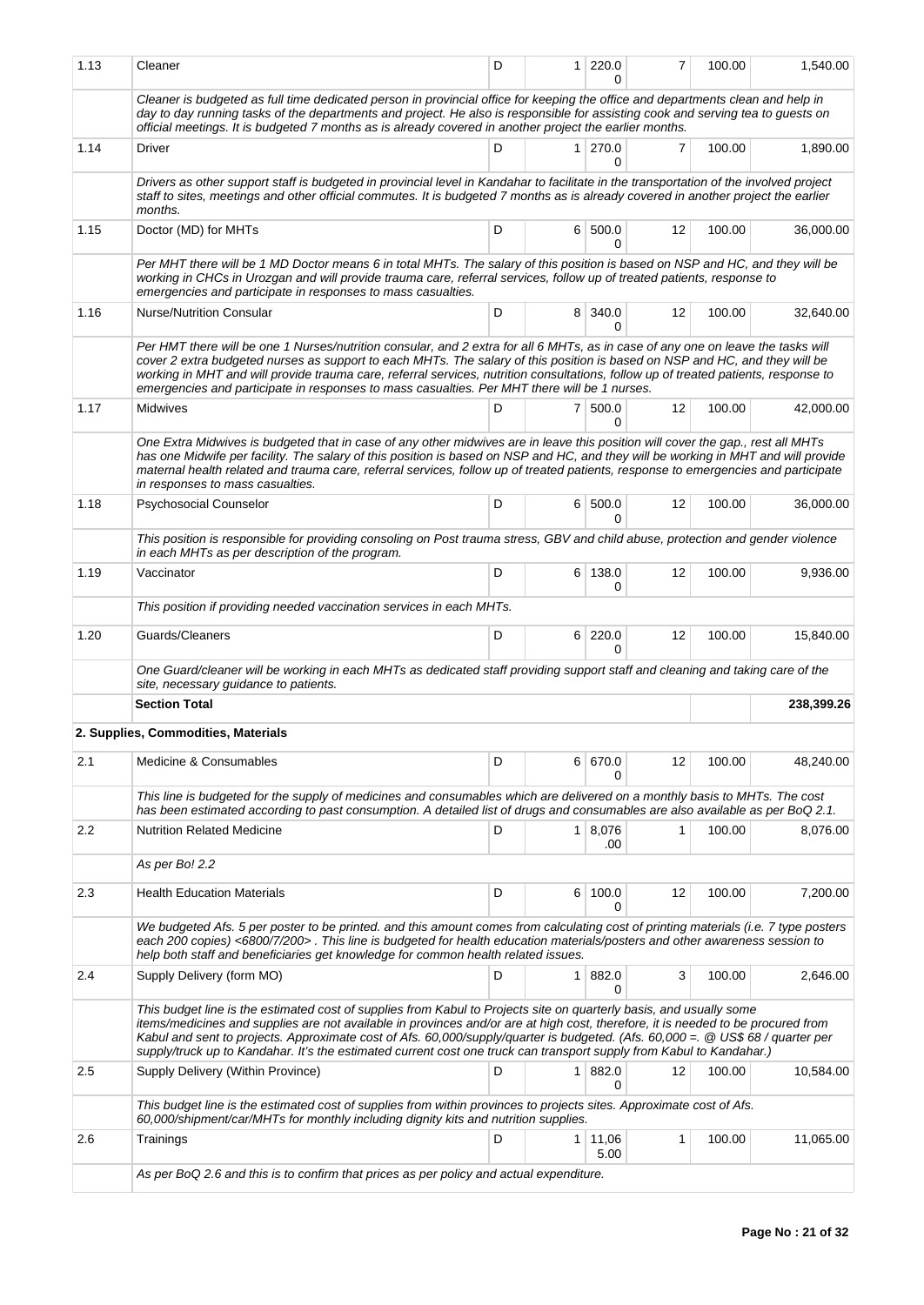| 2.7          | Dignity Kits                                                                                                                                                                                                                                                       | D      |          | 240 21.00             | 12 | 100.00 | 60,480.00  |
|--------------|--------------------------------------------------------------------------------------------------------------------------------------------------------------------------------------------------------------------------------------------------------------------|--------|----------|-----------------------|----|--------|------------|
|              | As per BoQ 2.7. Kits to be distributed to women and girls for GBV (Gender based violence) survivors. The support letters for the<br>need of these are already submitted in first draft.                                                                            |        |          |                       |    |        |            |
|              | <b>Section Total</b>                                                                                                                                                                                                                                               |        |          |                       |    |        | 148,291.00 |
| 3. Equipment |                                                                                                                                                                                                                                                                    |        |          |                       |    |        |            |
| 3.1          | None Medical Equipment's                                                                                                                                                                                                                                           | D      | 6        | 1,698<br>.00          | 1  | 100.00 | 10,188.00  |
|              | This line includes purchase of needed equipment's for MHTs as per BoQ No. 3.1                                                                                                                                                                                      |        |          |                       |    |        |            |
| 3.2          | <b>Medical Equipment</b>                                                                                                                                                                                                                                           | 100.00 | 7,608.00 |                       |    |        |            |
|              | The medical equipment is necessary for 6 MHTs as per BoQ No. 3.2                                                                                                                                                                                                   |        |          |                       |    |        |            |
| 3.3          | <b>Community Awareness</b>                                                                                                                                                                                                                                         | D      | 6        | 50.00                 | 12 | 100.00 | 3,600.00   |
|              | Monthly community awareness gathering costs.                                                                                                                                                                                                                       |        |          |                       |    |        |            |
|              | <b>Section Total</b>                                                                                                                                                                                                                                               |        |          |                       |    |        | 21,396.00  |
|              | <b>4. Contractual Services</b>                                                                                                                                                                                                                                     |        |          |                       |    |        |            |
| 4.1          | Rental (MHT Sites/Houses)                                                                                                                                                                                                                                          | D      | 6        | 162.0<br>0            | 12 | 100.00 | 11,664.00  |
|              | This budget line is for rental of sites for 6 MHTs in Kandahar.                                                                                                                                                                                                    |        |          |                       |    |        |            |
| 4.2          | Office Rent (Kandahar)                                                                                                                                                                                                                                             | S      | 1        | 515.0<br>$\Omega$     | 12 | 50.00  | 3,090.00   |
|              | This budget line is for partial cost of office rental in Kandahar where all management of the project will be carried out.                                                                                                                                         |        |          |                       |    |        |            |
| 4.3          | Office Rent (Kabul)                                                                                                                                                                                                                                                | S      |          | $1 \mid 1,100$<br>.00 | 12 | 17.00  | 2,244.00   |
|              | This budget line is for partial cost of Main Office rental in Kabul.                                                                                                                                                                                               |        |          |                       |    |        |            |
| 4.4          | Vehicle Rental                                                                                                                                                                                                                                                     | 12     | 100.00   | 58,248.00             |    |        |            |
|              | This budget line is for rent of 6 vehicles 1 per each MHT which will include driver's/vehicle fuel/maintenances expenses as well.<br>The cost is calculated i.e Afs. 55,000/vehicle                                                                                |        |          |                       |    |        |            |
|              | <b>Section Total</b>                                                                                                                                                                                                                                               |        |          |                       |    |        | 75,246.00  |
| 5. Travel    |                                                                                                                                                                                                                                                                    |        |          |                       |    |        |            |
| 5.1          | Travel Allowance/Accommodation (Main Office Supervision)                                                                                                                                                                                                           | D      |          | 1 103.0<br>0          | 6  | 100.00 | 618.00     |
|              | This budget is for travel related cost from main office for supervision of program admin/finance to projected site. costs include<br>periderm as per AHDS policy Afs. 1000/day/person. (for 7 days in 2 months) the cost is converted @ Afs. 68 = US\$ 1.          |        |          |                       |    |        |            |
| 5.2          | Transport (Air/Road) (Main Office Supervision)                                                                                                                                                                                                                     | D      | 1        | 200.0<br>0            | 6  | 100.00 | 1,200.00   |
|              | This budget is for travel related cost from main office for supervision of program admin/finance to projected site, costs include US<br>\$ Approx. 200/round trip/person from Kabul to Project site (Kandahar/Urozgan)                                             |        |          |                       |    |        |            |
| 5.3          | Travel Allowance/Accommodation (Project Site)                                                                                                                                                                                                                      | D      | 1        | 176.0<br>$\Omega$     | 6  | 100.00 | 1,056.00   |
|              | This budget line is for accommodation and periderm of cost of person traveling to field from Project site (Kandahar facilities) as<br>per AHDS Policy. i.e. Afs. 12000/2 months is forecasted. @ Rate of Afs. 68 = US\$ 1                                          |        |          |                       |    |        |            |
| 5.4          | Transport (Air/Road) (Project Site)                                                                                                                                                                                                                                | D      | 1        | 209.0<br>0            | 6  | 100.00 | 1,254.00   |
|              | This budget line is for transportation cost of person traveling to field from Project site (Kandahar) and/or Kabul Estimated Afs.<br>4000 @ 68 = US\$ is as per current market transportation cost. And US\$ 200 for Kabul travels including Perdiems of US\$ 100/ |        |          |                       |    |        |            |
|              | <b>Section Total</b>                                                                                                                                                                                                                                               |        |          |                       |    |        | 4,128.00   |
|              | 6. Transfers and Grants to Counterparts                                                                                                                                                                                                                            |        |          |                       |    |        |            |
| NA.          | <b>NA</b>                                                                                                                                                                                                                                                          | ΝA     | 0        | 0.00                  | 0  | 0      | 0.00       |
|              | ΝA                                                                                                                                                                                                                                                                 |        |          |                       |    |        |            |
|              | <b>Section Total</b>                                                                                                                                                                                                                                               |        |          |                       |    |        | 0.00       |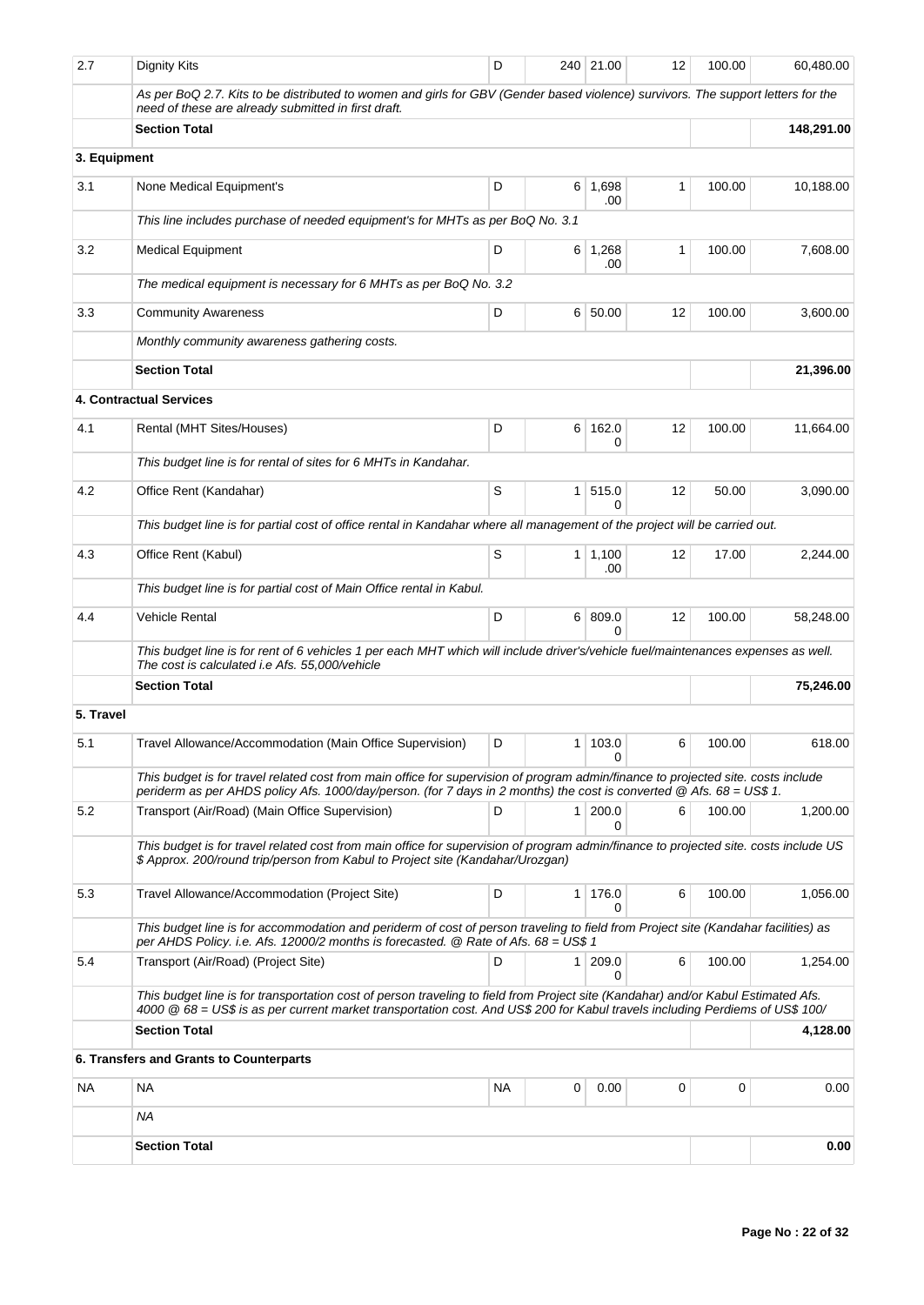|                   | 7. General Operating and Other Direct Costs                                                                                                                                                                                                                                                                                                                                                                                                                                                                                                                                            |   |        |                                |    |        |            |
|-------------------|----------------------------------------------------------------------------------------------------------------------------------------------------------------------------------------------------------------------------------------------------------------------------------------------------------------------------------------------------------------------------------------------------------------------------------------------------------------------------------------------------------------------------------------------------------------------------------------|---|--------|--------------------------------|----|--------|------------|
| 7.1               | Other running cost (communication and stationeries, etc.)                                                                                                                                                                                                                                                                                                                                                                                                                                                                                                                              | D |        | 8 300.0<br>0                   | 12 | 100.00 | 28,800.00  |
|                   | The quantity shows 6+2 (8) means 6 for MHTs and 2 for Offices Kandahar and Kabul. This line is for any other possible<br>expenses related to project as stationery cost for 6 MHTs (Stationery items include pen, pencils, white paper, stapler, staples,<br>calculator, erasers, marker pen, stamp pad etc) and General running cost of HFs includes cleaning materials and items related in<br>health facilities (electric bulb, lock, socket, tea, candies etc) and communication costs internet/phone. This also includes water<br>and electricity/lighting system for facilities. |   |        |                                |    |        |            |
| 7.2               | Other (Fuel for Generator/Maintenance if the vehicle is<br>provided by NGO)                                                                                                                                                                                                                                                                                                                                                                                                                                                                                                            | D |        | 2 588.0<br>0                   | 12 | 40.00  | 5,644.80   |
|                   | Only 40% charges and this line include generator fuel, vehicle maintenance and other associated costs. these vehicles will also<br>be used for official trips, monitoring and supervision sites. i.e. Afs. 40,000/months.                                                                                                                                                                                                                                                                                                                                                              |   |        |                                |    |        |            |
| 7.3               | Maintenance                                                                                                                                                                                                                                                                                                                                                                                                                                                                                                                                                                            | D |        | 6 44.00                        | 12 | 100.00 | 3,168.00   |
|                   | This budget line is for repair and maintenance of cost of equipment/furniture of both office and MHTs.                                                                                                                                                                                                                                                                                                                                                                                                                                                                                 |   |        |                                |    |        |            |
| 7.4               | Winter heating                                                                                                                                                                                                                                                                                                                                                                                                                                                                                                                                                                         | D |        | 7 74.00                        | 3  | 100.00 | 1,554.00   |
|                   | This budget line is allocated for winterization and heating cost of 6 MHTs and Office in Kandahar during three months of winter<br>season.                                                                                                                                                                                                                                                                                                                                                                                                                                             |   |        |                                |    |        |            |
| 7.5               | <b>Financial Services/Bank Charges</b>                                                                                                                                                                                                                                                                                                                                                                                                                                                                                                                                                 | D |        | $1 \mid 103.0$<br><sup>0</sup> | 12 | 100.00 | 1,236.00   |
|                   | This line is used for Bank charges of fund from Main office to projects and for staff salary transfer and any other banking fees<br>related to project. Based on other projects expenditure, we predicted Afs. 7000/months for this budget lines. It is charged based<br>on actual project expenses not extra amount is charged.                                                                                                                                                                                                                                                       |   |        |                                |    |        |            |
|                   | <b>Section Total</b>                                                                                                                                                                                                                                                                                                                                                                                                                                                                                                                                                                   |   |        |                                |    |        | 40,402.80  |
| <b>SubTotal</b>   |                                                                                                                                                                                                                                                                                                                                                                                                                                                                                                                                                                                        |   | 370.00 |                                |    |        | 527,863.06 |
| Direct            |                                                                                                                                                                                                                                                                                                                                                                                                                                                                                                                                                                                        |   |        |                                |    |        | 476,470.60 |
| Support           |                                                                                                                                                                                                                                                                                                                                                                                                                                                                                                                                                                                        |   |        |                                |    |        | 51,392.46  |
| <b>PSC Cost</b>   |                                                                                                                                                                                                                                                                                                                                                                                                                                                                                                                                                                                        |   |        |                                |    |        |            |
|                   | <b>PSC Cost Percent</b>                                                                                                                                                                                                                                                                                                                                                                                                                                                                                                                                                                |   |        |                                |    |        | 7.00       |
| <b>PSC Amount</b> |                                                                                                                                                                                                                                                                                                                                                                                                                                                                                                                                                                                        |   |        |                                |    |        | 36,950.41  |
| <b>Total Cost</b> |                                                                                                                                                                                                                                                                                                                                                                                                                                                                                                                                                                                        |   |        |                                |    |        | 564,813.47 |

# **Project Locations**

| <b>Location</b>         | <b>Estimated</b><br>percentage<br>of budget<br>for each<br><b>location</b> | <b>Estimated number of beneficiaries</b><br>for each location |       |                   |  |                      | <b>Activity Name</b>                                                                                                                                                                                                                                                                                                                                                                                                                                                                                                                                                                                                                                                                                                                                                                                                                                                                                                                                                                                                                                                                                                                                             |
|-------------------------|----------------------------------------------------------------------------|---------------------------------------------------------------|-------|-------------------|--|----------------------|------------------------------------------------------------------------------------------------------------------------------------------------------------------------------------------------------------------------------------------------------------------------------------------------------------------------------------------------------------------------------------------------------------------------------------------------------------------------------------------------------------------------------------------------------------------------------------------------------------------------------------------------------------------------------------------------------------------------------------------------------------------------------------------------------------------------------------------------------------------------------------------------------------------------------------------------------------------------------------------------------------------------------------------------------------------------------------------------------------------------------------------------------------------|
|                         |                                                                            | <b>Men</b>                                                    | Women |                   |  | Boys   Girls   Total |                                                                                                                                                                                                                                                                                                                                                                                                                                                                                                                                                                                                                                                                                                                                                                                                                                                                                                                                                                                                                                                                                                                                                                  |
| Kandahar -> Kandahar    | 7                                                                          | 9                                                             |       |                   |  | 9                    |                                                                                                                                                                                                                                                                                                                                                                                                                                                                                                                                                                                                                                                                                                                                                                                                                                                                                                                                                                                                                                                                                                                                                                  |
| Kandahar -> Shahwalikot |                                                                            | 31 3,381                                                      |       | 3,536 4,655 4,495 |  |                      | 16,06 Activity 1.1.1 : • MOUs will be signed with referral<br>points (surgery, mental health, disability, GBV<br>protection, supplementary feeding).<br>• Six mobile health teams (MHT) will function on<br>the passages were they can collect victims from<br>conflict areas.<br>• Referral points will be identified; written<br>protocols will be signed to ensure efficient<br>referral, quick response and feedback.<br>• The MHT will be staffed and equipped<br>according the standards, including access to<br>ambulance.<br>• Training on triage and first aid will be provided<br>for the staff (8 days including 3 days first aid and<br>5 days triage for doctors, nurses and midwives).<br>• Training on first aid will be provided for the<br>drivers and guards (3 days training).<br>• Training on psychosocial support will be<br>provided for the nurses, midwives and physicians<br>(5 days training).<br>• Collect and stabilize victims from conflict areas.<br>• Report and quickly respond to any suspected<br>outbreak (DEWS).<br>Activity 1.1.1 : • Admit and treat children aged 6 -<br>59 months with severe acute malnutrition (SAM) |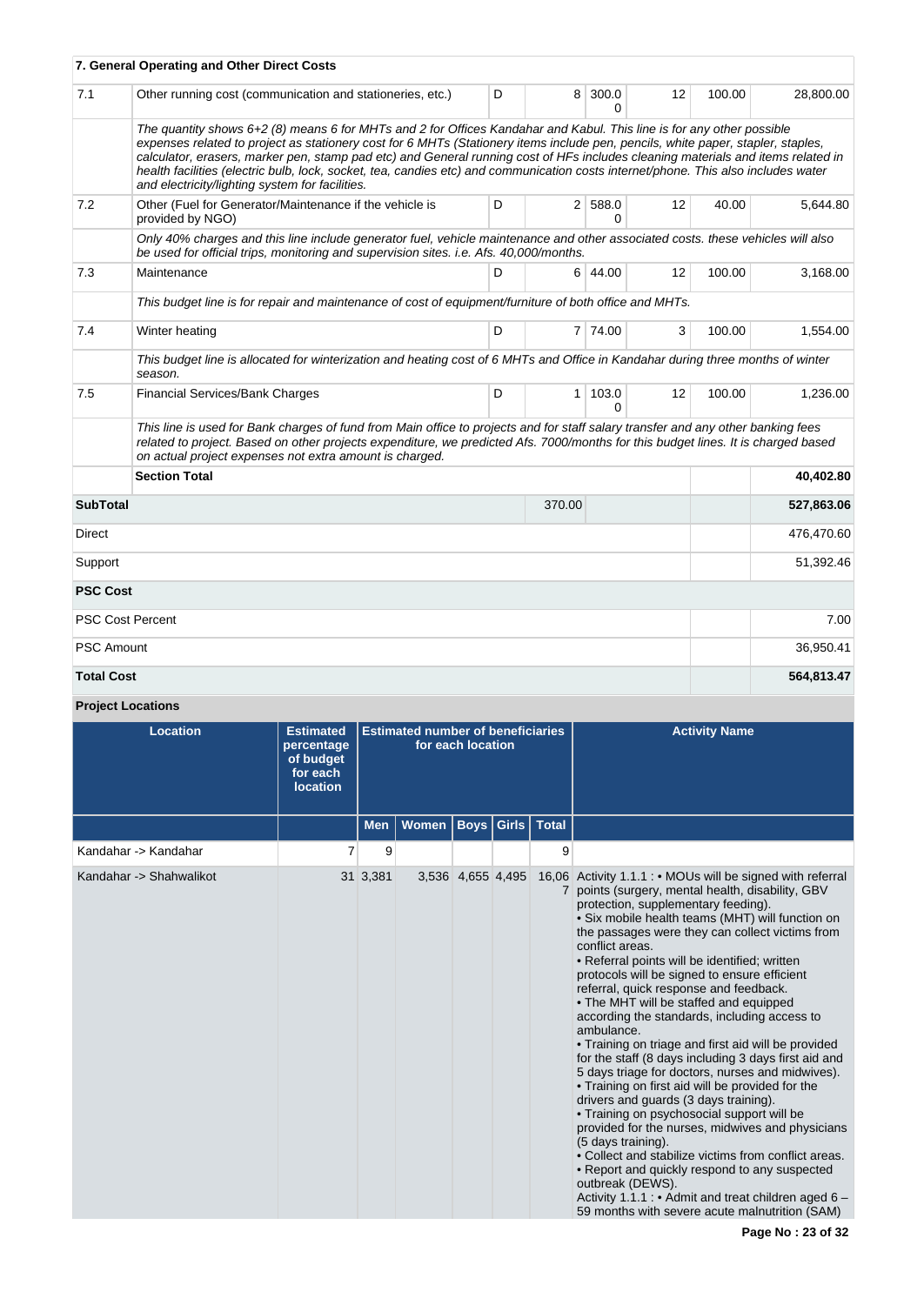without medical complications in integrated mobile OTP.

• Refer critically ill severely malnourished children with medical complications to a stabilization center.

• Provide referral support for critically ill severely malnourished children with medical

complications to the nearest stabilization center. • Admit and treat children aged 6 – 59 months with moderate acute malnutrition (MAM) in integrated mobile OTP.

• Admit and treat pregnant and lactating women with acute malnutrition in integrated mobile OTP.

• Conduct regular joint supervision of all

supported OTP sites to ensure quality of service delivery.

• Ensure uninterrupted supply of all the necessary food items, essential drugs and other supplies needed for the nutrition program.

• Conduct community outreach and home visit especially for defaulters and children not meeting the target weight.

• Conduct 2 rounds of de-worming campaigns targeting children aged 1-5 years to prevent micro nutrient deficiencies associated with intestinal worms.

• Refer complicated cases to stabilization center by BPHS implementer and PHO.

• Improve timely and accurate data collection and reporting.

Activity 1.1.1 : • Select locations for the health facilities and routes of movement that are away from actual or potential threats; especially the risk or threat of gender based violence (GBV), attacks from armed groups and land mines

• Orient the staff to treat the clients respectfully and inclusive of cultural and religious practices. • Respect confidentiality and privacy of clients during consultations.

• Keep the identifiable information confidentiality unless consent has been given by the beneficiary.

• Consult with displaced and host communities about health needs so as to avoid community tensions that could lead to violence and harassment of one group or another.

• Employ female health staff members with skills and experience working with women and children.

• Train the staff on how to respond to the specific needs of victims of grave human rights violations, including rape and physical abuse.

• Assign qualified psychosocial workers to receive and counsel survivors of violations, especially when dealing with children and/or survivors of GBV.

• Put in place guidelines and mechanisms for monitoring and reporting instances of abuse and exploitation.

• Set up accessible, well understood

mechanisms for suggestions and complaints. • Monitor access, discrimination, and whether any services are being diverted.

• Strengthen coordination with Health Cluster at sub-national level to address GBV and child abuse as well.

• Coordinate with Protection and People with Special Need (PSN) network (headed by UNHCR) in Kandahar.

• Report and share protection concerns with the Protection cluster, including the GBV and Child Protection sub-clusters.

Activity 1.1.2 : • Train healthcare givers on identification and management of GBV (5 days course for doctor, nurse, PSS counselor and midwife with support of Healthnet TPO).

• Train the staff on PSS counseling and GBV (10 days training with support of Healthnet TPO). • Include female PSS counselor in mobile health teams and to conduct blanket PSS sessions with

target communities in general, women and girls in particular.

• Provide psychosocial counseling and health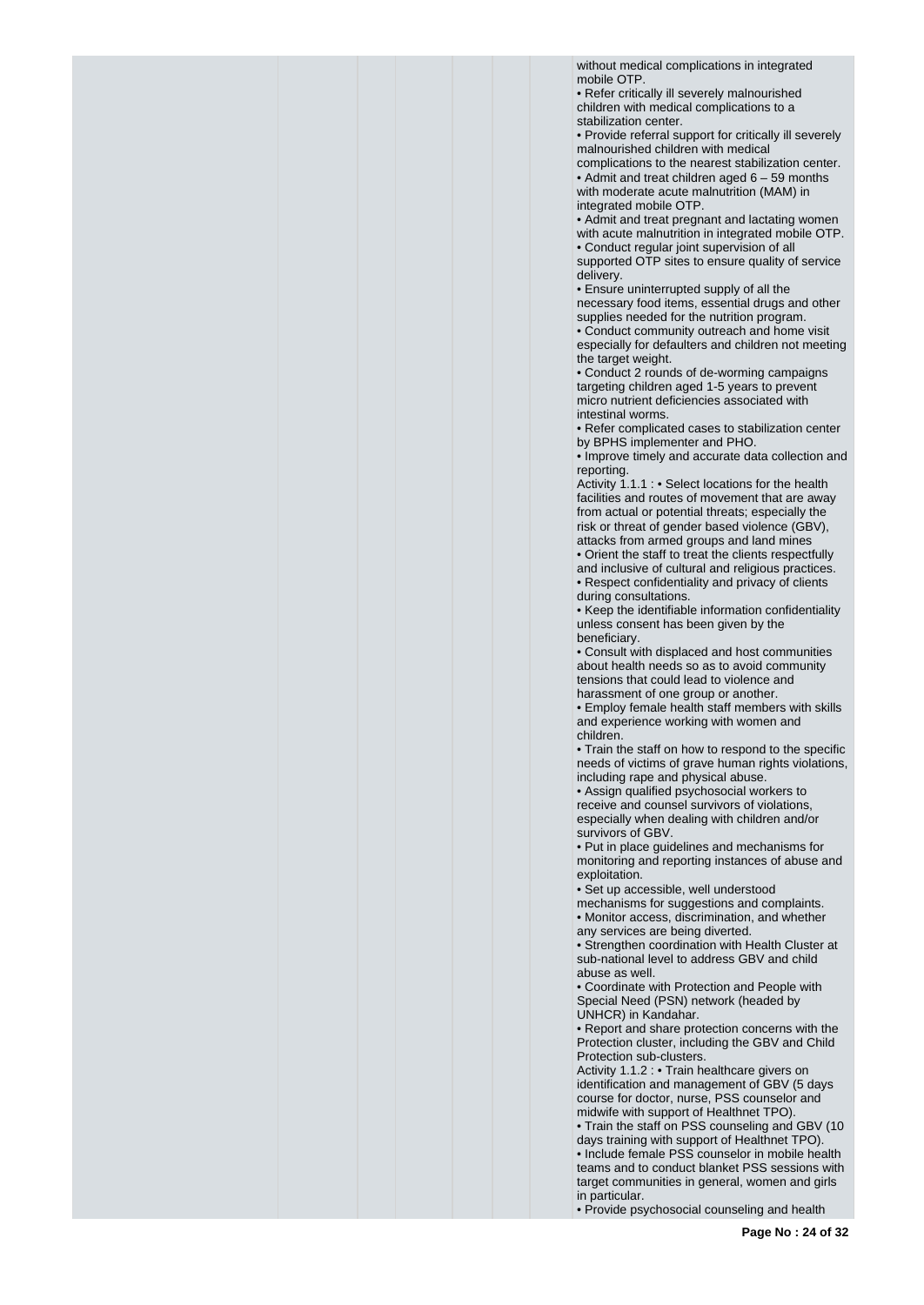|                     |          |       |             |       | services to survivors as part of initial response.<br>• Distribute Dignity Kits for the GBV survivors.<br>. Work with pregnant to build strengths at the<br>individual, relationship, and community levels<br>that help them face and overcome trauma or<br>adversity.<br>• Coordinate with the Kandahar Protection<br>Cluster to establish case management<br>committees (CMCs).<br>• Community mobilization through health<br>committees that are established for each MHT.<br>• Include GBV in various community<br>sessions/awareness.<br>• Coordinate with Family Protection Centre (FPC)<br>in Kandahar City for referral and reporting.<br>• Refer GBV survivors to the organization who<br>can provide legal assistance and specialized<br>medical care.<br>• Follow up the referred survivors.<br>Activity 1.1.2 : • Conduct IYCF counseling to<br>women/caretakers of children in OTP during<br>mobile team visits.<br>• Establish and support 12 IYCF mother support<br>groups targeting mothers of children under 2<br>years.<br>• Conduct refresher training on IYCF to the<br>health staff of the MHTs<br>• Distribute micronutrient supplement for under 5<br>year children, and lactating and pregnant women.<br>• Improve timely and accurate data collection and<br>reporting of nutrition data from all sites through<br>provision of data collection tools and training of<br>nutrition staff on data management.<br>Activity 1.1.2 : • Employ necessary staff for the<br>six mobile health teams (MHT)<br>• Hire vehicles for the mobile health teams<br>$(MHT)$ .<br>. Provide necessary equipment for the MHT.<br>• Establish a community Health Shura for each<br>health facility.<br>• Develop village visit timetables with Health<br>Shuras for each MHT.<br>• Provide essential medicines, medical and non-<br>medical supplies and equipment for the MHT.<br>• Establish referral system among the MHT and<br><b>BPHS/EPHS facilities.</b><br>• Provide antenatal and postnatal care for the<br>mothers.<br>• Provide basic emergency obstetric and<br>newborn care (EmONC) services.<br>• Provide vaccination for the children and child<br>bearing age women.<br>• Provide family planning methods on request.<br>• Provide treatment of children sickness<br>especially ARI, pneumonia and diarrheal<br>diseases.<br>• Provide outpatient consultation and treatment of<br>common diseases.<br>• Maintain ambulance/referral services.<br>• Coordinate with the stakeholders (Health<br>cluster, PPHD, WHO, UNICEF, BARAN,<br>Handicap, Community Shuras and Healthnet<br>TPO).<br>• Regularly supervise the performance and<br>outputs of the MHTs.<br>• Report the progress of works and health data<br>on timely manner. |
|---------------------|----------|-------|-------------|-------|-------------------------------------------------------------------------------------------------------------------------------------------------------------------------------------------------------------------------------------------------------------------------------------------------------------------------------------------------------------------------------------------------------------------------------------------------------------------------------------------------------------------------------------------------------------------------------------------------------------------------------------------------------------------------------------------------------------------------------------------------------------------------------------------------------------------------------------------------------------------------------------------------------------------------------------------------------------------------------------------------------------------------------------------------------------------------------------------------------------------------------------------------------------------------------------------------------------------------------------------------------------------------------------------------------------------------------------------------------------------------------------------------------------------------------------------------------------------------------------------------------------------------------------------------------------------------------------------------------------------------------------------------------------------------------------------------------------------------------------------------------------------------------------------------------------------------------------------------------------------------------------------------------------------------------------------------------------------------------------------------------------------------------------------------------------------------------------------------------------------------------------------------------------------------------------------------------------------------------------------------------------------------------------------------------------------------------------------------------------------------------------------------------------------------------------------------------------------------------------------------------------------------------------------------------------------------------------------------------------------------------------------------------------------------------------------------------------------------------------------------------------|
| Kandahar -> Khakrez | 16 1,045 | 1,091 | 1,436 1,386 | 4,958 | Activity 1.1.1 : • MOUs will be signed with referral<br>points (surgery, mental health, disability, GBV<br>protection, supplementary feeding).<br>· Six mobile health teams (MHT) will function on<br>the passages were they can collect victims from<br>conflict areas.<br>• Referral points will be identified; written<br>protocols will be signed to ensure efficient<br>referral, quick response and feedback.<br>• The MHT will be staffed and equipped<br>according the standards, including access to<br>ambulance.<br>• Training on triage and first aid will be provided                                                                                                                                                                                                                                                                                                                                                                                                                                                                                                                                                                                                                                                                                                                                                                                                                                                                                                                                                                                                                                                                                                                                                                                                                                                                                                                                                                                                                                                                                                                                                                                                                                                                                                                                                                                                                                                                                                                                                                                                                                                                                                                                                                          |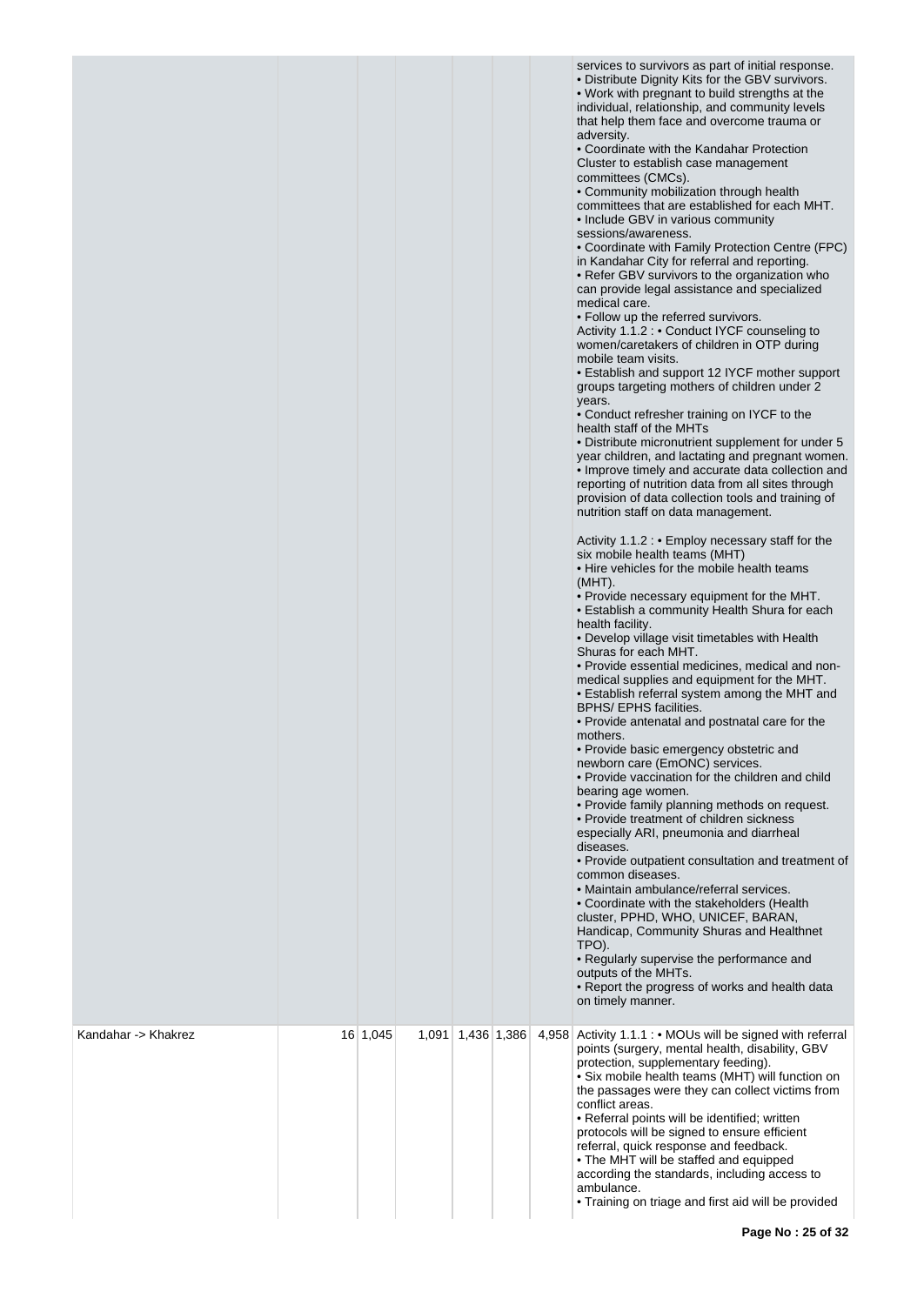for the staff (8 days including 3 days first aid and 5 days triage for doctors, nurses and midwives). • Training on first aid will be provided for the

drivers and guards (3 days training).

• Training on psychosocial support will be provided for the nurses, midwives and physicians (5 days training).

• Collect and stabilize victims from conflict areas. • Report and quickly respond to any suspected outbreak (DEWS).

Activity 1.1.1 : • Admit and treat children aged 6 – 59 months with severe acute malnutrition (SAM) without medical complications in integrated mobile OTP.

• Refer critically ill severely malnourished children with medical complications to a stabilization center.

• Provide referral support for critically ill severely malnourished children with medical

complications to the nearest stabilization center. • Admit and treat children aged 6 – 59 months with moderate acute malnutrition (MAM) in integrated mobile OTP.

• Admit and treat pregnant and lactating women with acute malnutrition in integrated mobile OTP.

• Conduct regular joint supervision of all supported OTP sites to ensure quality of service delivery.

• Ensure uninterrupted supply of all the necessary food items, essential drugs and other supplies needed for the nutrition program. • Conduct community outreach and home visit especially for defaulters and children not meeting

the target weight. • Conduct 2 rounds of de-worming campaigns targeting children aged 1-5 years to prevent micro nutrient deficiencies associated with

intestinal worms.

• Refer complicated cases to stabilization center by BPHS implementer and PHO.

• Improve timely and accurate data collection and reporting.

Activity 1.1.1 : • Select locations for the health facilities and routes of movement that are away from actual or potential threats; especially the risk or threat of gender based violence (GBV), attacks from armed groups and land mines • Orient the staff to treat the clients respectfully

and inclusive of cultural and religious practices. • Respect confidentiality and privacy of clients during consultations.

• Keep the identifiable information confidentiality unless consent has been given by the beneficiary.

• Consult with displaced and host communities about health needs so as to avoid community tensions that could lead to violence and harassment of one group or another.

• Employ female health staff members with skills and experience working with women and children.

• Train the staff on how to respond to the specific needs of victims of grave human rights violations, including rape and physical abuse.

• Assign qualified psychosocial workers to receive and counsel survivors of violations, especially when dealing with children and/or survivors of GBV.

• Put in place guidelines and mechanisms for monitoring and reporting instances of abuse and exploitation.

• Set up accessible, well understood mechanisms for suggestions and complaints. • Monitor access, discrimination, and whether any services are being diverted.

• Strengthen coordination with Health Cluster at sub-national level to address GBV and child abuse as well.

• Coordinate with Protection and People with Special Need (PSN) network (headed by UNHCR) in Kandahar.

• Report and share protection concerns with the Protection cluster, including the GBV and Child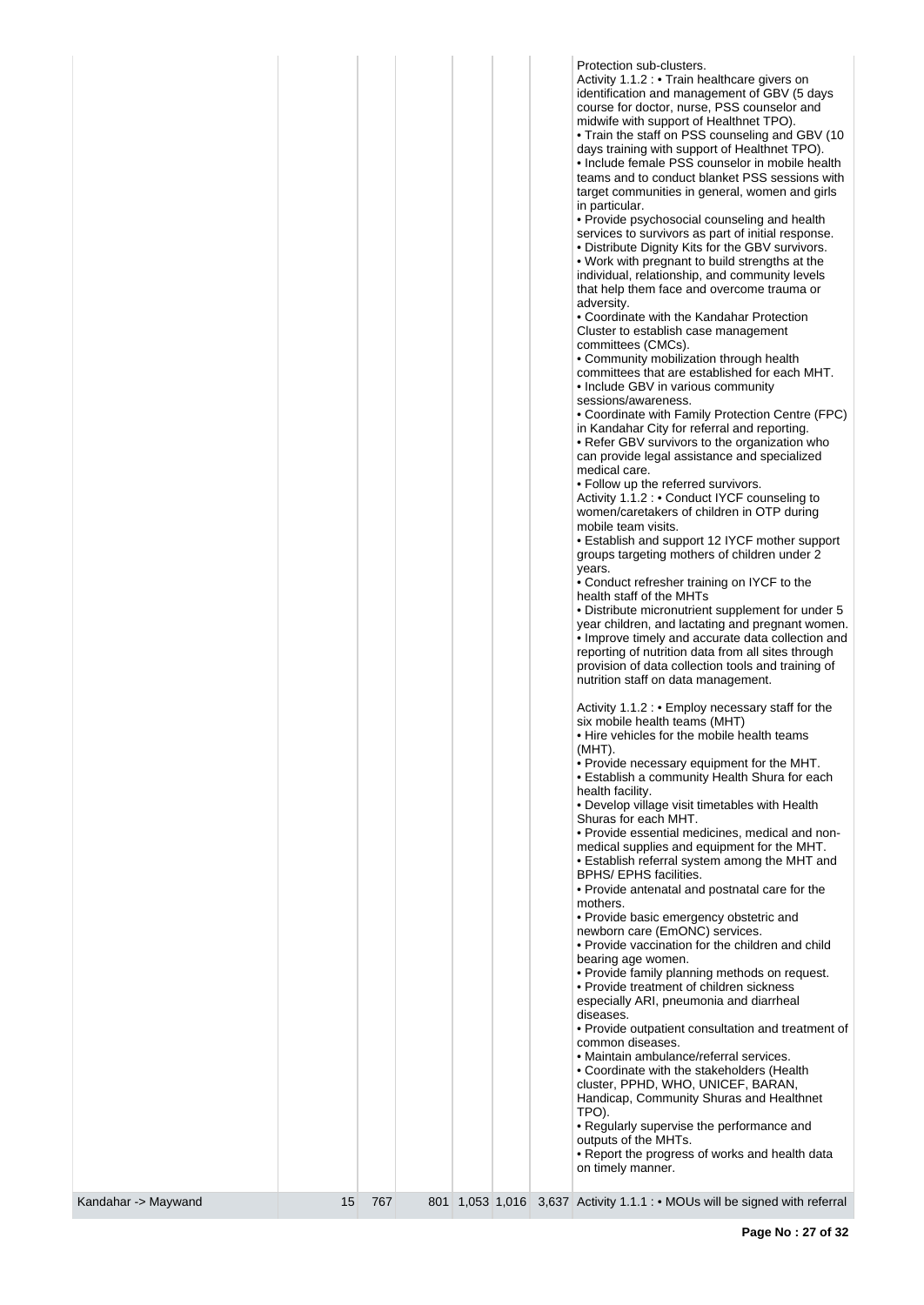points (surgery, mental health, disability, GBV protection, supplementary feeding).

• Six mobile health teams (MHT) will function on the passages were they can collect victims from conflict areas.

• Referral points will be identified; written protocols will be signed to ensure efficient referral, quick response and feedback.

• The MHT will be staffed and equipped according the standards, including access to ambulance.

• Training on triage and first aid will be provided for the staff (8 days including 3 days first aid and

5 days triage for doctors, nurses and midwives).

• Training on first aid will be provided for the drivers and guards (3 days training).

• Training on psychosocial support will be provided for the nurses, midwives and physicians

(5 days training). • Collect and stabilize victims from conflict areas.

• Report and quickly respond to any suspected outbreak (DEWS).

Activity 1.1.1 : • Admit and treat children aged 6 -59 months with severe acute malnutrition (SAM) without medical complications in integrated mobile OTP.

• Refer critically ill severely malnourished children with medical complications to a stabilization center.

• Provide referral support for critically ill severely malnourished children with medical

complications to the nearest stabilization center. • Admit and treat children aged 6 – 59 months with moderate acute malnutrition (MAM) in integrated mobile OTP.

• Admit and treat pregnant and lactating women with acute malnutrition in integrated mobile OTP. • Conduct regular joint supervision of all supported OTP sites to ensure quality of service

delivery.

• Ensure uninterrupted supply of all the necessary food items, essential drugs and other supplies needed for the nutrition program.

• Conduct community outreach and home visit especially for defaulters and children not meeting the target weight.

• Conduct 2 rounds of de-worming campaigns targeting children aged 1-5 years to prevent micro nutrient deficiencies associated with intestinal worms.

• Refer complicated cases to stabilization center by BPHS implementer and PHO.

• Improve timely and accurate data collection and reporting.

Activity 1.1.1 : • Select locations for the health facilities and routes of movement that are away from actual or potential threats; especially the risk or threat of gender based violence (GBV), attacks from armed groups and land mines

• Orient the staff to treat the clients respectfully and inclusive of cultural and religious practices. • Respect confidentiality and privacy of clients during consultations.

• Keep the identifiable information confidentiality unless consent has been given by the beneficiary.

• Consult with displaced and host communities about health needs so as to avoid community tensions that could lead to violence and harassment of one group or another.

• Employ female health staff members with skills and experience working with women and children.

• Train the staff on how to respond to the specific needs of victims of grave human rights violations, including rape and physical abuse.

• Assign qualified psychosocial workers to receive and counsel survivors of violations, especially when dealing with children and/or survivors of GBV.

• Put in place guidelines and mechanisms for monitoring and reporting instances of abuse and exploitation.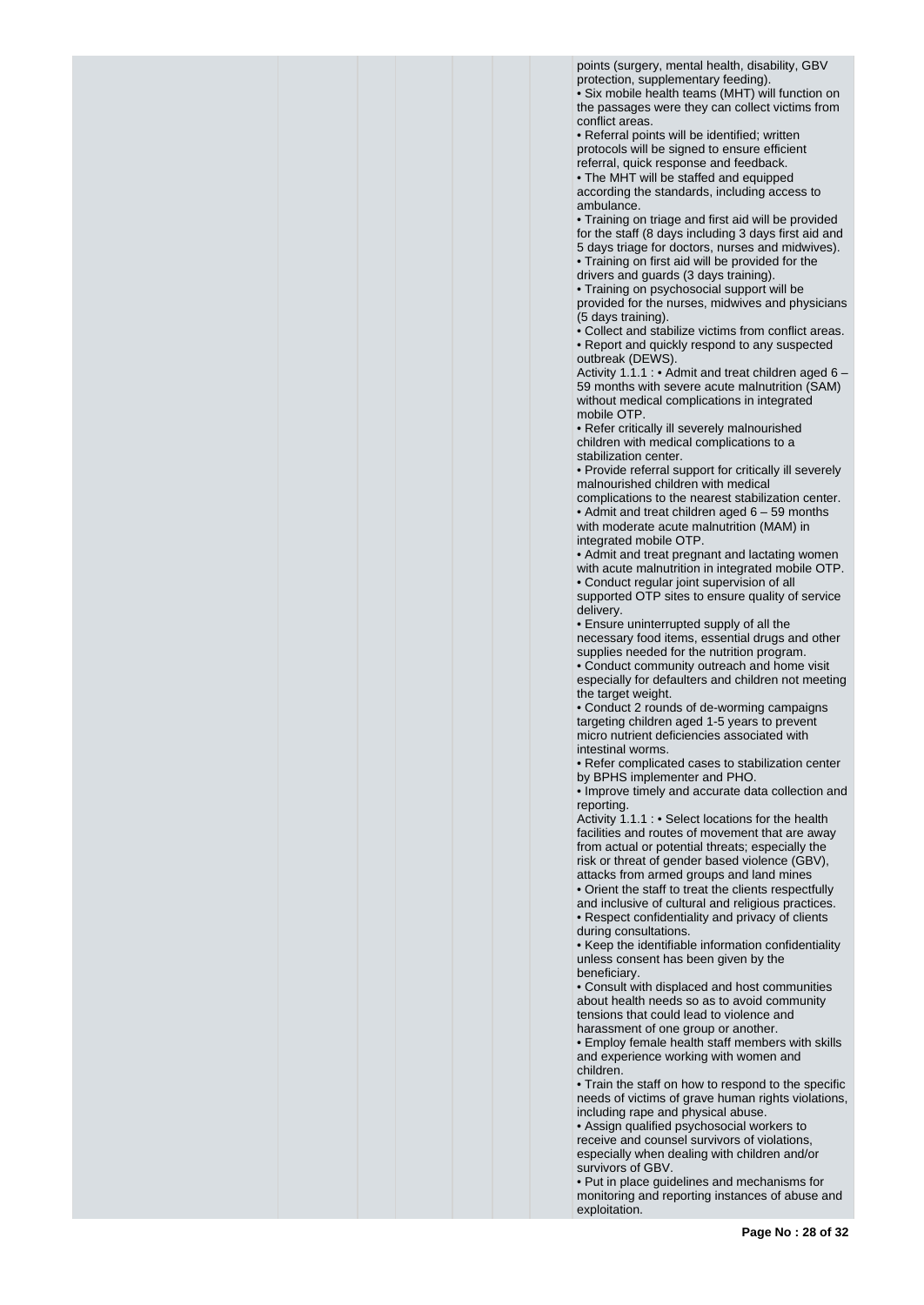• Set up accessible, well understood

mechanisms for suggestions and complaints. • Monitor access, discrimination, and whether any services are being diverted.

• Strengthen coordination with Health Cluster at sub-national level to address GBV and child abuse as well.

• Coordinate with Protection and People with Special Need (PSN) network (headed by UNHCR) in Kandahar.

• Report and share protection concerns with the Protection cluster, including the GBV and Child Protection sub-clusters.

Activity 1.1.2 : • Train healthcare givers on identification and management of GBV (5 days course for doctor, nurse, PSS counselor and midwife with support of Healthnet TPO).

• Train the staff on PSS counseling and GBV (10 days training with support of Healthnet TPO).

• Include female PSS counselor in mobile health teams and to conduct blanket PSS sessions with target communities in general, women and girls in particular.

• Provide psychosocial counseling and health services to survivors as part of initial response.

• Distribute Dignity Kits for the GBV survivors. • Work with pregnant to build strengths at the individual, relationship, and community levels that help them face and overcome trauma or adversity.

• Coordinate with the Kandahar Protection Cluster to establish case management committees (CMCs).

• Community mobilization through health

committees that are established for each MHT.

• Include GBV in various community

sessions/awareness.

• Coordinate with Family Protection Centre (FPC) in Kandahar City for referral and reporting.

• Refer GBV survivors to the organization who can provide legal assistance and specialized medical care.

• Follow up the referred survivors.

Activity 1.1.2 : • Conduct IYCF counseling to women/caretakers of children in OTP during mobile team visits.

• Establish and support 12 IYCF mother support groups targeting mothers of children under 2 years.

• Conduct refresher training on IYCF to the health staff of the MHTs

• Distribute micronutrient supplement for under 5 year children, and lactating and pregnant women. • Improve timely and accurate data collection and reporting of nutrition data from all sites through provision of data collection tools and training of nutrition staff on data management.

Activity 1.1.2 : • Employ necessary staff for the six mobile health teams (MHT)

• Hire vehicles for the mobile health teams (MHT).

• Provide necessary equipment for the MHT. • Establish a community Health Shura for each

health facility.

• Develop village visit timetables with Health Shuras for each MHT.

• Provide essential medicines, medical and nonmedical supplies and equipment for the MHT.

• Establish referral system among the MHT and BPHS/ EPHS facilities.

• Provide antenatal and postnatal care for the mothers.

• Provide basic emergency obstetric and

newborn care (EmONC) services.

• Provide vaccination for the children and child bearing age women.

• Provide family planning methods on request.

• Provide treatment of children sickness

especially ARI, pneumonia and diarrheal diseases.

• Provide outpatient consultation and treatment of common diseases.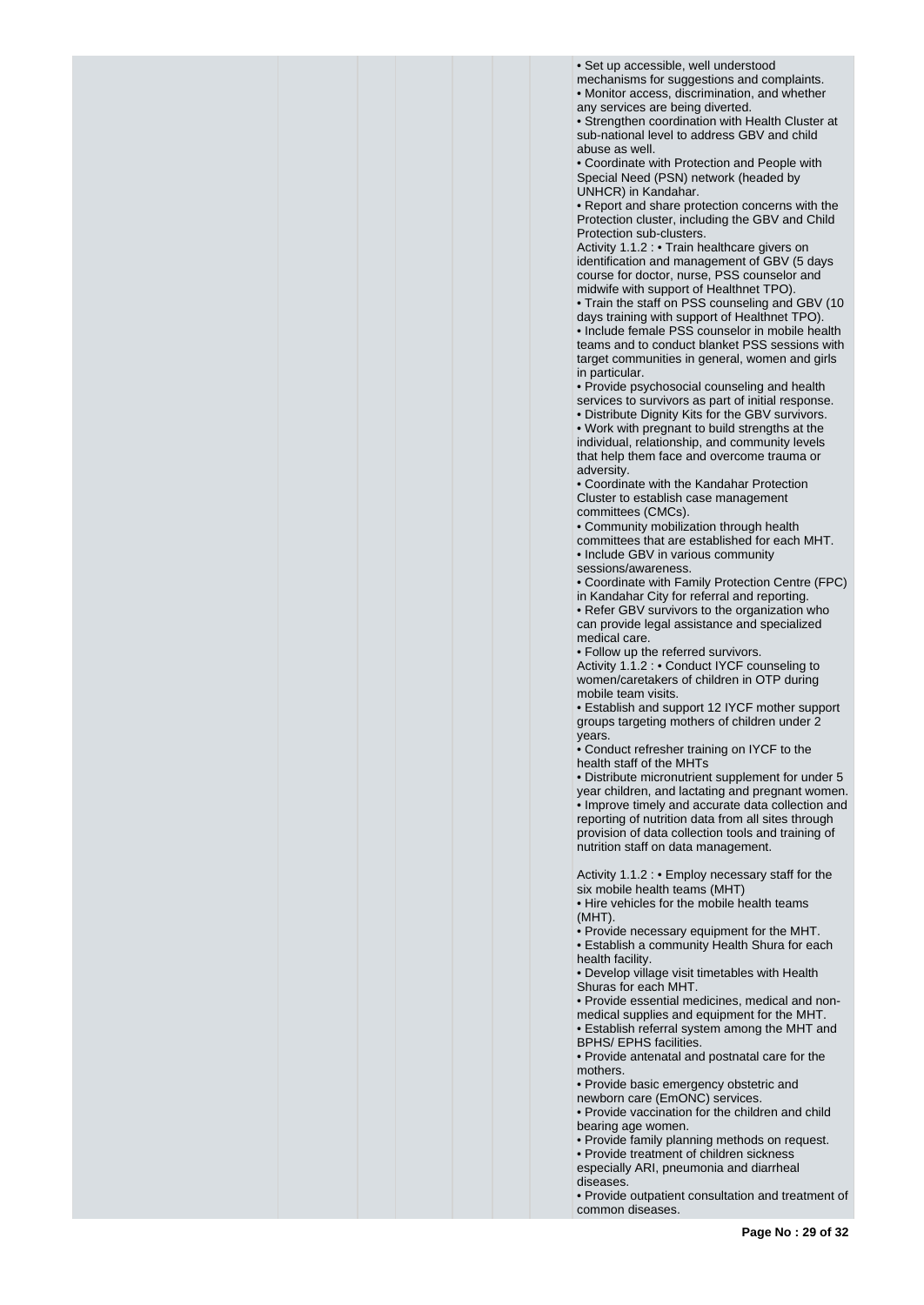|                       |                 |                   |                | • Maintain ambulance/referral services.<br>• Coordinate with the stakeholders (Health<br>cluster, PPHD, WHO, UNICEF, BARAN,<br>Handicap, Community Shuras and Healthnet<br>TPO).<br>• Regularly supervise the performance and<br>outputs of the MHTs.<br>• Report the progress of works and health data<br>on timely manner.                                                                                                                                                                                                                                                                                                                                                                                                                                                                                                                                                                                                                                                                                                                                                                                                                                                                                                                                                                                                                                                                                                                                                                                                                                                                                                                                                                                                                                                                                                                                                                                                                                                                                                                                                                                                                                                                                                                                                                                                                                                                                                                                                                                                                                                                                                                                                                                                                                                                                                                                                                                                                                                                                                                                                                                                                                                                                                                                                                 |
|-----------------------|-----------------|-------------------|----------------|----------------------------------------------------------------------------------------------------------------------------------------------------------------------------------------------------------------------------------------------------------------------------------------------------------------------------------------------------------------------------------------------------------------------------------------------------------------------------------------------------------------------------------------------------------------------------------------------------------------------------------------------------------------------------------------------------------------------------------------------------------------------------------------------------------------------------------------------------------------------------------------------------------------------------------------------------------------------------------------------------------------------------------------------------------------------------------------------------------------------------------------------------------------------------------------------------------------------------------------------------------------------------------------------------------------------------------------------------------------------------------------------------------------------------------------------------------------------------------------------------------------------------------------------------------------------------------------------------------------------------------------------------------------------------------------------------------------------------------------------------------------------------------------------------------------------------------------------------------------------------------------------------------------------------------------------------------------------------------------------------------------------------------------------------------------------------------------------------------------------------------------------------------------------------------------------------------------------------------------------------------------------------------------------------------------------------------------------------------------------------------------------------------------------------------------------------------------------------------------------------------------------------------------------------------------------------------------------------------------------------------------------------------------------------------------------------------------------------------------------------------------------------------------------------------------------------------------------------------------------------------------------------------------------------------------------------------------------------------------------------------------------------------------------------------------------------------------------------------------------------------------------------------------------------------------------------------------------------------------------------------------------------------------------|
| Kandahar -> Arghestan | $31 \mid 2,802$ | 2,928 3,855 3,722 | 7 <sup>1</sup> | 13,30 Activity 1.1.1 : • MOUs will be signed with referral<br>points (surgery, mental health, disability, GBV<br>protection, supplementary feeding).<br>• Six mobile health teams (MHT) will function on<br>the passages were they can collect victims from<br>conflict areas.<br>• Referral points will be identified; written<br>protocols will be signed to ensure efficient<br>referral, quick response and feedback.<br>. The MHT will be staffed and equipped<br>according the standards, including access to<br>ambulance.<br>• Training on triage and first aid will be provided<br>for the staff (8 days including 3 days first aid and<br>5 days triage for doctors, nurses and midwives).<br>• Training on first aid will be provided for the<br>drivers and guards (3 days training).<br>• Training on psychosocial support will be<br>provided for the nurses, midwives and physicians<br>(5 days training).<br>• Collect and stabilize victims from conflict areas.<br>• Report and quickly respond to any suspected<br>outbreak (DEWS).<br>Activity 1.1.1 : • Admit and treat children aged 6 -<br>59 months with severe acute malnutrition (SAM)<br>without medical complications in integrated<br>mobile OTP.<br>• Refer critically ill severely malnourished<br>children with medical complications to a<br>stabilization center.<br>• Provide referral support for critically ill severely<br>malnourished children with medical<br>complications to the nearest stabilization center.<br>• Admit and treat children aged $6 - 59$ months<br>with moderate acute malnutrition (MAM) in<br>integrated mobile OTP.<br>• Admit and treat pregnant and lactating women<br>with acute malnutrition in integrated mobile OTP.<br>• Conduct regular joint supervision of all<br>supported OTP sites to ensure quality of service<br>delivery.<br>• Ensure uninterrupted supply of all the<br>necessary food items, essential drugs and other<br>supplies needed for the nutrition program.<br>. Conduct community outreach and home visit<br>especially for defaulters and children not meeting<br>the target weight.<br>• Conduct 2 rounds of de-worming campaigns<br>targeting children aged 1-5 years to prevent<br>micro nutrient deficiencies associated with<br>intestinal worms.<br>• Refer complicated cases to stabilization center<br>by BPHS implementer and PHO.<br>• Improve timely and accurate data collection and<br>reporting.<br>Activity 1.1.1 : • Select locations for the health<br>facilities and routes of movement that are away<br>from actual or potential threats; especially the<br>risk or threat of gender based violence (GBV),<br>attacks from armed groups and land mines<br>• Orient the staff to treat the clients respectfully<br>and inclusive of cultural and religious practices.<br>• Respect confidentiality and privacy of clients<br>during consultations.<br>• Keep the identifiable information confidentiality<br>unless consent has been given by the<br>beneficiary.<br>• Consult with displaced and host communities<br>about health needs so as to avoid community<br>tensions that could lead to violence and<br>harassment of one group or another.<br>• Employ female health staff members with skills<br>Page No: 30 of 32 |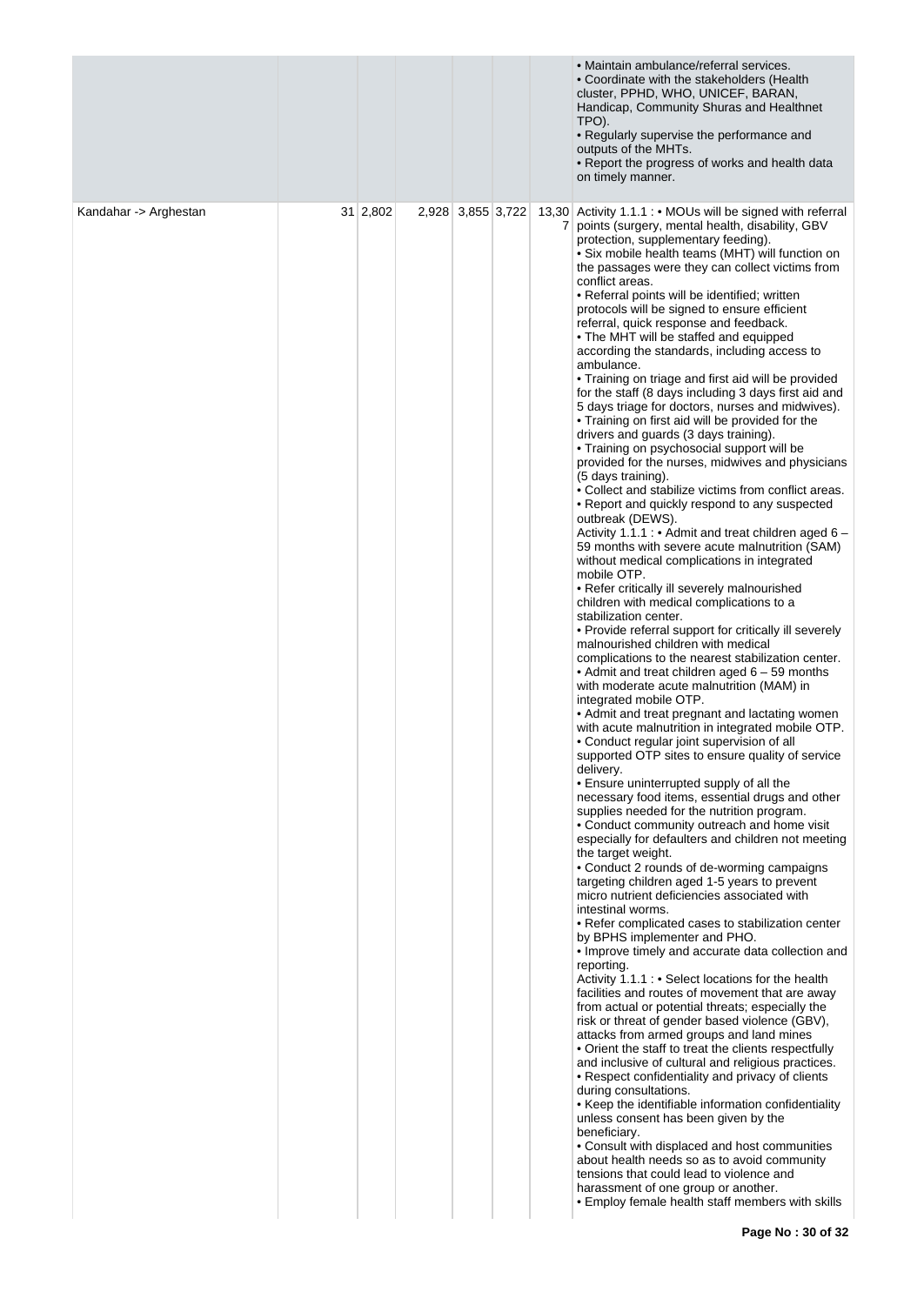and experience working with women and children.

• Train the staff on how to respond to the specific needs of victims of grave human rights violations, including rape and physical abuse.

• Assign qualified psychosocial workers to receive and counsel survivors of violations, especially when dealing with children and/or survivors of GBV.

• Put in place guidelines and mechanisms for monitoring and reporting instances of abuse and exploitation.

• Set up accessible, well understood

mechanisms for suggestions and complaints. • Monitor access, discrimination, and whether any services are being diverted.

• Strengthen coordination with Health Cluster at sub-national level to address GBV and child abuse as well.

• Coordinate with Protection and People with Special Need (PSN) network (headed by UNHCR) in Kandahar.

• Report and share protection concerns with the Protection cluster, including the GBV and Child Protection sub-clusters.

Activity 1.1.2 : • Train healthcare givers on identification and management of GBV (5 days course for doctor, nurse, PSS counselor and midwife with support of Healthnet TPO).

• Train the staff on PSS counseling and GBV (10 days training with support of Healthnet TPO). • Include female PSS counselor in mobile health teams and to conduct blanket PSS sessions with target communities in general, women and girls in particular.

• Provide psychosocial counseling and health services to survivors as part of initial response.

• Distribute Dignity Kits for the GBV survivors. • Work with pregnant to build strengths at the individual, relationship, and community levels that help them face and overcome trauma or adversity.

• Coordinate with the Kandahar Protection Cluster to establish case management committees (CMCs).

• Community mobilization through health committees that are established for each MHT.

• Include GBV in various community sessions/awareness.

• Coordinate with Family Protection Centre (FPC) in Kandahar City for referral and reporting.

• Refer GBV survivors to the organization who can provide legal assistance and specialized medical care.

• Follow up the referred survivors.

Activity 1.1.2 : • Conduct IYCF counseling to women/caretakers of children in OTP during mobile team visits.

• Establish and support 12 IYCF mother support groups targeting mothers of children under 2 years.

• Conduct refresher training on IYCF to the health staff of the MHTs

• Distribute micronutrient supplement for under 5 year children, and lactating and pregnant women. • Improve timely and accurate data collection and reporting of nutrition data from all sites through provision of data collection tools and training of nutrition staff on data management.

Activity 1.1.2 : • Employ necessary staff for the six mobile health teams (MHT)

• Hire vehicles for the mobile health teams (MHT).

• Provide necessary equipment for the MHT. • Establish a community Health Shura for each health facility.

• Develop village visit timetables with Health Shuras for each MHT.

• Provide essential medicines, medical and nonmedical supplies and equipment for the MHT. • Establish referral system among the MHT and BPHS/ EPHS facilities.

**Page No : 31 of 32**